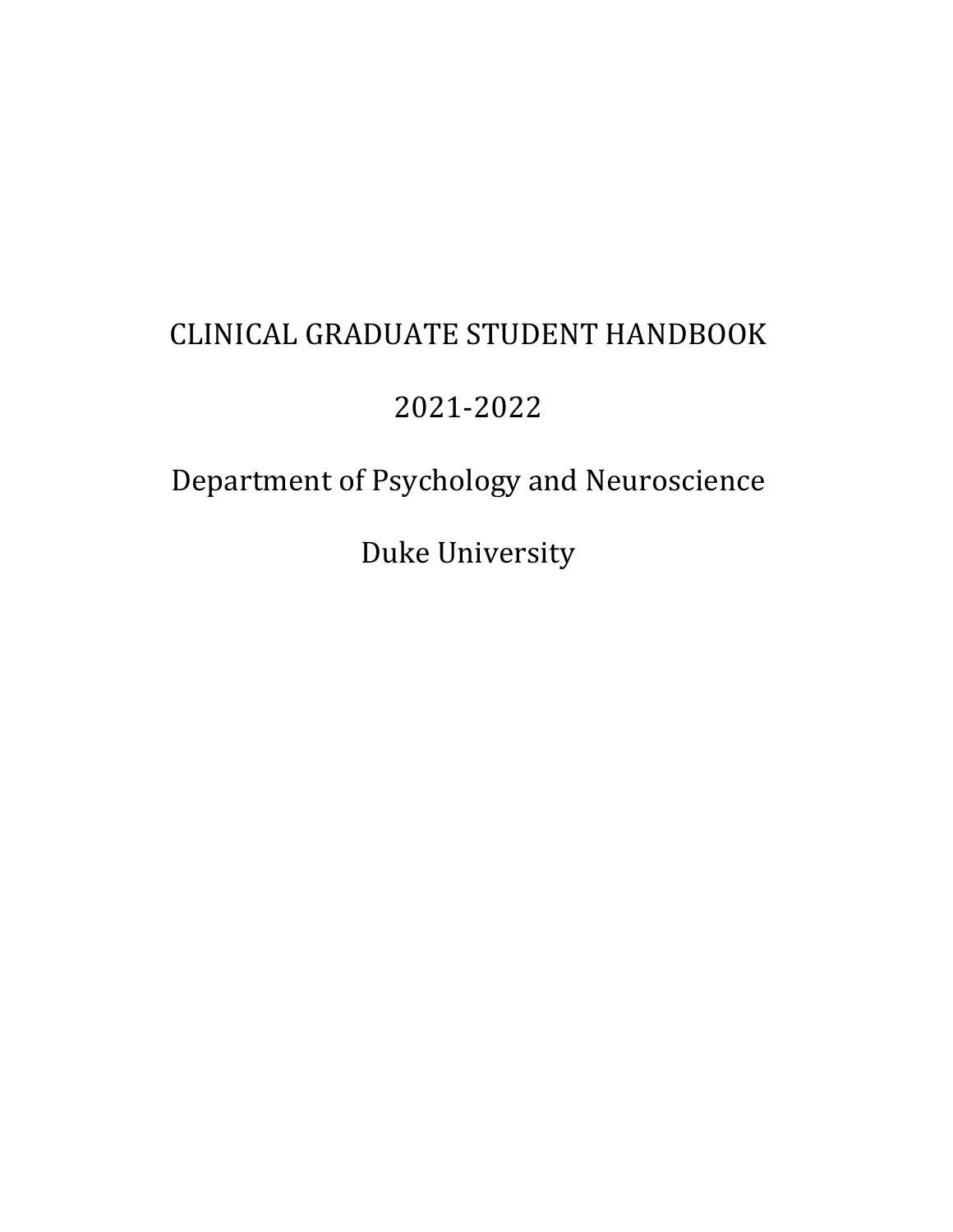# **Table of Contents**

| 11. |
|-----|
| 13. |
|     |
|     |
|     |
|     |
|     |
|     |
|     |
|     |
|     |
|     |
|     |
|     |
|     |
|     |
|     |
|     |
|     |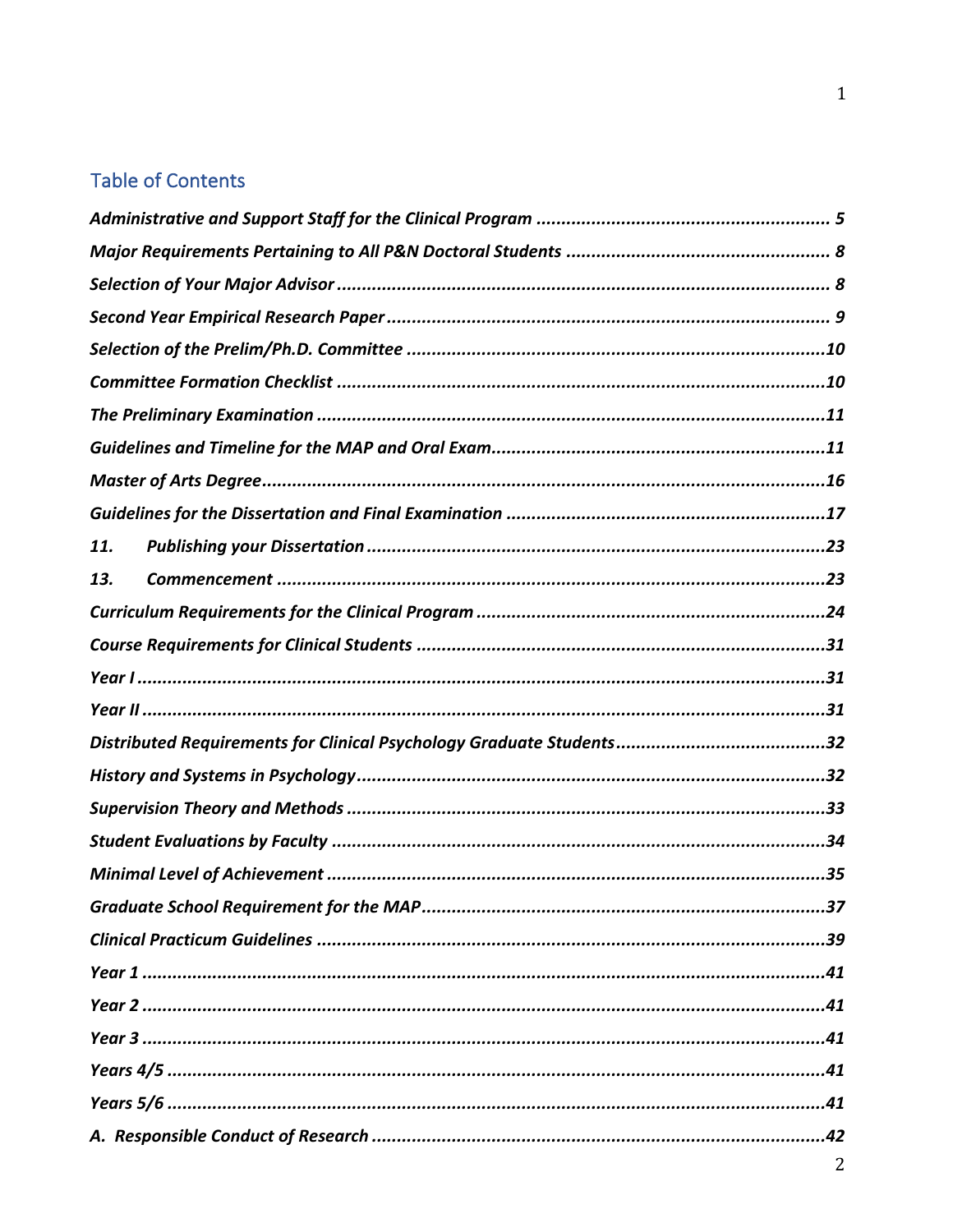| D. Inter-Institutional Registration for Courses Offered at North Carolina Central University, The<br>University of North Carolina at Chapel Hill, and North Carolina State University42 |
|-----------------------------------------------------------------------------------------------------------------------------------------------------------------------------------------|
|                                                                                                                                                                                         |
|                                                                                                                                                                                         |
|                                                                                                                                                                                         |
|                                                                                                                                                                                         |
|                                                                                                                                                                                         |
|                                                                                                                                                                                         |
|                                                                                                                                                                                         |
|                                                                                                                                                                                         |
|                                                                                                                                                                                         |
|                                                                                                                                                                                         |
|                                                                                                                                                                                         |
|                                                                                                                                                                                         |
|                                                                                                                                                                                         |
|                                                                                                                                                                                         |
|                                                                                                                                                                                         |
|                                                                                                                                                                                         |
|                                                                                                                                                                                         |
| .51                                                                                                                                                                                     |
|                                                                                                                                                                                         |
|                                                                                                                                                                                         |
|                                                                                                                                                                                         |
|                                                                                                                                                                                         |
|                                                                                                                                                                                         |
|                                                                                                                                                                                         |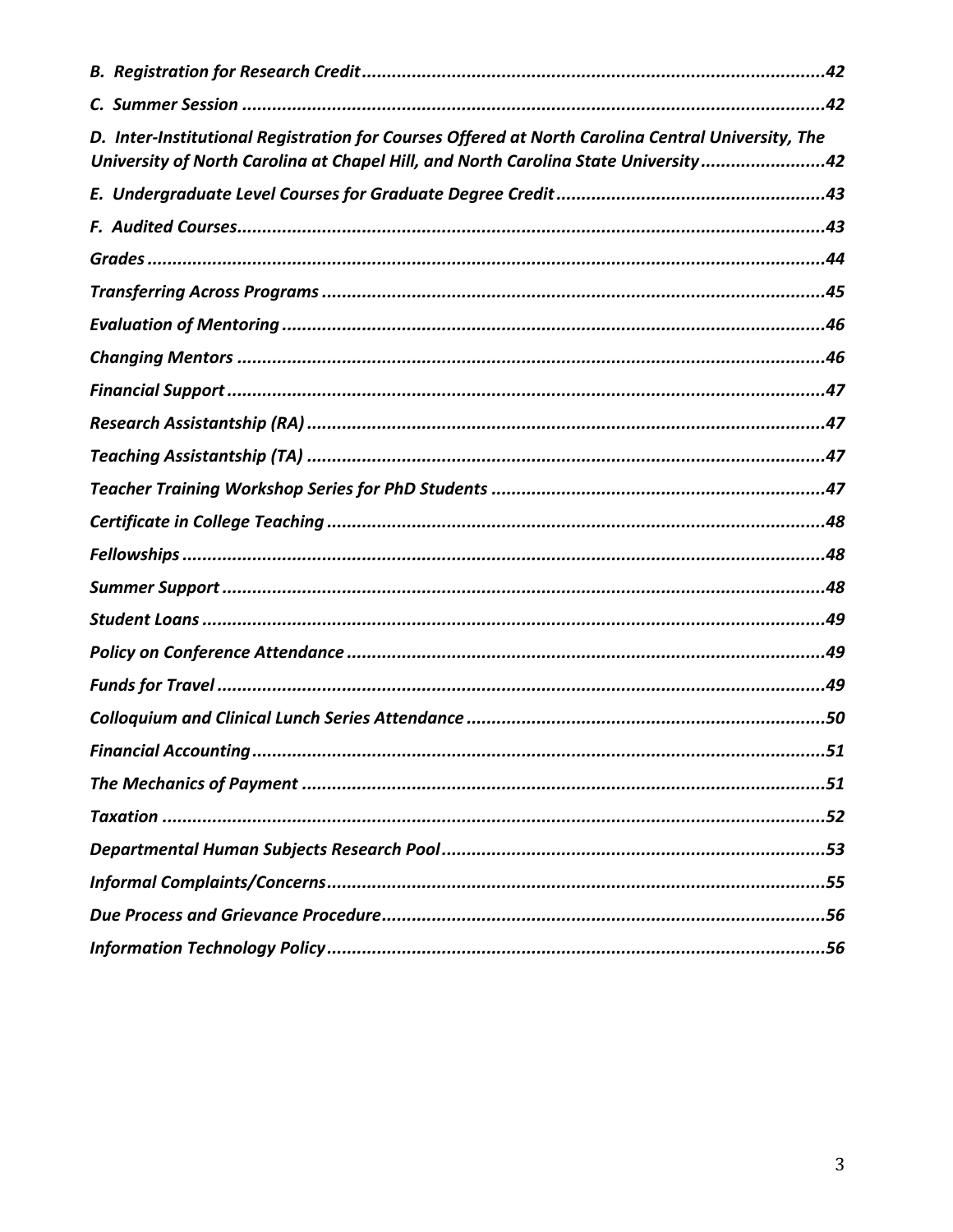#### APPENDICES:

Milestone Forms (University & Departmental Evaluation Forms) \*\* Committee Approval Form Research Project Form Written Empirical Evaluation Form Empirical Defense Evaluation Form Non-Thesis Master's Examination Card Doctoral Preliminary Examination Report Major Area Form Major Area Written Paper Evaluation Form Major Area Paper Oral Defense Evaluation Form Dissertation Project Approval Form Department Defense Announcement Written Dissertation Evaluation Form Dissertation Final Examination Evaluation Form Course Requirements Graduate Student Annual Evaluation Student Mid-Year Progress Report Mentor's Review of Student's Research Skills Comments on Faculty Mentoring Mid-Year Practicum Evaluation End-of-Year Practicum Evaluation Student Evaluation of Clinical Practicum Experience Graduate Course Evaluation Graduate Student Survey Practicum Hours Record Conference Travel Applications (Claire Hamilton and Graduate School) Guide for the Electronic Submission of Thesis and Dissertation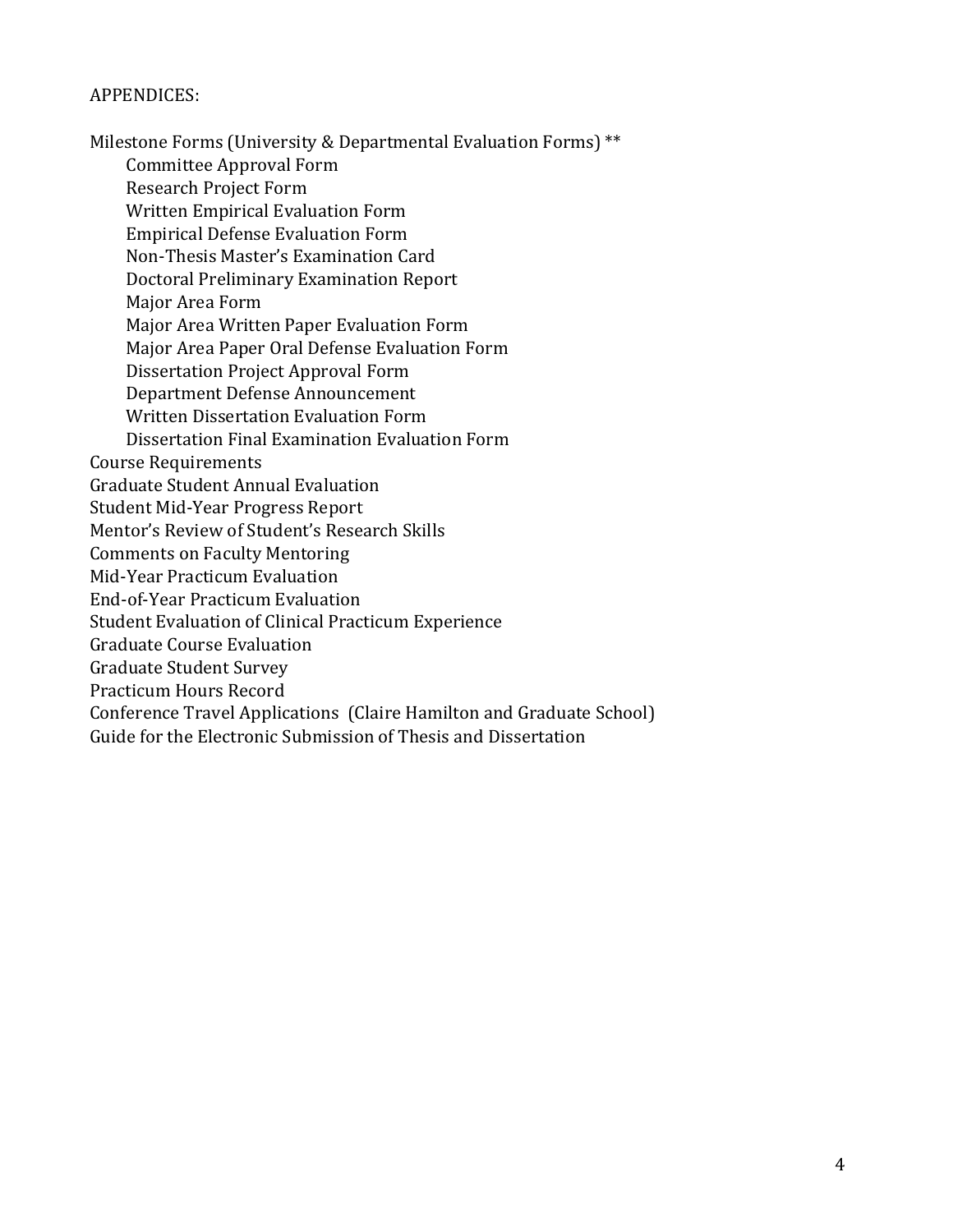## **Administrative and Support Staff for the Clinical Program**

Department Chair **Prof.** Elizabeth Marsh Director of Graduate Studies (DGS) Prof. Nancy Zucker Associate Director of Graduate Studies Prof. Staci Bilbo Staff Assistant to the DGS Chelsea Fillippa Department Business Manager Cynthia Lamaster Administrator for Subject Pool Robin Dunn Director of Clinical Training Prof. Timothy Strauman Director of Psychology Clinic Dr. Ronald Batson Director of Clinical Practica **Prof.** Melanie Bonner Psychology Clinic Staff Specialist Jane Utley Psychology Clinic Teaching Assistant Lindsay Ives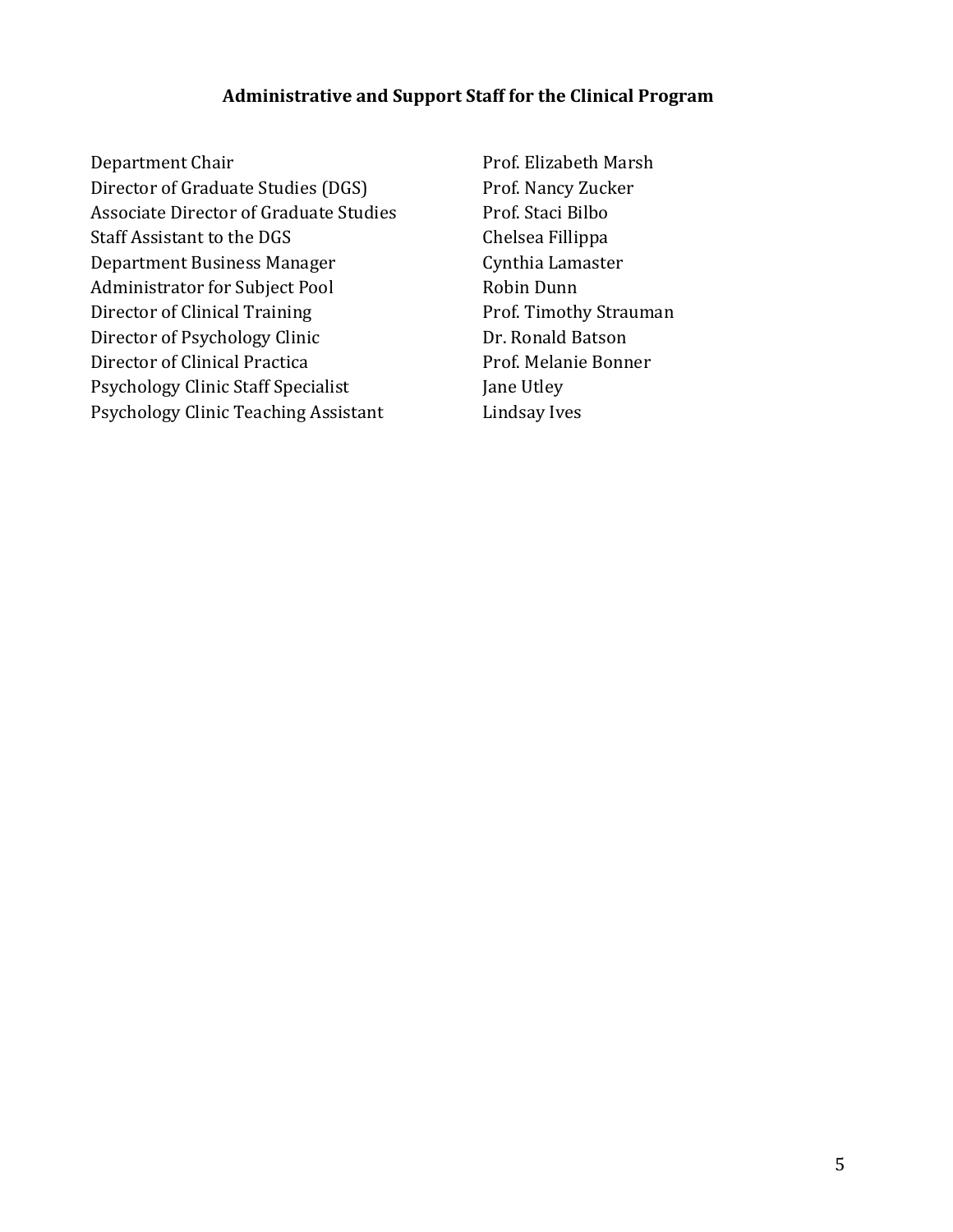## **Review Checklist of Major Steps to the Ph.D.**

(listed in the order in which it is suggested they be accomplished)

- SELECTION OF YOUR MAJOR ADVISOR
- **\_\_\_\_\_\_\_\_\_** SECOND YEAR EMPIRICAL RESEARCH PAPER **(Clinical Students Only)**
- \_\_\_\_\_\_\_\_\_ SELECTION OF YOUR PRELIM/PHD COMMITTEE
- NOTIFY DGS OF PH.D. COMMITTEE MEMBERSHIP VIA COMMITTEE APPROVAL FORM AND FILE FORM WITH DGS ASSISTANT. IF YOU CHANGE YOUR COMMITTEE AT ANY TIME, YOU MUST COMPLETE A NEW COMMITTEE APPROVAL FORM.
- THE PRELIMINARY EXAMINATION
	- \_\_\_\_\_\_\_ THE TIMETABLE
	- COMMITTEE COMPOSITION AND APPROVAL
	- CONTENT AND FORMAT OF THE MAP
	- USE OF THE FACULTY MENTOR AND COMMITTEE
	- THE ORAL EXAM
	- AFTER THE ORAL EXAM
- THE DISSERTATION AND FINAL EXAMINATION
	- \_\_\_\_\_\_\_\_\_\_\_ PLANNING THE DISSERTATION RESEARCH
	- TIME LIMITS
	- \_\_\_\_\_\_\_\_\_ THE PH.D. COMMITTEE FOR THE DISSERTATION
	- WRITING THE DISSERTATION PROPOSAL
	- \_\_\_\_\_\_\_ DISSERTATION PROPOSAL REVIEW
	- \_\_\_\_\_\_\_\_\_ CONDUCTING THE RESEARCH
	- **\_\_\_\_\_\_\_\_\_\_\_ PLANNING FOR PUBLICATION**
	- \_\_\_\_\_\_\_ WRITING THE DISSERTATION (https://gradschool.duke.edu/academics/thesesand-dissertations) /SCHEDULE A FORMAT CHECK WITH THE GRADUATE SCHOOL
	- \_\_\_\_\_\_\_\_ DEADLINES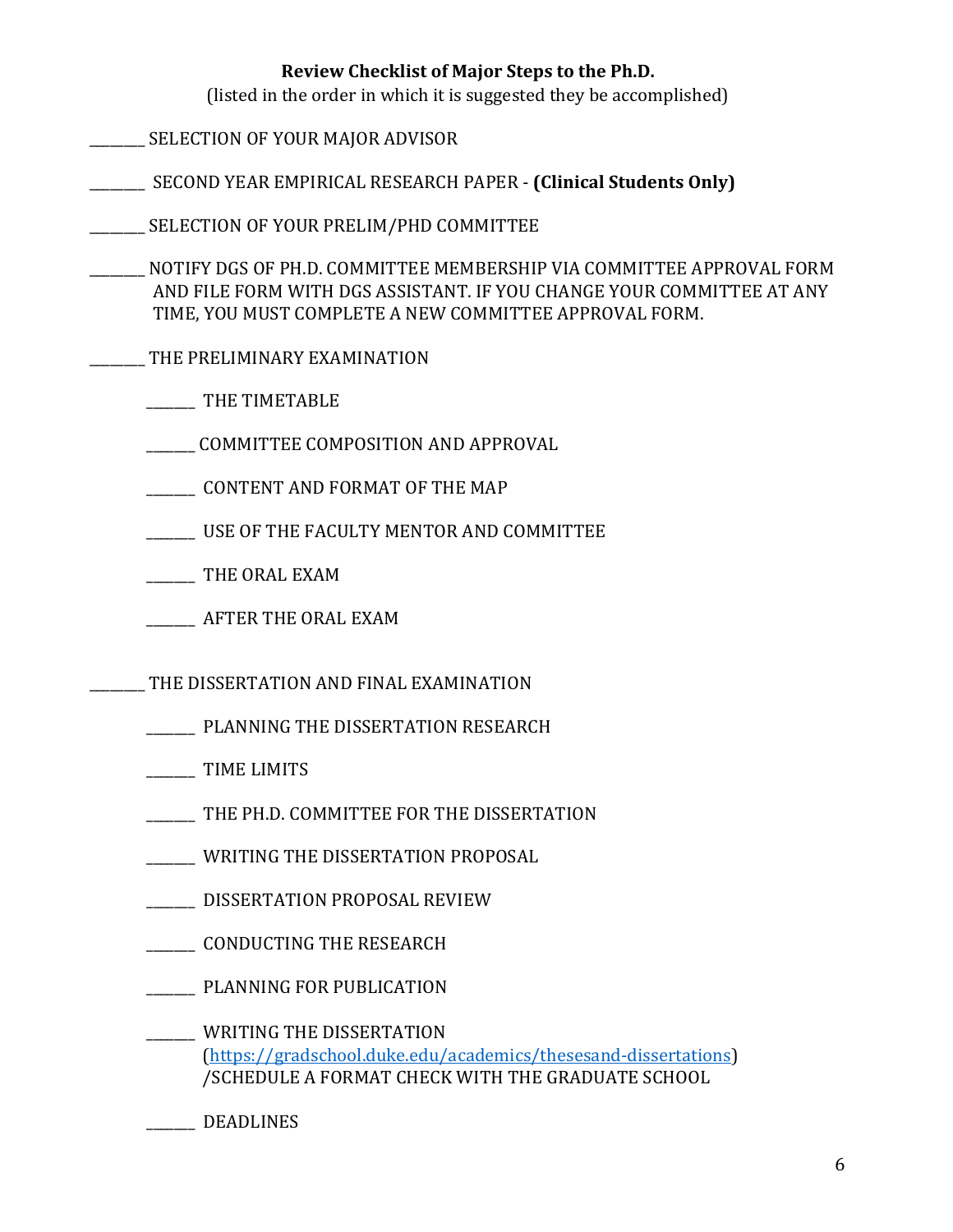(https://gradschool.duke.edu/sites/default/files/documents/graduation\_deadli nes.pdf ) 

- FINAL EXAMINATION/ FILE "ANNOUNCEMENT OF FINAL EXAMINATION FOR THE PH.D. DEGREE" FORM WITH DGS ASSISTANT. FILE "INTENT TO RECEIVE DEGREE" FORM WITH THE GRADUATE SCHOOL
- \_\_\_\_\_\_\_ PUBLISHING YOUR DISSERTATON
- \_\_\_\_\_\_\_\_\_ DEPOSIT OF THE DISSERTATION
- \_\_\_\_\_\_\_ COMMENCEMENT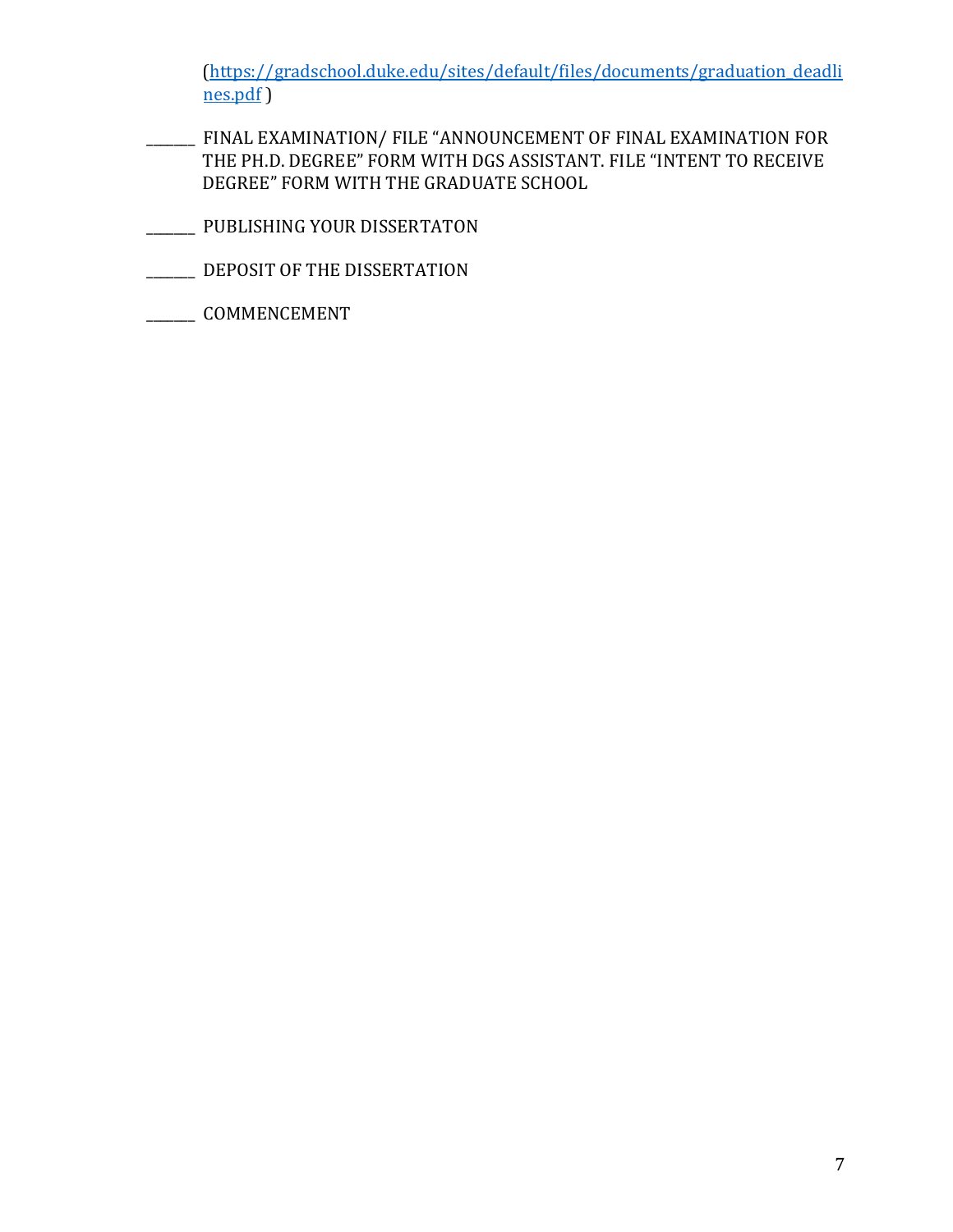## **Major Requirements Pertaining to All P&N Doctoral Students**

The following sections describe the process and content of the major milestones, to be met in completing your degree. Your research progress and clinical training will serve as the primary outcome measures of your success. Specifically, it is expected that you will vigorously pursue your research, showing initiative and originality and be moving toward publication. Of course, it is important to do well in your coursework and to contribute to teaching and other Department activities, but it is also important not to let the demands of these latter involvements distract you from the main task at hand, which is to develop the capacity to contribute independently as a scholar to the body of knowledge in psychology and neuroscience. 

The department conducts formal evaluations regarding the progress of each student on an annual (twice annually for clinical students) basis. From these faculty meetings, students will receive feedback from their advisors and/or written evaluation letters from the program directors. All evaluation forms are provided in the appendices. Additionally, there is an opportunity each year for self-evaluation via the Graduate Student Survey form which all students are asked to complete. Evaluations reflect the enthusiasm, timeliness, and commitment you demonstrate in your various roles as scholar, instructor, researcher, and for some of you, clinician.

The Department of Psychology and Neuroscience has very few requirements beyond those of the Graduate School. You should note, however, that the Clinical Program does have additional specific requirements that are described in detail in a later section.

## **Selection of Your Major Advisor**

Upon arrival at Duke, if not at the time of your admission, you will be assigned an advisor. The advisor will help with your selection of courses, arrange for you to meet some of the advanced students, and serve as your primary mentor for your research experience. Over the course of your graduate school career, students typically remain with the originally assigned advisor, although changing mentors sometimes occurs in some situations.

A major advisor should help the student to select courses, to meet significant scientists in the field, to find summer funding opportunities and funds for conference travel and research, to write scientific papers, to provide advice with regard to practicum placements and internships of interest/application procedure, and ultimately to find a job. The major advisor also may help a student apply for external research support (such as through NSF, NRSA or foundation grants). On the other hand, the Major Area Paper and Dissertation are meant to demonstrate a student's ability to work independently.

Individual faculty members may differ in their views on the role of the major advisor. Some are highly directive and interactive while others remain more non-directive. Both styles can lead to productive graduate work when paired with the appropriate student style. Perhaps the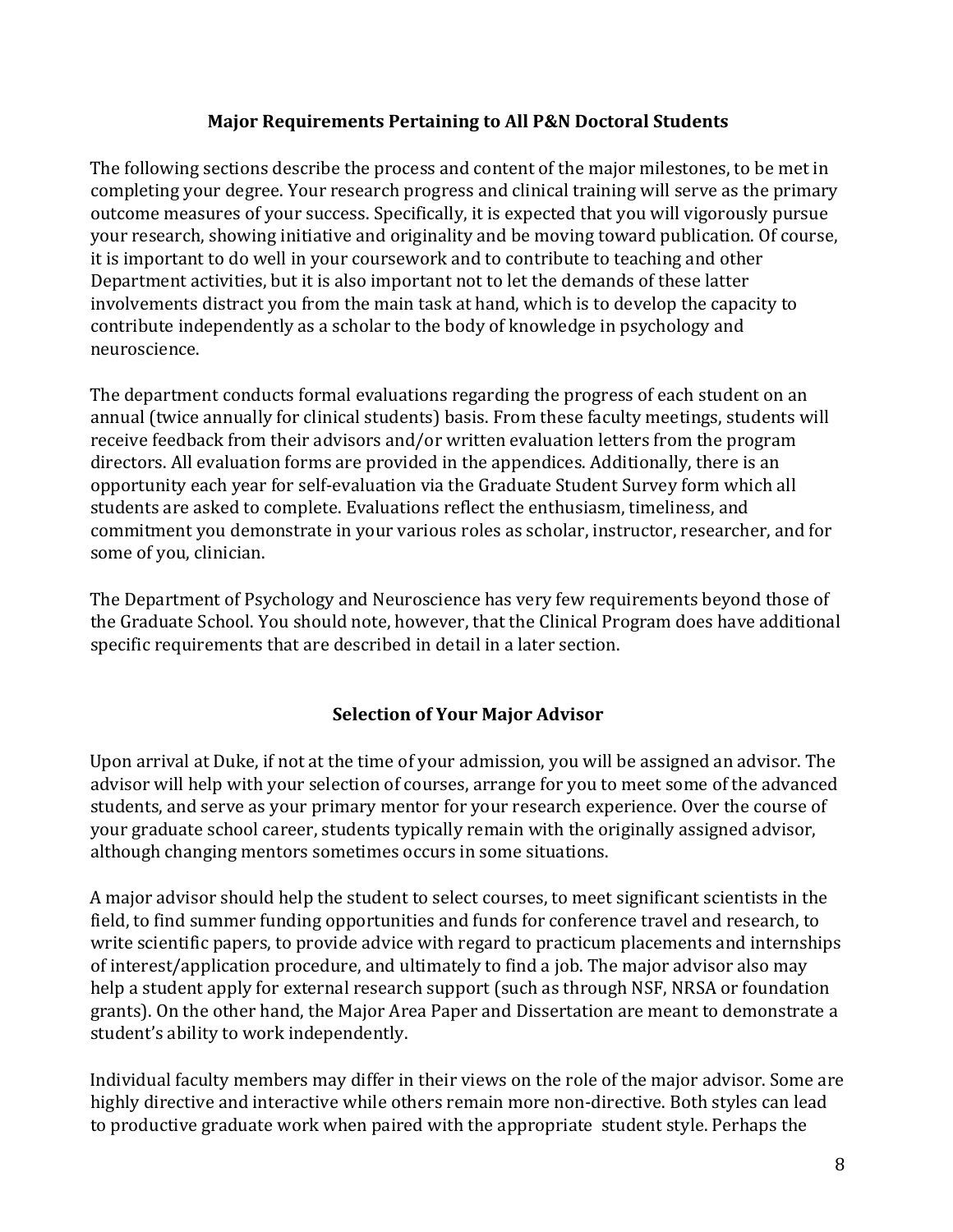most successful training occurs when a student begins by working as an apprentice to a faculty member but becomes increasingly independent as the level of experience grows.

The student's major advisor is chair of the committee at the Preliminary and Final Doctoral Examinations. It is important to note that only certain individuals at the University have been authorized by the Department to serve as major advisor. All core faculty in Psychology and Neuroscience, including the "joint appointment" psychology faculty may serve as major advisor. Secondary Faculty are not automatically eligible for that role. Students who wish to pursue her/his primary research with an individual so designated should discuss the matter with the DGS as soon as possible and not proceed without clearance from the DGS. On relatively rare occasions, a student will find that his/her research interests coincide with those of a faculty member who does not have a primary or joint appointment. In such an event it may be possible to have a core faculty member serve as nominal advisor and committee chair. Under no circumstances is it possible to have a major advisor who is not a member of the Graduate Faculty. To see a current listing of P&N's Graduate Faculty, click https://gradschool.duke.edu/academics/graduate-faculty

## **Second Year Empirical Research Paper (Clinical Students Only)**

Each clinical student is required to complete an empirical project. This is a program requirement, not a Graduate School requirement. The empirical defense must be completed by the end of your second year (Spring semester, second year). Empirical projects require a committee of three faculty members to review the empirical paper. Two of the three faculty members must be from the P&N department (including joint clinical faculty). The third faculty member can either be from the P&N department or from an 'outside' area. These three faculty members often become a subset of the four/five members of the Ph.D. Committee, but they are not required to be part of later committees (they can be selected from other members of the faculty since the empirical paper is not a Graduate School requirement, but a program requirement). 

The 3-member Empirical Review Committee should approve the project topic prior to its beginning and meet as a group with the student to assess, review, and approve the Empirical after the study is completed. This serves as the Empirical Defense. These approvals are submitted on the same form and the form should be filed with the DGS assistant upon completion (see Appendix for the current evaluation forms). The empirical paper should be reported in concise written form akin to a journal article, according to the APA Publication guidelines and, if appropriate, submitted for publication. When defending your Empirical project, all committee members must be present and the project endorsed by all members at that meeting. Your project may be initially approved by individual members prior to the defense, but the final project must be discussed/defended in front of the committee as a group and endorsed by all members at that meeting. The committee will consider, among other factors, how the empirical paper may be improved to facilitate submission to a journal.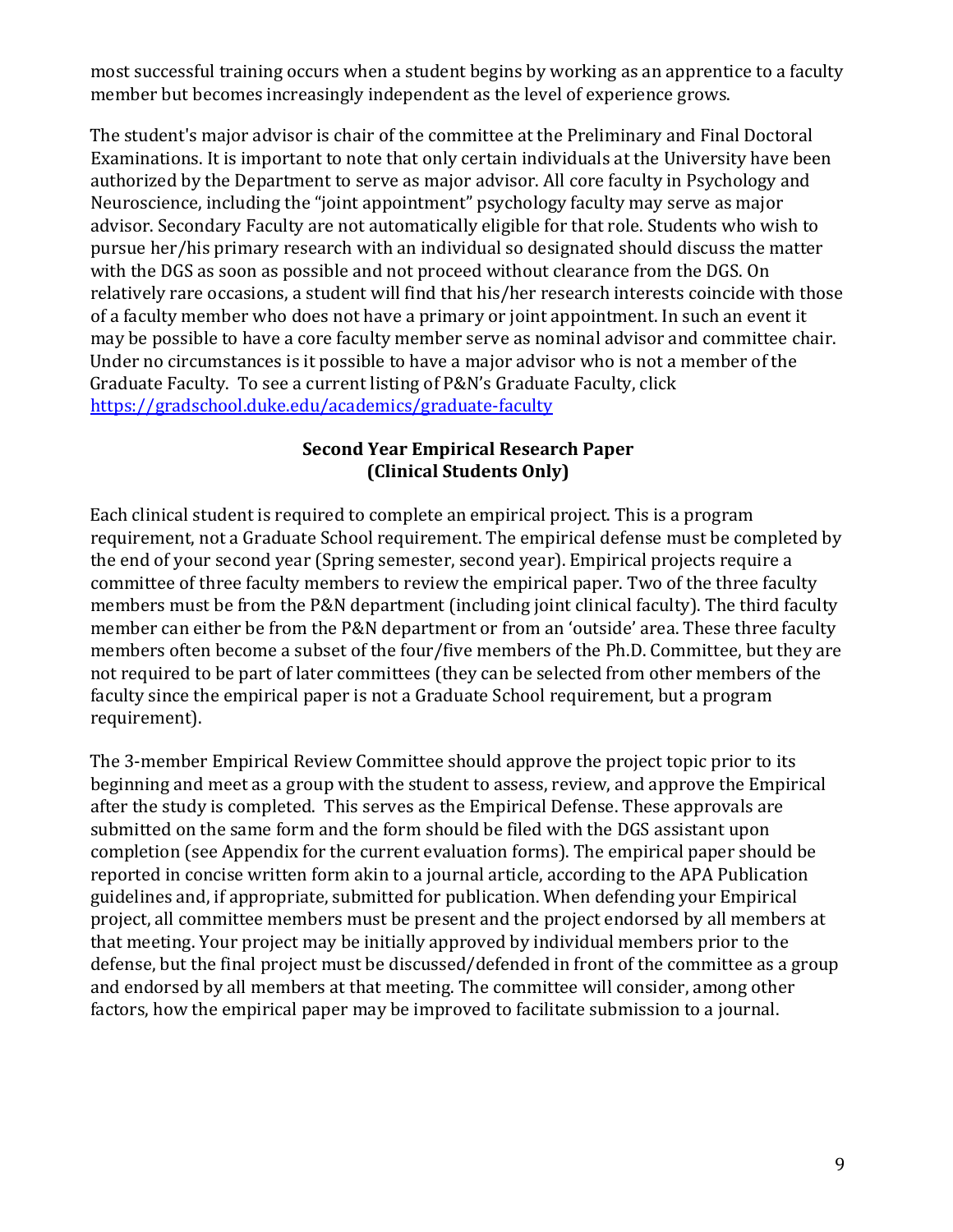## **Selection of the Prelim/Ph.D. Committee**

Once a student has selected his/her Major Advisor (the committee chairperson), the remainder of the four-or more person committee should be determined in consultation with that advisor. For Clinical students, this typically occurs after the Empirical defense. This committee is considered the student's PhD committee, and typically serves as the committee for both the MAP and the dissertation.

The Prelim/Ph.D. committee consists of a minimum of four, and often five faculty members. (See Section 2. *Committee Composition and Approval*, under The Preliminary Examination for composition, and Section 3. *The Ph.D. Committee for the Dissertation*, under Guidelines for the Dissertation and Final Examination).

## **Committee Formation Checklist**

- PhD committees require at least **three** members of the primary or joint faculty of Psychology and Neuroscience (not secondary faculty unless approved).
- The **Chair** of the committee must be a primary or joint member of the Psychology and Neuroscience program.
- \*The committee must include a "**minor**" member from a related but different field. A 2sentence description of the minor member's expertise and contribution to the committee is required.
- The committee must include an "**Administrative Member**" who will preside over the committee meetings. This member must be a primary or joint faculty member of Psychology and Neuroscience, and cannot be the Chair, minor or a secondary member of the faculty. This person is usually appointed by the Chair and his/her administrative role is defined below in the MAP and Dissertation guidelines.
- The committee must include members who provide both **depth** and **breadth** of expertise.
- An additional member of the committee from another institution can be added at the discretion of the Chair. In this case, a "term appointment" with the Graduate Faculty will need to be requested. To initiate this process, provide a current CV to the Director of Graduate Studies.
- Once the committee members have been determined, submit the names and a **rationale** for including each member of the committee to the DGS who will determine if the composition meets department approval. If so, it will be forwarded to the Graduate School for approval. If not, the DGS will work with the student and advisor to suggest alternative members.
- If a **change** needs to be made to the committee at any time, the student is to notify the DGS in writing. A change in members requires discussion and written consent of the initial and new member. Otherwise, this committee will remain intact until the student graduates.
- All approved committee members must be present at the meeting/defense. When necessary, one member (excluding the Chair and Administrative member) may participate remotely (e.g., via Zoom) rather than in person. If this is necessary, the student must request this in writing. If approved by the DGS and the Dean of the Graduate School, instructions will be sent to that committee member for remote participation.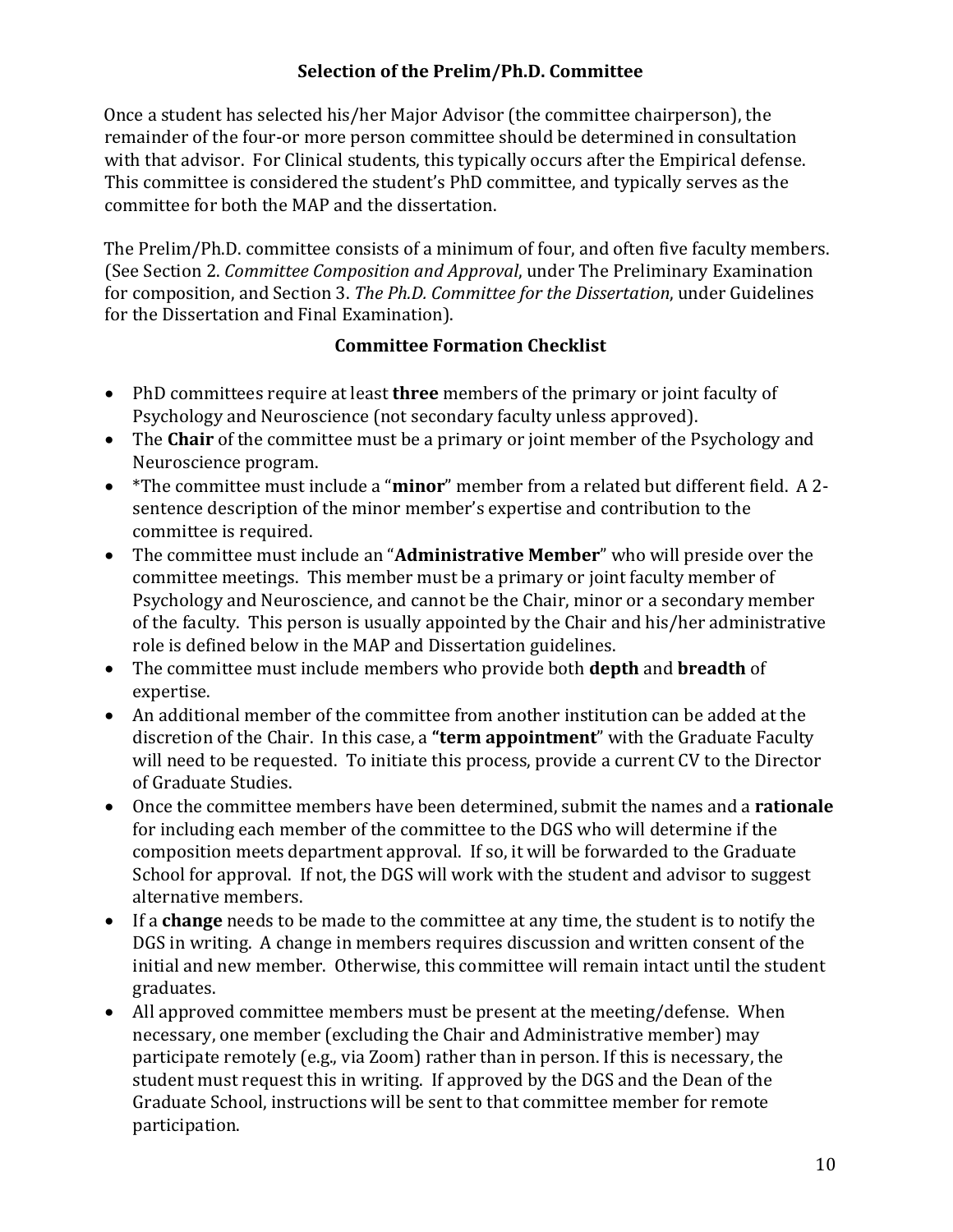## **The Preliminary Examination**

The Preliminary Examination is the most important step in qualifying for the Ph.D. The Graduate School requires the preliminary exam to include either a thesis or non-thesis project/paper. Currently, the centerpiece of our department's examination is the Major Area Paper (MAP).

## Guidelines and Timeline for the MAP and Oral Exam

The Major Area Paper (MAP) and oral examination serves as the preliminary examination in the Department of Psychology & Neuroscience. Below is the timetable for completing this part of your graduate training, a description of the expectations for the MAP and oral exam, and some steps you will need to take to prepare for the MAP and oral defense. 

1. **Timetable.** The department recommends that students form their MAP committee by the end of their second year and that they defend their MAP by the end of the first semester of their 3<sup>rd</sup> year. The Graduate School requires that a student registered for fulltime study pass the preliminary examination by the end of their third year. A student who has not passed the examination by this time must file a statement with the Dean of the Graduate School, approved by the Director of Graduate Studies in the major department, explaining the delay and setting a date for the examination. Except under unusual circumstances, extensions will not be granted beyond the middle of the fourth year.

During the summer, a preliminary examination may be scheduled only between the opening and closing dates of the summer session. Please note that according to the Graduate School, a student must be registered during the term in which he/she takes the preliminary examination.

2. **Committee composition and approval.** In order to start working on the MAP students need to have a supervising committee composed of 3 faculty members from the department and 1 faculty member (minor member) in a related but different field. The three P&N members must be primary members of the department (this includes joint members but not secondary faculty). However, in instances in which a P&N secondary faculty member has been approved as the student's Faculty Mentor they count as one of the three primary P&N members. In most instances, the Administrative Member of the committee will be selected by the student's Faculty Mentor but cannot be the Faculty Mentor or the minor member. In these guidelines, 'Administrative Chair' refers to the chair of the examining committee, and 'Faculty Mentor' refers to the student's intellectual advisor. Because P&N is quite broad in scope (encompassing both neuroscience and psychology), it is (under some circumstances) possible to have a P&N faculty member serve as the minor member of your committee. Students may also have more than 4 members on the committee if their Faculty Mentor feels that additional expertise and advice is needed.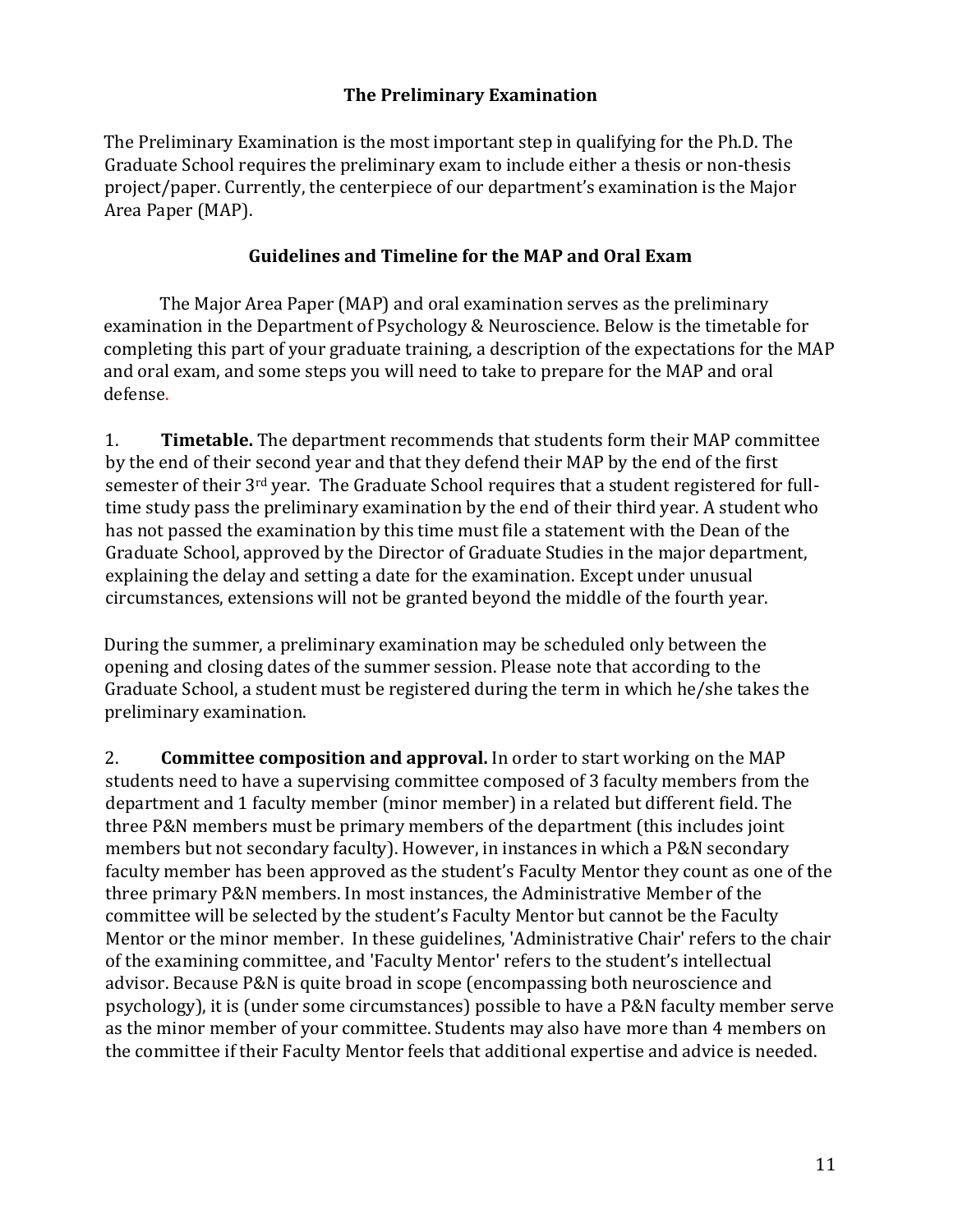We urge students to include faculty who will provide both depth and breadth of expertise. Student committees should include members who use different approaches, methods, and perspectives. All of the members of the committee must be members of the graduate faculty at Duke University. Students and their Faculty Mentors should discuss who would be the best set of individuals for this role. Students should then provide the DGS with a list of potential committee members along with a written explanation of how both depth and breadth (of topic area, approach, perspective, method) are reflected in the committee membership. Students should provide a rationale for including each member of the committee. This statement will then be used by the DGS to determine if the committee composition meets departmental approval. If it does not then an additional member or a substitute member can be suggested by the DGS.

Once the committee is approved by the DGS, the department will nominate this list of individuals to the Dean of the Graduate School who must formally approve the committee. Students must have an **approved** committee **not later than three months (90 days) before the preliminary examination (the oral defense of the MAP)**. The formal approval from the Graduate School often takes a few weeks and this formal approval must be in hand at least 60 days prior to defending your MAP.

3. **Content and format of the MAP.** The MAP is a research paper in which the student should (a) provide a new integration of an existing body of literature that offers novel ideas, hypotheses, and/or theoretical perspectives, (b) identifies major gaps in the literature, and  $(c)$  discusses how those gaps might be filled. The paper cannot be a simple review of the literature; it must provide a synthesis or integration of theory and research on the topic and be issue or idea focused. The student's goal should be to become a leading expert in the chosen research question and to demonstrate his or her expertise by providing an integrative review of the literature that moves the area forward. The paper should be original and not derivative of another paper already published or unpublished but known to the student.

The MAP should be written in a style that is consistent with articles in journals that publish integrative, non-empirical papers. Indeed, one criterion that the committee should consider in evaluating the paper is whether it is suitable for publication in a target journal such as:

**Brain Research Reviews** *Clinical Psychology Review* **Developmental Review** *COVEC <b>EU EUPOPEAN JOURNAL SEUPOPEAN INCORPORAGE EUROPEAN INCORPORAGE EUROPEAN INCORPORAGE EUROPEAN INCORPORAGE EUROPEAN INCORPORAGE EUROPEAN INCORPORAGE EUROPEAN INCORPORAGE EUROPEAN INCORPORAGE* **Psychological Bulletin** *Psychological Review Review of Educational Research* 

*Frontiers* in Neuroscience *Journal for the Theory of Social Behavior Neuroscience and Biobehavioral Reviews Personality and Social Psychology Review* 

P&N also offers graduate students the option of formatting the MAP as a grant proposal to NIH or NSF (e.g., the NIH K31 mechanism).

The minimum length for the MAP text is 8,000 words, and the maximum length of text is 15,000 words. These limits do not include front and back matter (e.g., title page, references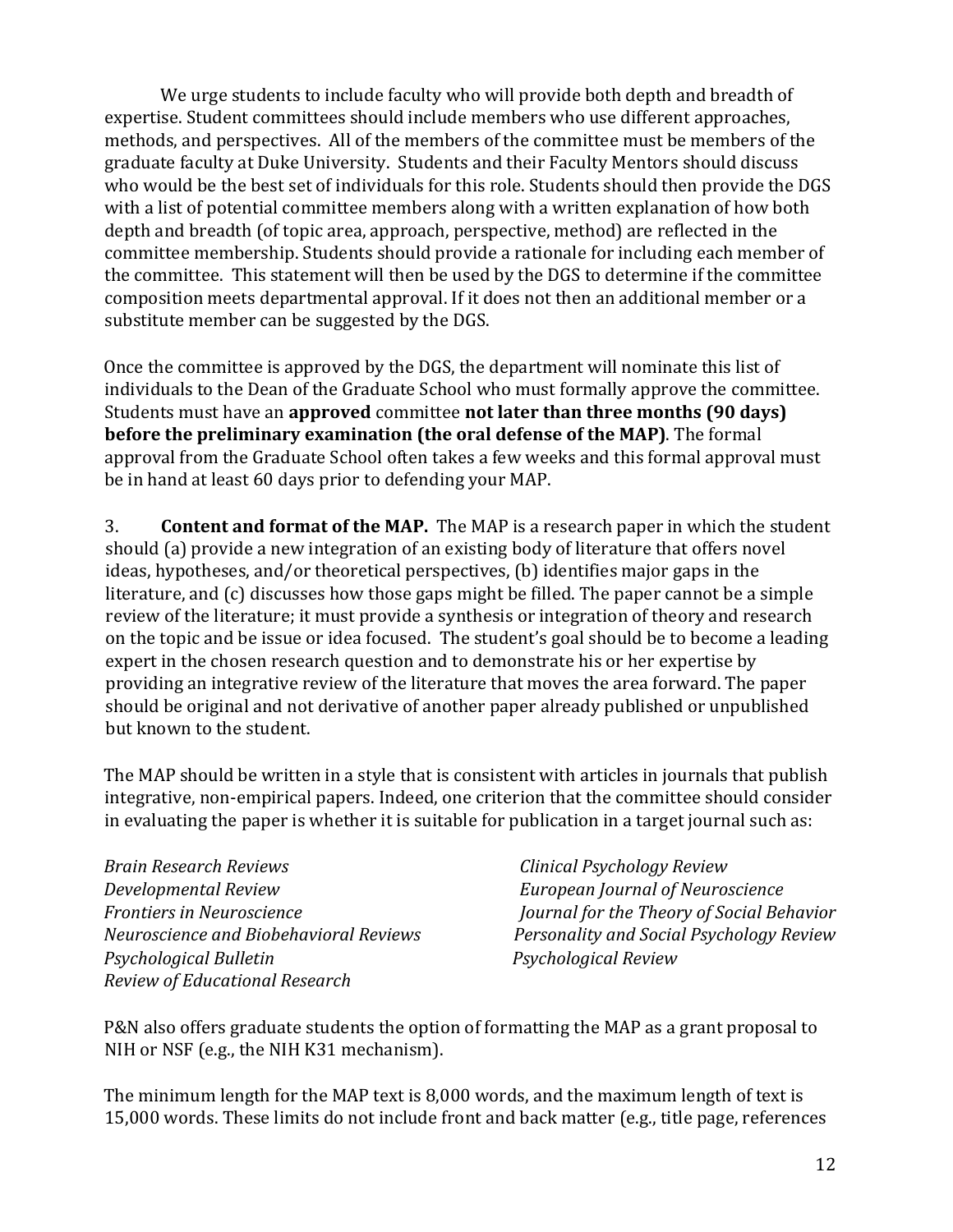and tables and figures). The student and Faculty Mentor should agree upon the intended length of the MAP before writing begins.

4. **Use of the Faculty Mentor and committee.** Although the MAP is primarily the work of the student, it is expected that the Faculty Mentor will provide advice, instructions, and feedback both before and during the writing process. However, the Faculty Mentor should not edit or rewrite parts of the MAP itself. The Faculty Mentor should serve in the role of an external reviewer who provides feedback about the content and style of the paper without directly collaborating on it.

Students should also consult with their committee members as they consider their MAP topic and the scope of the paper. Students should have a conversation with each committee member after they have developed a plan but before they have started writing. One of the jobs of the committee is to provide feedback and assistance in finding appropriate materials for the project.

During the writing phase of the MAP, students may discuss ideas with their committee members by asking them to read and comment on parts of the paper. However, the committee members must refrain from editing the paper. Instead, they should express concerns and point out weaknesses or strengths without telling students directly how to fix the problem.

The completed paper must be submitted to committee members at least 14 days before the oral defense. Students should ask committee members if they would like a paper copy or an electronic document and provide them with the format preferred. The committee members must email whether they feel the oral defense should proceed to the Administrative Chair and the DGSA no later than 48 hours prior to the scheduled exam. The oral defense proceeds as long as there is no more than one dissent among the committee and that dissent is not from the Faculty Mentor.

The Committee Administrative Chair will compile votes and must notify the student and the other committee members no later than 24 hours prior to the scheduled exam whether the oral defense will proceed. If the paper is not acceptable, the oral exam is cancelled.

Although students may not write collaboratively on the MAP with their Faculty Mentor or committee members prior to the oral exam, they may seek substantive collaborative help from committee members afterwards if they plan to submit the paper for publication.

**5. The oral exam.** It is the student's responsibility to schedule the oral exam. The scheduling process should begin well in advance of the intended exam date (e.g., six weeks prior to the intended date).

At the start of the exam, the student should leave the room to allow the committee members a short discussion period. When the student returns, he/she should give a  $10-$ 15-minute presentation of the MAP, typically using a small number of slides to illustrate major points.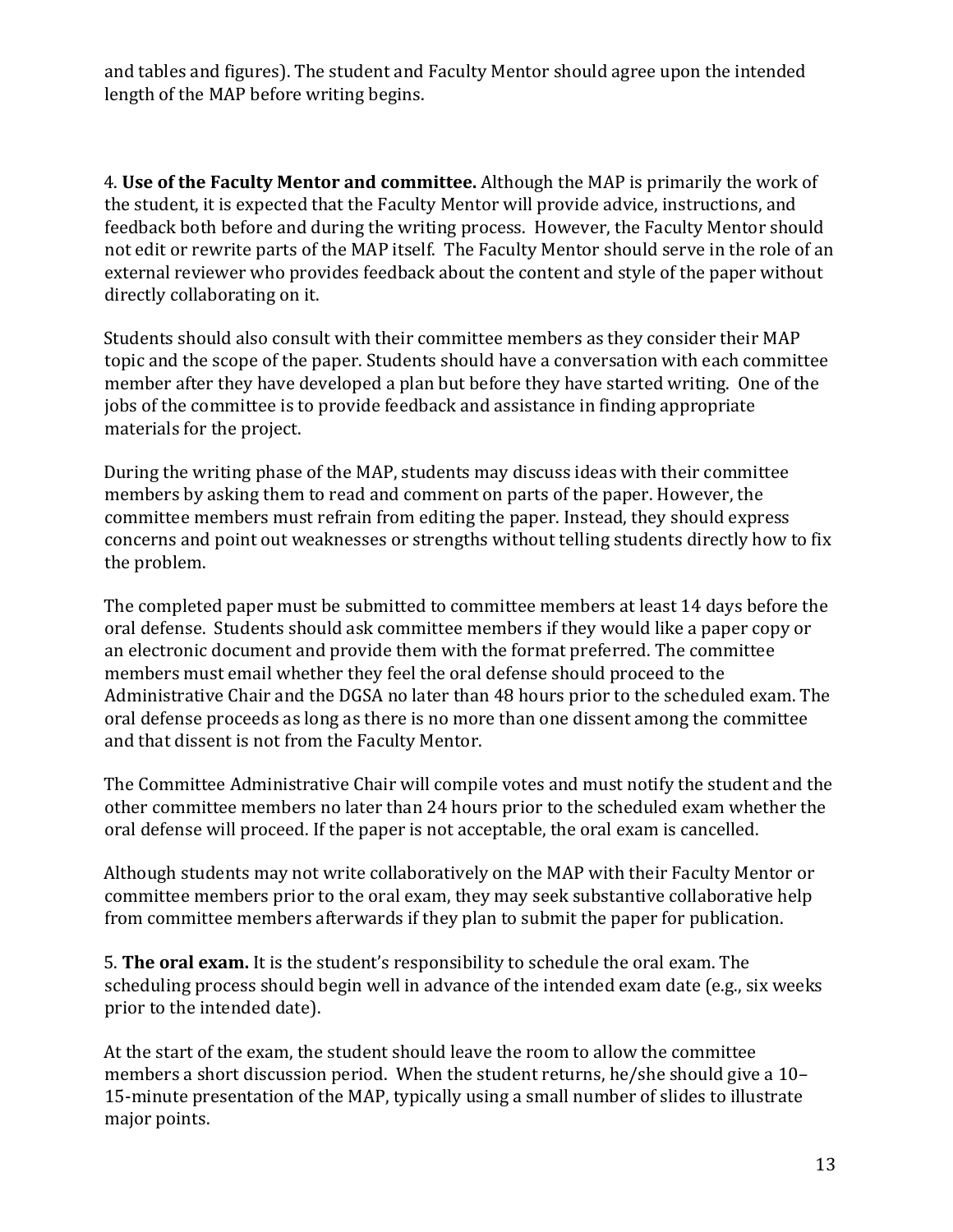In the oral exam, faculty will ask questions that stem from the MAP document. The MAP defense should be focused on the paper but the student should also be prepared to demonstrate knowledge in the broad field of study. Students are responsible for answering any and all questions.

The oral exam will consist of two rounds of questions. In each round, each committee member will question the student with the Administrative Chair establishing the order of questioning. Each committee member will be allowed up to 15 minutes of time to examine the student during the  $1^{st}$  round, and up to 10 minutes during the  $2^{nd}$  round. The time allocated to each examiner is intended to be used primarily by the examiner; other examiners may ask brief questions of clarification during that period but extensive questioning by other examiners is not appropriate. The Administrative Member is responsible for monitoring time and for gently enforcing time limits. After the two rounds of questions, the committee may decide to have an optional 10-15 discussion period in which everybody can ask questions.

At the conclusion of the exam, the student will be asked to step out of the room and the committee members will determine whether the candidate has passed or failed the exam. The committee will complete the forms titled "Major Area Written Paper Evaluation Form" and "Major Area Paper Oral Defense Evaluation Form." These forms ask for specific judgments regarding the student's accomplishments along several dimensions related to the written paper and oral defense (see Appendix for the current evaluation forms).

The evaluation forms are first completed individually by committee members. Following discussion, individual committee members can change their rating if they wish to do so. The committee members should consider a score of 3 or higher on each of the evaluative dimensions as passing. If there is a shared feeling among committee members that the scores could improve with additional questioning, they may decide to have an additional round of questioning. After the final ratings and questioning, the committee members must vote either "pass" or "fail." The ratings on both forms are then used to provide the student with feedback regarding the written and oral portions of the examination.

Successful completion of the preliminary examination requires four affirmative votes and no more than one negative vote. However, as per Graduate School regulations, if the single negative vote is registered by the student's Faculty Mentor, the preliminary examination will be a failure. A student who fails the preliminary examination may apply, with the consent of the full committee and the Dean of the Graduate School, for the privilege of a second examination to be taken no earlier than three months after the date of the first. Successful completion of the second examination requires the affirmative vote of all committee members, and the committee composition must be exactly the same as during the first examination. Failure on the second examination will render a student ineligible to continue a program for the Ph.D. degree at Duke University.

The committee may also decide that no re-examination is possible. This occurs via a second vote taken after a failing vote on the first round. The committee may also recommend awarding a terminal master's degree at this time. Any candidate who fails the preliminary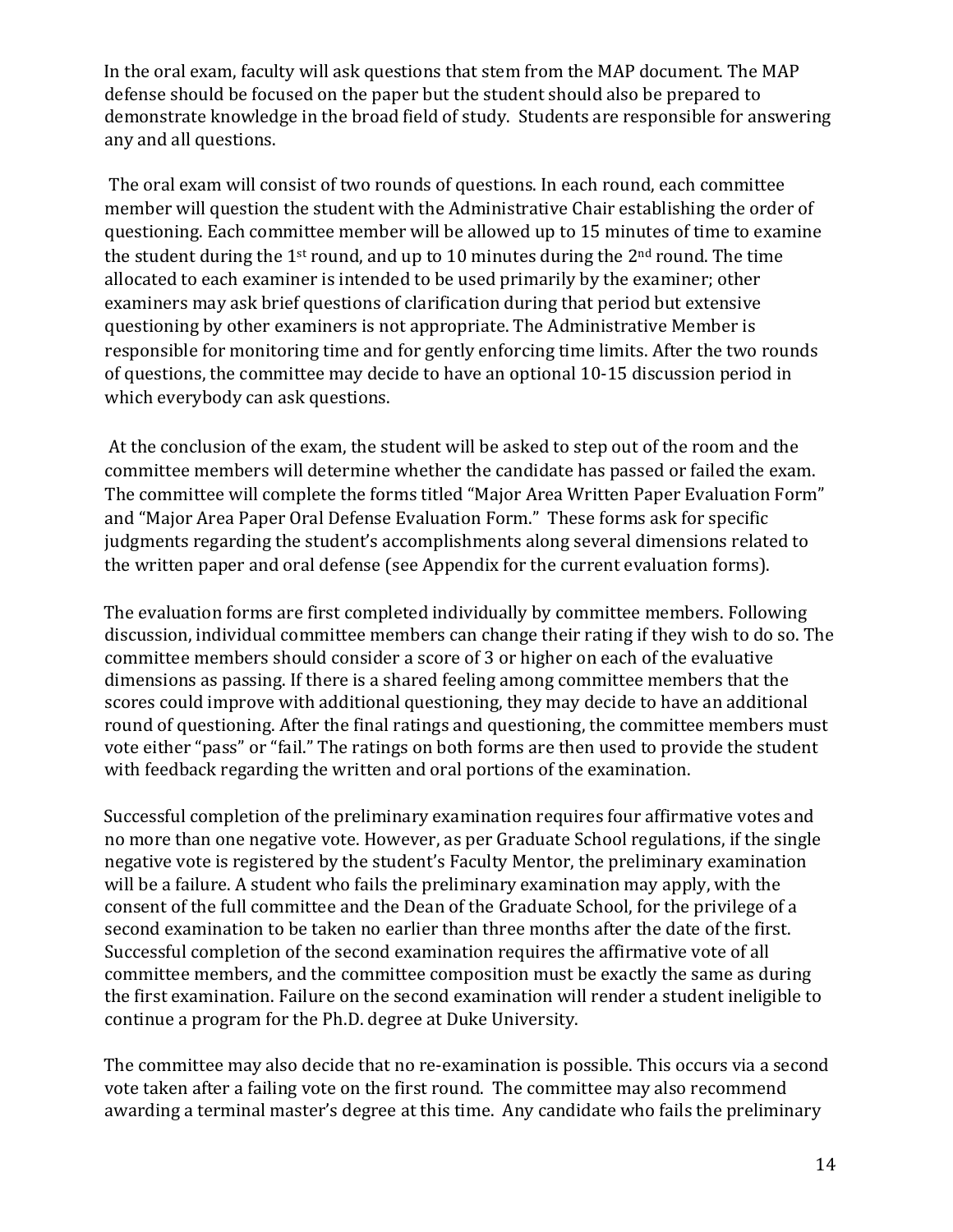exam twice will be asked to withdraw from the Graduate School and will not be allowed to continue towards the PhD.

6. After the oral exam. A student is not accepted as a candidate for the Ph.D. degree until the MAP and oral examination have been passed. The MAP and oral exam may also be used as the completion exercise for awarding a master's degree on route to the Ph.D. If the MAP is to be used as a master's completion exercise, the committee must sign a master's nonthesis examination card along with the preliminary examination report, and both must be submitted to the Graduate School.

The doctoral dissertation should be submitted and accepted within four years after the MAP oral exam although the candidate may, with the approval of the committee and the Director of Graduate Studies, petition the Dean of the Graduate School for an extension of up to one year.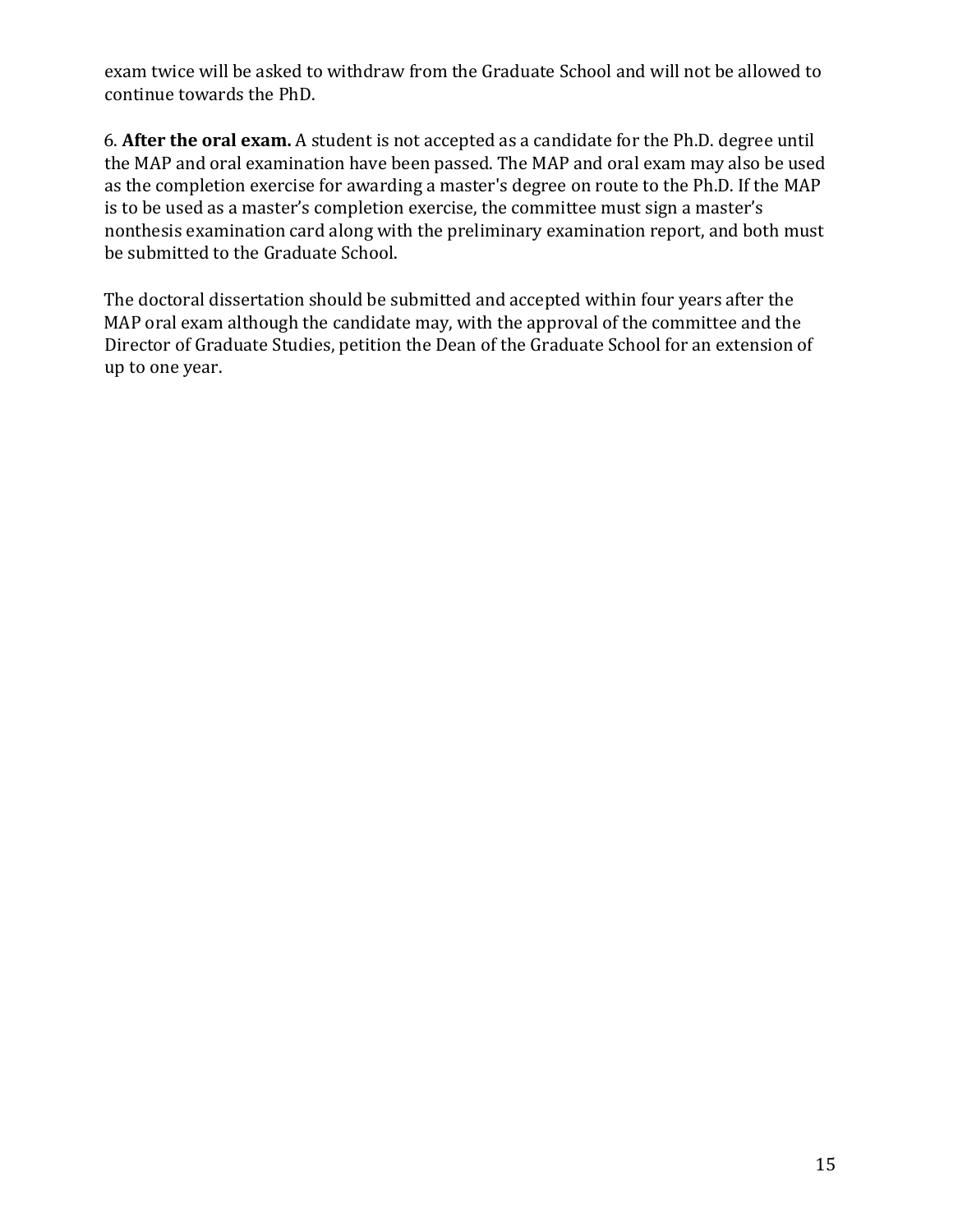# **Master of Arts Degree**

The Department does not matriculate students who intend to take a terminal Master's degree; however, the degree may be awarded in the course of working toward the Ph.D. or in special circumstances. The Department requires a Master's thesis, but ordinarily the MAP will serve this purpose. The Graduate School requires a minimum of 30 units of credit registration, at least 24 of which must be graded to receive the Master's degree.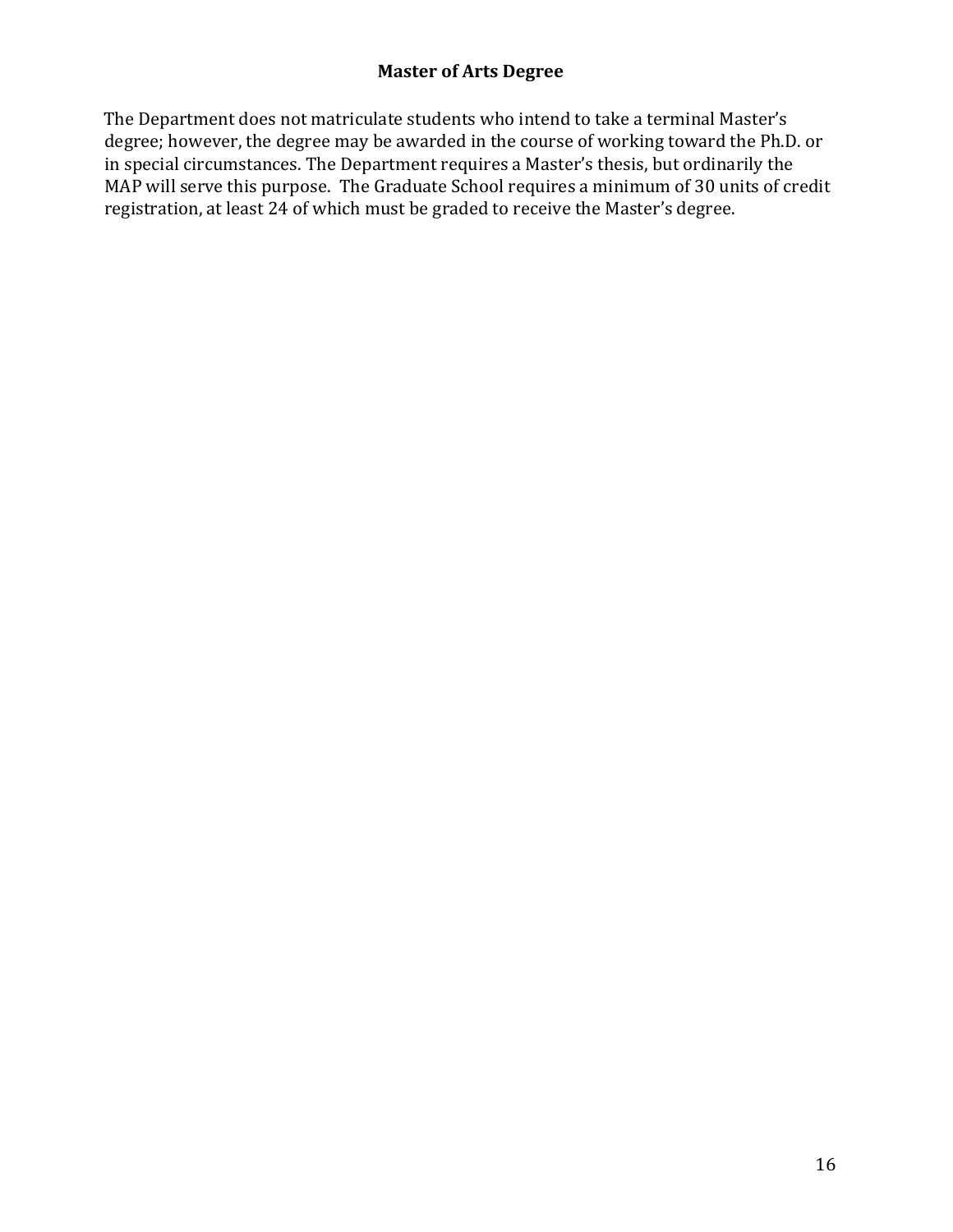## **The Dissertation and Final Examination**

## **Guidelines for the Dissertation and Final Examination**

## 1. Planning the Dissertation Research

Dissertations conducted in the Department of Psychology & Neuroscience (P&N) at Duke University can employ any of the wide variety of approaches to research evidenced in our field. Research designs in psychology and neuroscience take many forms, from purposive laboratory manipulation to field-based naturalistic measurement. They examine thoughts, feelings and behavior using a broad range of levels of analysis, from biological processes to group interactions. They are conducted using both human and non-human animals as subjects. In virtually all instances P&N dissertations are based upon empirical research. On rare occasions, the dissertation can involve the formulation of new theoretical or historical analyses without empirical data. Individual training programs in P&N may have additional guidelines and expectations.

Students and their committees will evaluate the appropriateness of a dissertation topic based upon its level of contribution to the field. The dissertation methodology will be evaluated based on the scientific rigor of the proposed design and analysis and the feasibility of its successful completion. In addition, the proposed research will be considered in the context of (a) the students' training and experiences up to and including the dissertation and (b) the student's career objectives.

## 2. Time Limits

According to the Graduate School, "the doctoral dissertation should be submitted and accepted within *two calendar years* after the preliminary examination [in P&N, the Major Area Paper, or MAP] is passed." Should the dissertation not be submitted and accepted within *four calendar years* after the MAP examination, the student, with the approval of the committee, may petition the Associate Dean of the Graduate School for an extension of up to one year. If this extension is granted and the dissertation is not submitted and accepted by the new deadline, the student will be dropped from candidacy. The student must then pass a second MAP examination to be reinstated as a candidate for a degree. In such cases, the time limit for submitting the dissertation will be determined by the Associate Dean of the Graduate School and the student's committee. Credit will not be allowed for a MAP that is six years old at the date of the Final Examination. In cases of exceptional merit, however, the Associate Dean of the Graduate School may extend these limits. Should the six-year limit be exceeded, the student's department will submit to the Dean specific requirements for revalidating credits.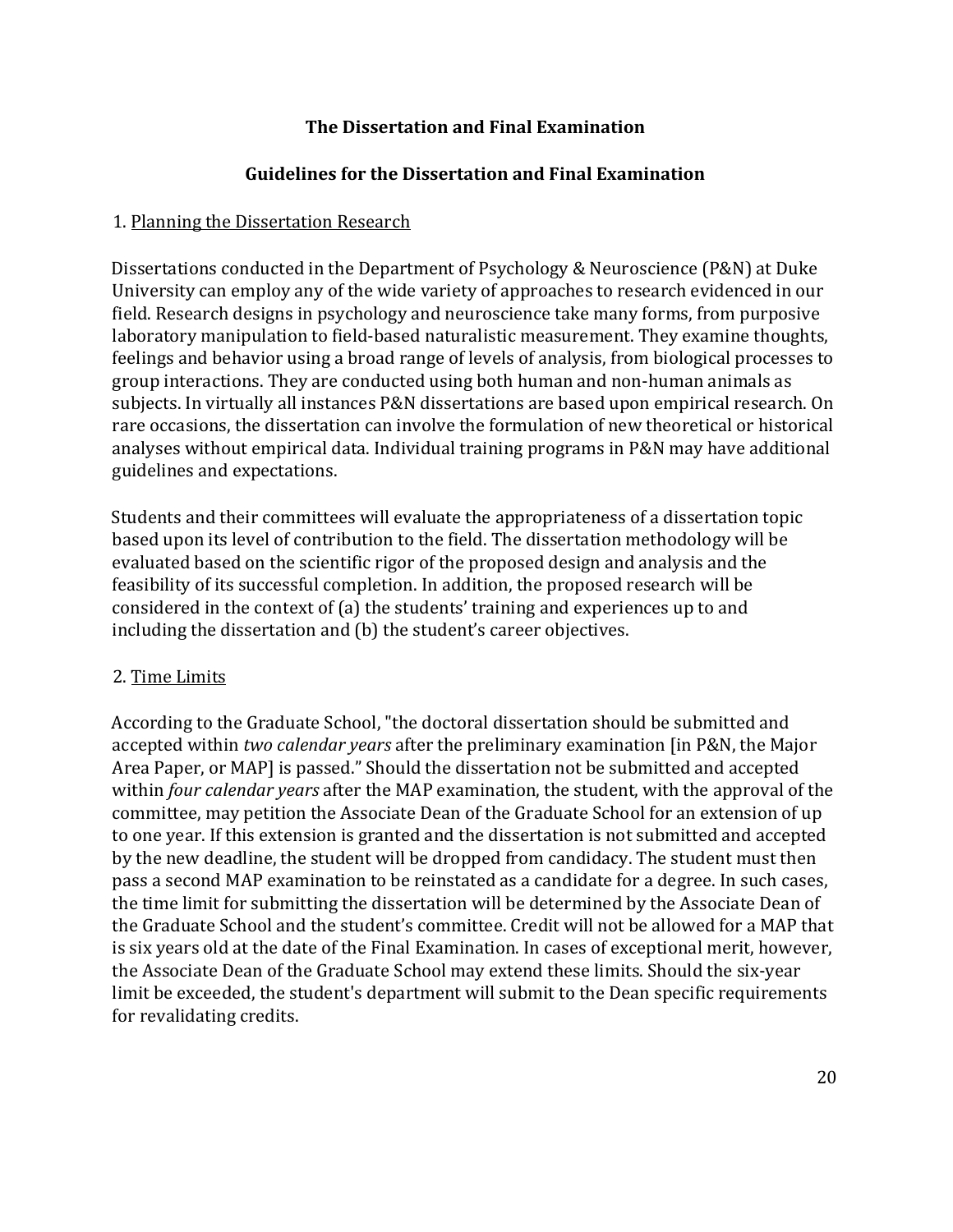On occasion a student will receive an extension but then fail the Final Examination. In these cases, a second examination cannot be scheduled sooner than six months after the first (another Graduate School rule). This compulsory delay often forces the candidate beyond the six-year limit which renders the MAP examination invalid. Consequently, the student is faced not only with the pressure of a second (and terminal) Final Examination but with a second MAP as well. Thus, it is wise to plan the dissertation carefully in order to avoid such a circumstance.

#### 3. The Ph.D. Committee for the Dissertation

It is not unusual to change committee membership between the MAP and the dissertation because faculty availability changes from year to year for a multitude of reasons. Additionally, the rationale for a particular committee structure at one stage of graduate training may not be appropriate to a later stage. It is the student's responsibility to make adjustments as necessary. Changes in the committee membership should be conducted in consultation with the Faculty Mentor; or, in the case of a change in Faculty Mentor, the student should involve the program director and the DGS. In these guidelines, 'Faculty Mentor' refers to the student's intellectual advisor and Chair; 'administrator' refers to the committee member who will run the meeting and ensure that all procedures are followed. Students should be aware that after the MAP is passed, the committee remains intact. Therefore, if the student then wishes to substitute new members, s/he must communicate with those to be removed from the committee and inform them of the reasons for change. They will rarely object, but this is a requirement and they deserve this courtesy. A written confirmation from the dropped committee member should be sent to the DGS via email.

As in the case of initial establishment of the committee, any changes in membership involve: (1) consulting with the Faculty Mentor (or DGS in the case of a new supervisor) about the new committee membership; (2) getting consent of the new members to serve; (3) getting consent of former members to withdraw; (4) requesting of the DGS in writing the new committee structure. This is done on the Committee Approval Form. The DGS will then submit the change form electronically to the Associate Dean of the Graduate School requesting the committee change. Committee changes should be requested two weeks prior to the Final Examination date; However, even with changes each step takes considerable time, so do not put off committee changes when they are needed. Note that students may **not** change their committee composition if s/he fails to pass the Final Examination and elects to take a second examination.

The committee that supervises and evaluates the dissertation must contain a minimum of four members, but the Graduate School allows more than four when such additions seem warranted (see Committee Formation guidelines on the P&N Website). As in the case of the MAP, one member of the committee must be from a related field but outside the candidate's principal area ('Minor Member'). In most instances, the administrator of the committee will be selected by the student's Faculty Mentor but cannot be the Faculty Mentor or the Minor Member.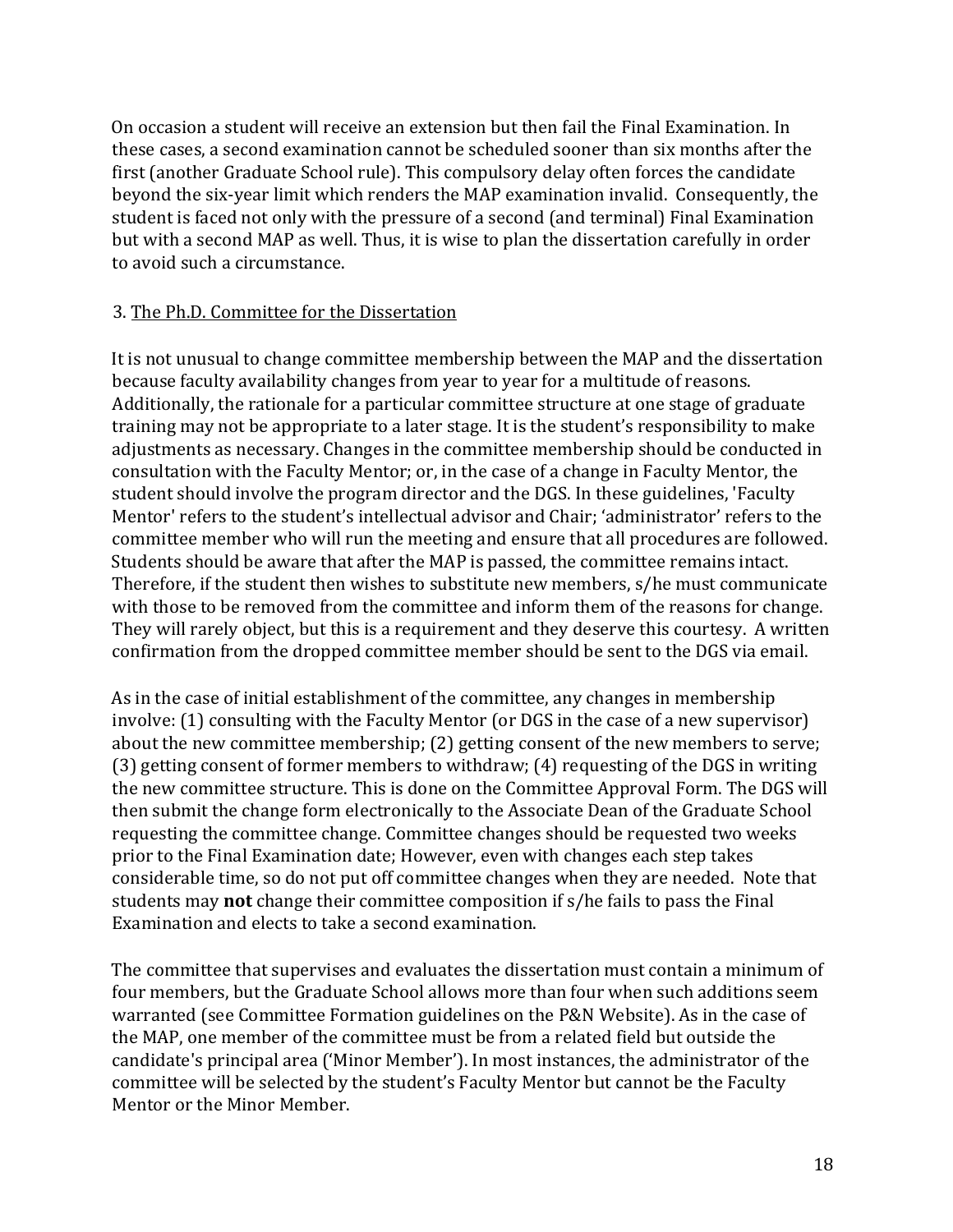## 4. Writing the Dissertation Proposal

All students must meet with their committee within six months after passing the MAP and at least once in every 12-month period thereafter until a dissertation proposal is submitted<sup>1</sup>or until the Final Examination is passed.

Often the best format for the proposal is that suggested by the National Institute of Health for research grant applications. We also suggest restricting the proposal to 15 single-spaced pages of text (or 30 double-spaced pages), not counting title page, references, tables, etc. The plan should contain an introduction giving the rationale for the study and providing clearly stated objectives and hypotheses. The design should be outlined with specific statements about the methods to be used, including quantitative methods for data analysis. Although it is very helpful to include preliminary data, it may be counterproductive to collect a large amount of data before meeting with the committee. Consequently, a student should consult with her/his Faculty Mentor as to the appropriate time for scheduling this meeting. The proposal meeting should take place at least nine months prior to the Final Examination.

## 5. Dissertation Proposal Review

All members of the committee must meet together with the student to review the proposal. An exception can be made only in the case of a member from a distant university in which case the member must join the meeting by teleconference. Notification of the proposal review date must be given to the DGS Assistant to help in locating a room for the proposal review. The dissertation proposal should be distributed to the committee at least 14 days before the meeting. The approval of the dissertation proposal is made by completion of the "Proposal/Thesis Committee Approval" form and obtaining the signatures of all committee members. This form must be filed with the DGS Assistant. Note that the proposal meeting is not an exam and there is no "passing" or "failing" of the proposal meeting. If the committee discussion with the student leads to alterations in the proposal plans, then the committee can ask for changes prior to signing the form. This can take place after the proposal meeting. The student's ability to proceed with their work over the summer will often suffer if they are unable to have a dissertation proposal review meeting after the beginning of May. Assuming committee members are available in the summer months students have the option of having a summer meeting for the proposal without paying a registration fee. However, when possible, these meetings should take place by the end of May or at the end of August right before the semester begins.

 $1$  Clinical psychology students must have their dissertation proposal successfully defended prior to applying for internship (i.e., on or before October 1)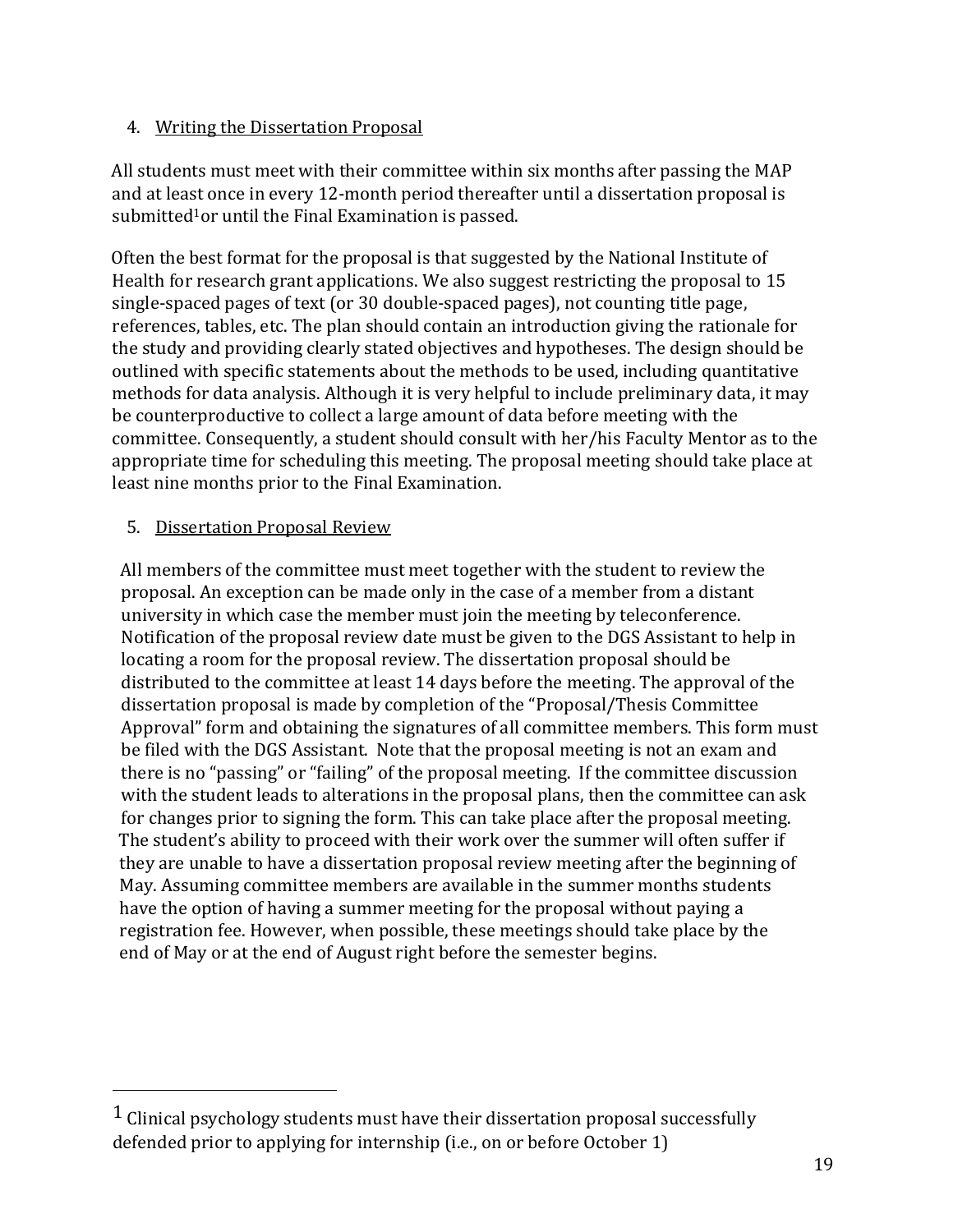## 6. Conducting the Research

During data collection, students should regularly consult with committee members, either individually or in a group, to obtain advice and keep them informed of their progress. All research with human subjects must be approved by the Institutional Review Board (IRB). If the studies require the use of animals, an animal use protocol must be filed with the DUIACUC. Students will need approval from these committees before beginning data collection. P&N maintains a Human Subject Pool that may be helpful in research. (For information concerning University Principles and Procedures for Human Subject Research and Human Subject Pool Information, see Appendix V.)

# 7. Planning for Publication

Although completion of the dissertation and passing of the Final Examination are the proximate goals of most students, the faculty expects prompt, visible publication of the dissertation research. It is a disservice to oneself and the field not to publish the culmination of what is usually a great amount of thought and effort. Furthermore, it is considered unethical to ask participants to take part in research that is never published. Also, if a student is supported by department or government funds, there is an obligation to make every effort to publish the findings. Yet many excellent dissertations are never published. The reasons are many and varied, but there seem to be two main, related causes. First, the dissertation often must be rewritten to meet the format requirements of a specific journal. Second, since the student completes the PhD before publication then the publication process competes with the demands of a new job or postdoctoral position. 

Given these considerations, we strongly urge students to publish each publishable unit along the way to the dissertation. Students should work with their Faculty Mentor to decide whether the dissertation will constitute one or more publishable papers. As much as possible, the dissertation should be composed of material easily converted into journal articles and/or book chapters.

# 8. Writing the Dissertation

The Graduate School provides an online booklet titled, *Guide for the Preparation of Theses and Dissertation*, although it is revised from time to time so students should be sure to have the most up-to-date guide. It includes references to other guides as well. Students should pay close attention to the format requirements for a Duke dissertation described in the guide. All final dissertation format checks must be approved by the Graduate School. Students should use the format listed by the Graduate School to compose text, references, tables, figures and citations. The Graduate School's format is a broader format within which APA style can be written (or other styles such as Chicago, or Turabian). In P&N we use APA style.

http://www.gradschool.duke.edu/academics/thesis-and-dissertations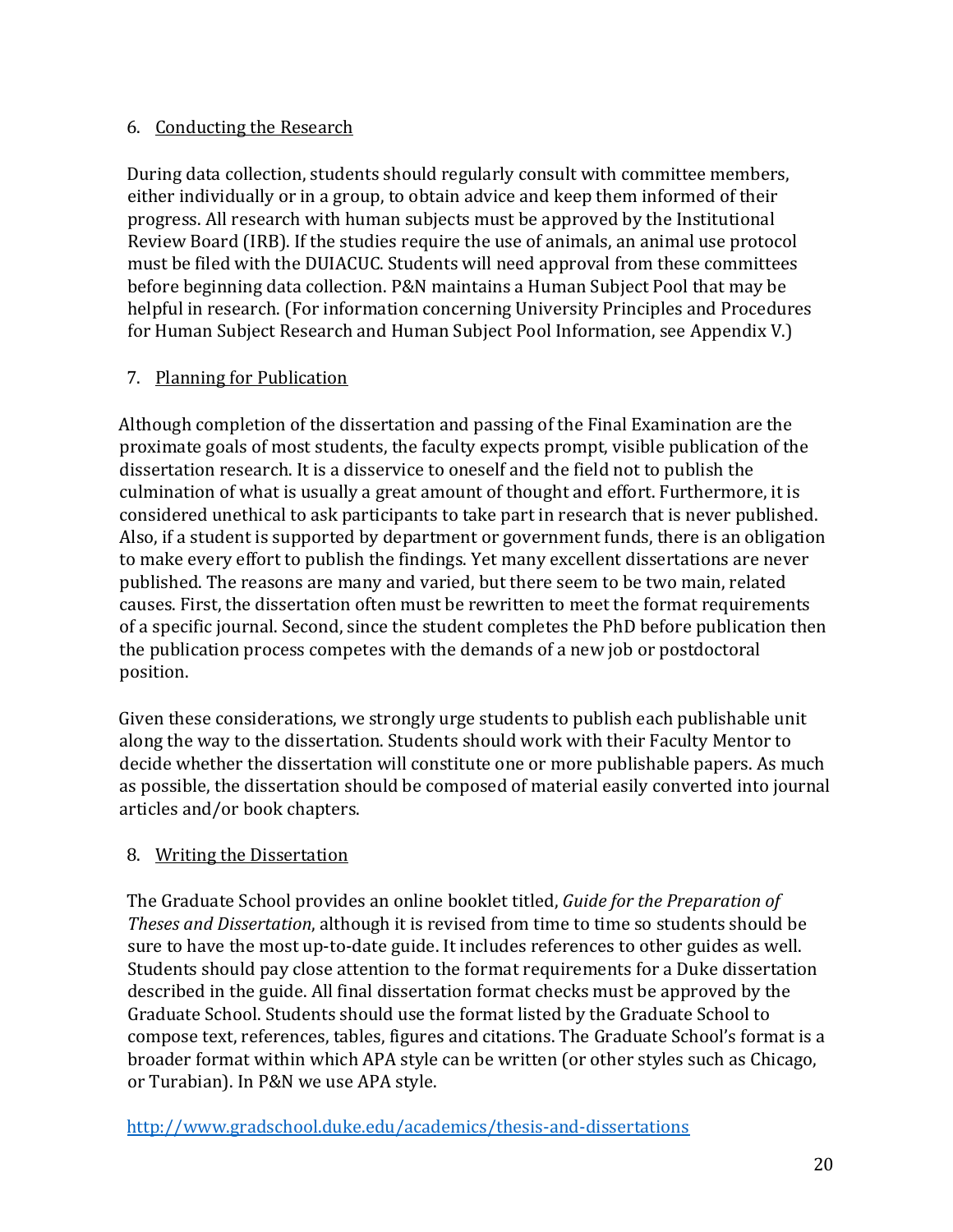# 9. Deadlines

The student must "Apply for Graduation" early in the semester in which she/he plans to receive the degree (e.g., late January for May graduation). There is no penalty for failing to finish in that semester, but a student cannot graduate without applying. Students must also submit an electronic version of the dissertation approximately two weeks prior to the Final Examination. This Final Examination cannot be held later than mid-April for a May graduation. The timeline is available here: http://gradschool.duke.edu/academics/preparing-graduate

## 10. Final Examination

It is the student's responsibility to schedule the Final Examination. The scheduling process should begin well in advance of the intended exam date (e.g., 6-8 weeks). If the Final Examination occurs after the semester is over (the beginning of May), the Graduate School expects the student to be registered and pay registration fees in the summer session. If a student is willing to pay the registration fee to take the exam in the summer, consideration must be given to the faculty. The administrator of the committee must be the negotiator with the committee members about attending a summer exam. It is legitimate for some committee members to be unavailable during the three summer months. 

Given the scope and complexity of a dissertation, the completed paper must be submitted to committee members at least 21 days before the Final Examination. Students should ask committee members if they would like a paper copy or an electronic document and provide them with the format preferred. The committee members must email the administrator their vote on whether the Final Examination should proceed no later than 48 hours prior to the scheduled exam. The Final Examination proceeds as long as there is no more than one dissent among the committee and that dissent is not from the Committee Chair.

The Committee administrator will compile votes and must notify the student and the other committee members no later than 24 hours prior to the scheduled exam whether the Final Examination will proceed. If the paper is not acceptable, the exam is cancelled.

All committee members are expected to be present for the Final Exam and will arrive at the meeting having closely read the dissertation and having considered the kinds of questions they will ask. In rare instances, a member may need to join via teleconference, but this requires notification and approval from the Associate Dean. The Faculty Mentor must always be present.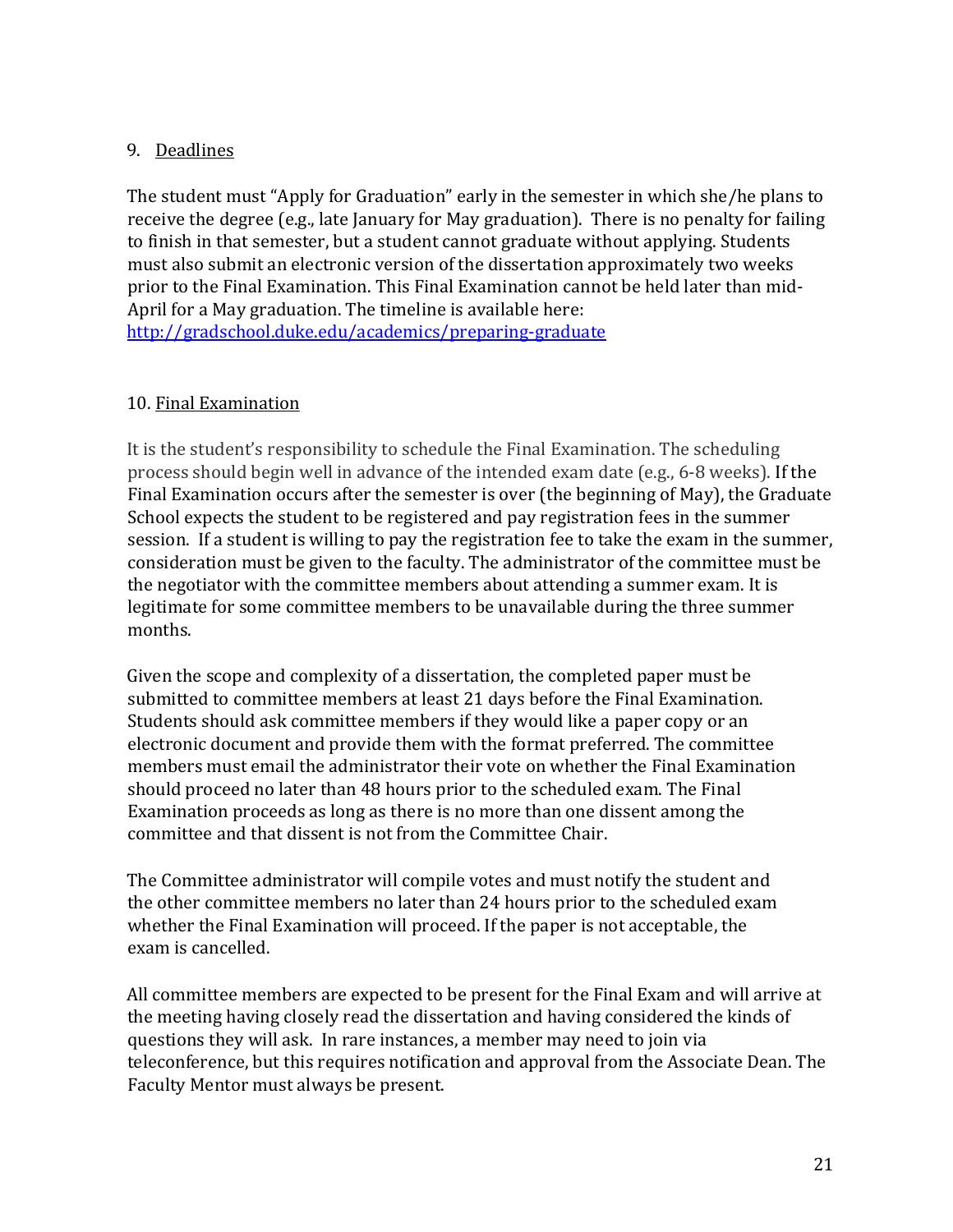At the start of the exam, the student should leave the room to allow the committee members a short discussion period. When the student returns, the open session begins.

Open Session: The first part of the Final Examination will be open to all members of the Duke community and other invitees. Announcement by the administrative member of the time and place of the exam will occur only after the committee has agreed that the exam should proceed (with a minimum of 48 hours advanced notice). The student should begin by giving a 30-minute presentation of the dissertation, typically using slides to illustrate major points. Attendees who are not members of the student's committee will then be invited to ask questions. Then, all invitees will be asked to leave and the committee members will begin their part of the examination.

Committee members will ask questions that stem from the dissertation's written document. The defense should be focused on the paper, but the student should also be prepared to demonstrate knowledge in the broad field of study. Students are responsible for answering all questions.

The closed oral defense will consist of at least two rounds of questions. In each round, each committee member questions the student with the administrator establishing the order of questioning. Each committee member will be allowed up to 15 minutes of time to examine the student during the 1st round, and up to 10 minutes during the 2nd round. The time allocated to each committee member is intended to be used primarily by that member; other members may ask brief questions of clarification during that period but extensive questioning by other members is not appropriate. The administrator is responsible for monitoring time and for gently enforcing time limits. After the two rounds of questions, the committee may decide to have an optional 10-15-minute discussion period in which all members may ask questions.

At the conclusion of the exam, the student will leave the room and the committee members will determine whether the candidate has passed or failed the exam. The committee will complete the forms titled "Written Dissertation Evaluation Form" and "Dissertation Final Examination Evaluation Form." These forms ask for specific judgments regarding the student's accomplishments along several dimensions related to the written paper and oral defense (see the Appendix for the current forms).

The evaluation forms are first completed individually by committee members. Following discussion, individual committee members can change their rating if they wish to do so. The committee members should consider a score of 3 or higher on each of the evaluative dimensions as passing. If there is a shared feeling among committee members that the scores could improve with additional questioning, they may decide to have an additional round of questioning. After the final ratings and questioning, the committee members must vote either "pass" or "fail." The ratings on both forms are then used to provide the student with feedback regarding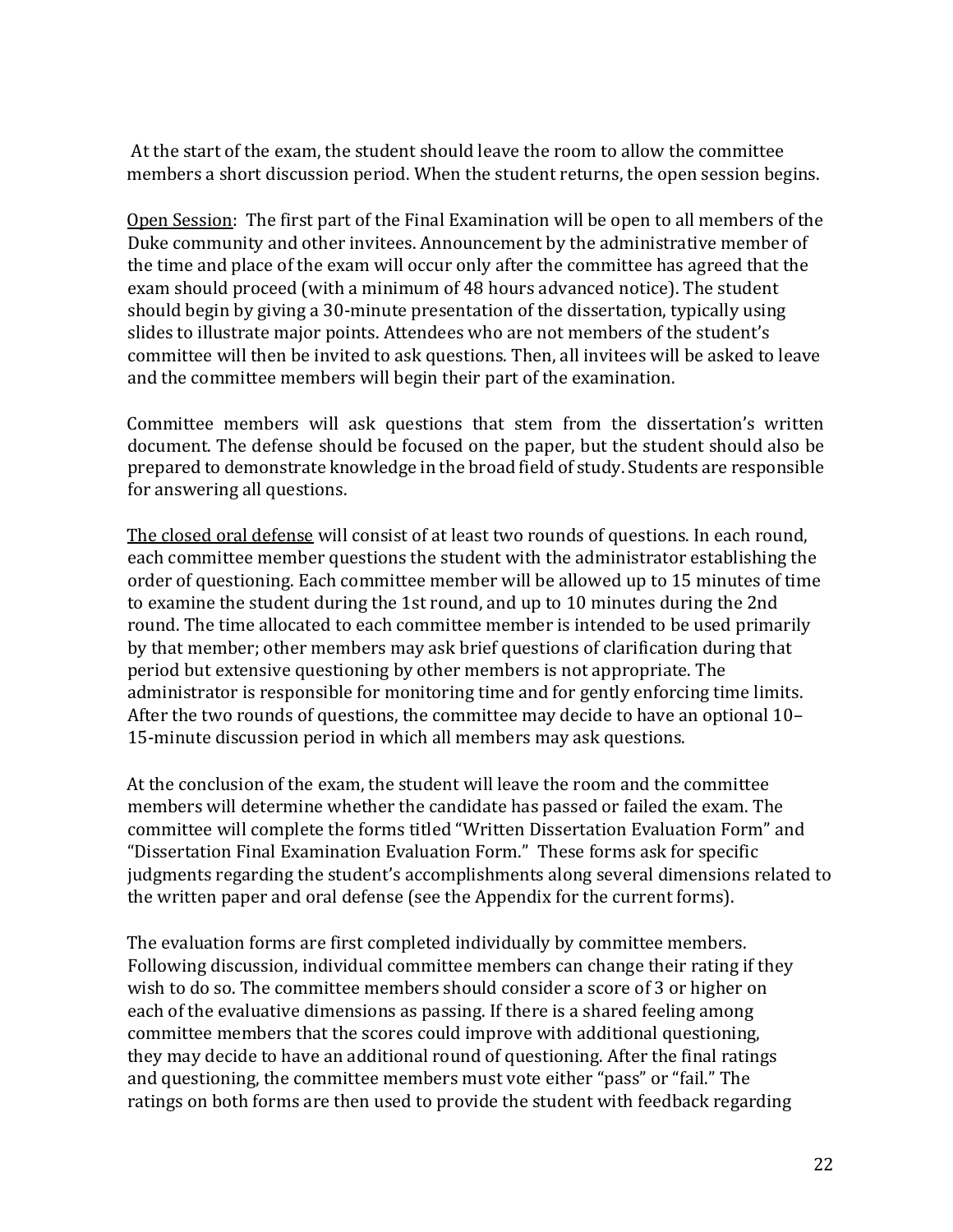the written and oral portions of the examination. These rating forms should be turned into the DGSA to file as the data are used for SACS reporting.

Note that while the committee can request some minor revisions, the pass or fail vote must be made at the end of the Final Examination. It is then the responsibility of the Faculty Mentor to make sure that any suggested minor revisions are made prior to the dissertation being submitted to the graduate school.

Successful completion of the Final Examination requires at least four affirmative votes and no more than one negative vote. The sole exception to this policy is that a negative vote cast by the Faculty Mentor will mean a failure on the examination. A student who fails the Final Examination may be allowed to take it a second time, but no earlier than six months from the date of the first examination. Permission to take the second examination must be obtained from the Faculty Mentor and from the Dean of the Graduate School. Failure to pass the second examination renders the student ineligible to continue work for the Ph.D. degree at Duke University. The committee may also decide that no re-examination is possible. This occurs via a second vote taken after a failing vote on the first round.

#### 11. Publishing your Dissertation

If you have written the dissertation in publishable form, this requirement will be easily met. Follow the Guide for the Preparation of Theses and Dissertation (http://gradschool.duke.edu/academics/theses-and-dissertations) and keep in mind specific journal format requirements. Planning ahead will make publication an easy transition after your defense.

#### 12. Deposit of the Dissertation

You must be registered during the term that you submit the dissertation.

#### 13. Commencement

Graduation exercises are held once a year, in May, when degrees are conferred and diplomas are issued to those students who have completed requirements by the end of the spring. Those who complete degree requirements by the end of the fall or by the end of a summer term receive diplomas dated December 30 or September 1, respectively. There is a delay in the mailing of September and December diplomas because diplomas cannot be issued until the Academic Council and Board of Trustees approve them.

*Note: Clinical students must successfully complete both the internship and the dissertation* defense prior to participating in commencement exercises in May. This is a Graduate School regulation and is not under the control of either the clinical program or the department.

8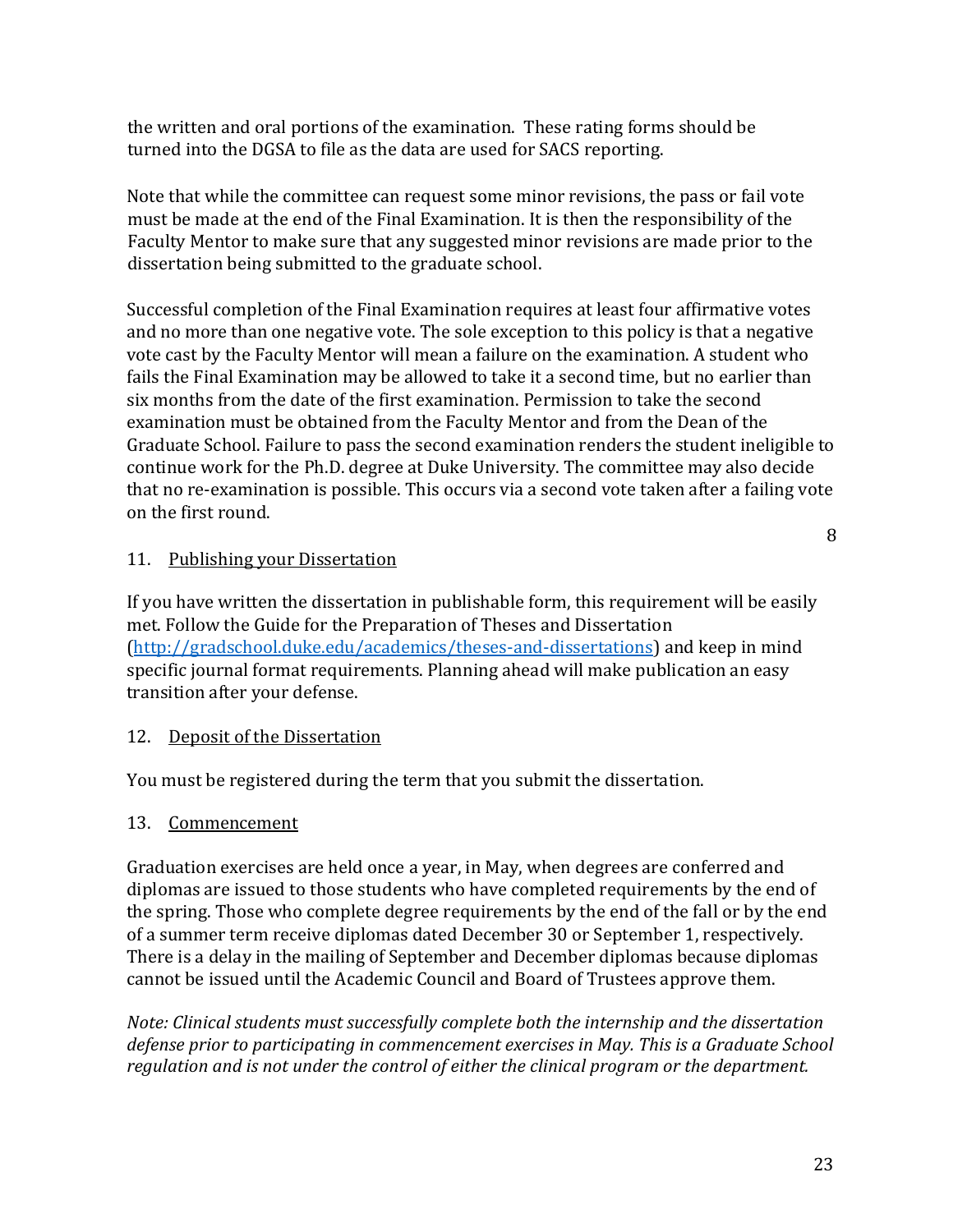## **Curriculum Requirements for the Clinical Program**

In order to provide prospective graduate students with the appropriate background to meet the integrative and intervention-prevention challenges of 21st-century clinical psychology, we have designed the curriculum to include basic coverage of three knowledge domains for all students: health psychology, adult clinical, and child clinical.

A central feature of this curriculum is that all clinical students are exposed to basic graduate level course work in the three areas of focus for the program, regardless of which focus they choose for themselves. Of course, each student can choose to specialize in one area of focus or to combine across areas.

The APA accreditation requirements currently include coverage of developmental, social, cognitive/affective, and biological aspects of behavior, along with history of psychology, research methods and quantitative methods. In the clinical/professional domain, they include coverage of assessment, intervention, consultation/supervision, ethics, diversity, and individual differences.

The curriculum of the clinical program is designed to meet the accreditation criteria of the American Psychological Association, while implementing our own unique framework of training in clinical and health psychology. Both educational goals and requirements for licensure dictate that clinical students engage with a curriculum which provides both breadth and depth. APA provides a set of standards to which accredited programs adhere, ensuring that the course requirements for that program 'cover all the bases' from both a scientific and a licensure standpoint. In brief, those standards (and courses either required or typically used to meet them) are described in detail on the following pages: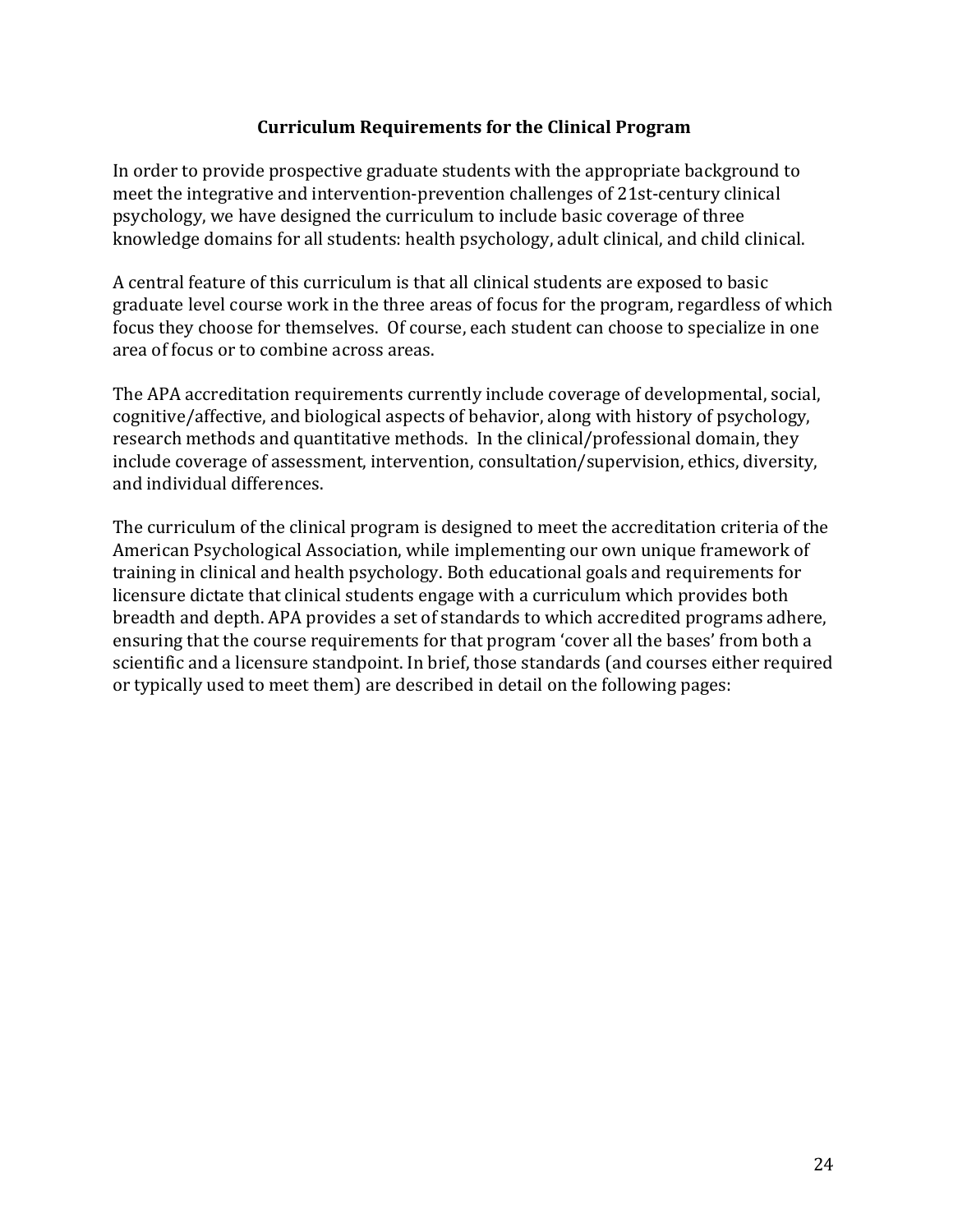| How the program ensures that students possess knowledge in:                        |                                                                                                                                                                                                                                                                                                                                                                                                                                           |                                                                                          |  |
|------------------------------------------------------------------------------------|-------------------------------------------------------------------------------------------------------------------------------------------------------------------------------------------------------------------------------------------------------------------------------------------------------------------------------------------------------------------------------------------------------------------------------------------|------------------------------------------------------------------------------------------|--|
| <b>Knowledge Area:</b>                                                             | <b>History and Systems of Psychology</b>                                                                                                                                                                                                                                                                                                                                                                                                  |                                                                                          |  |
| How does the program ensure<br>that students possess<br>knowledge?                 | This area is covered using an individualized infusion model across a number of required and<br>elective courses: Adult Psychopathology, Personality Assessment, Intervention,<br>Ethics/Psychotherapy, Social Development, Cognitive Psychology, Social Behavior and<br>Personality, Theories in Developmental Psychology, Professional Issues in Clinical<br>Psychology, Cognitive Assessment, Research Methods, and First Year Seminar. |                                                                                          |  |
| How does the program assess<br>students' knowledge in this<br>area?                | How outcomes are measured:<br>Grades from individual courses that<br>constitute each student's infusion<br>model for History and Systems<br>knowledge.                                                                                                                                                                                                                                                                                    | Evaluation tool and location:<br>Specific requirements vary by course.<br>$\bullet$      |  |
| For each outcome above, what<br>minimum level of achievement<br>(MLA) must be met? | $\bullet$<br>individualized infusion model for History and Systems.                                                                                                                                                                                                                                                                                                                                                                       | Students must maintain an A or B grade in each of the courses that are included in their |  |
| <b>Knowledge Area:</b>                                                             | <b>Affective Aspects of Behavior</b>                                                                                                                                                                                                                                                                                                                                                                                                      |                                                                                          |  |
| $TT = 1$                                                                           | .                                                                                                                                                                                                                                                                                                                                                                                                                                         | .                                                                                        |  |

| How does the program ensure | This area is covered using an individualized infusion model across a number of required<br>$\bullet$ |
|-----------------------------|------------------------------------------------------------------------------------------------------|
| that students possess       | and elective courses: Adult Psychopathology, Personality Assessment, Intervention,                   |
| knowledge?                  | Inside the Disordered Brain, Ethics/Psychotherapy, Social Development, Cognitive                     |
|                             | Psychology, Social Behavior and Personality, Theories in Developmental Psychology,                   |
|                             | Professional Issues in Clinical Psychology, and Cognitive Assessment. Affective aspects              |
|                             | of behavior are covered in all of these courses (e.g., mood disorders, assessment of                 |
|                             | emotional status, affect in therapeutic relationship, emotion regulation                             |
|                             | neurodevelopmental perspectives on normal and abnormal emotional states). In addition                |
|                             | to this requirement, many of our students take advantage of graduate-level seminars such             |
|                             | as Self-Regulation, Affective Neuroscience, and several different advanced cognitive-                |
|                             | neuroscience methods courses to obtain advanced knowledge and training in the role of                |
|                             | emotion within normal and abnormal behavior.                                                         |
|                             |                                                                                                      |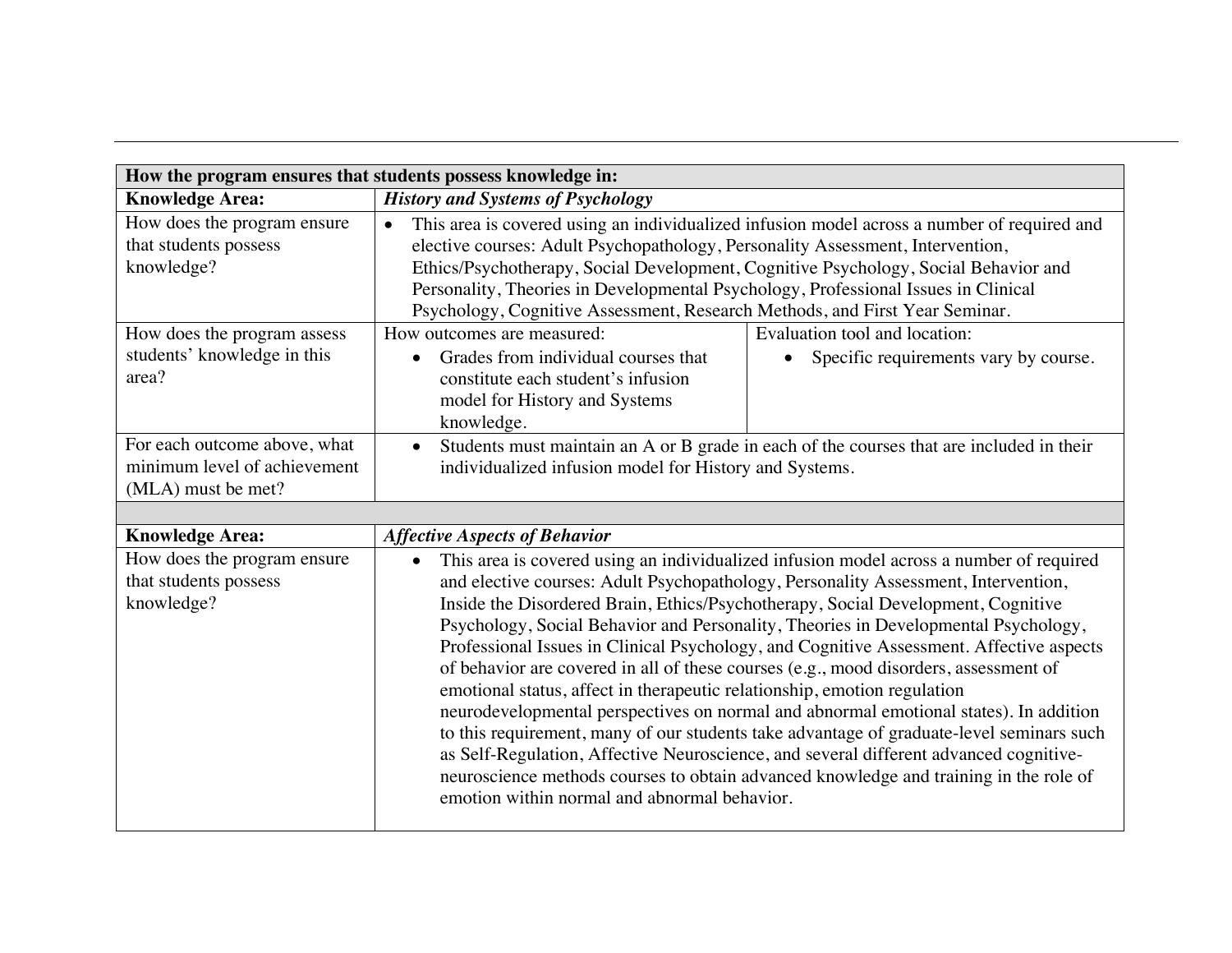| How does the program assess<br>students' knowledge in this<br>area?<br>For each outcome above, what | How outcomes are measured:<br>Grades from individual courses that<br>constitute each student's infusion<br>model for Affective Aspects of<br>Behavior knowledge.<br>$\bullet$                                                                                                                                                                                                                                                                                                                                          | Evaluation tool and location:<br>Specific requirements and evaluation<br>procedures vary by course.<br>Students must maintain an A or B grade in each of the courses that are included in their                                                                                                                                                                                                    |  |  |
|-----------------------------------------------------------------------------------------------------|------------------------------------------------------------------------------------------------------------------------------------------------------------------------------------------------------------------------------------------------------------------------------------------------------------------------------------------------------------------------------------------------------------------------------------------------------------------------------------------------------------------------|----------------------------------------------------------------------------------------------------------------------------------------------------------------------------------------------------------------------------------------------------------------------------------------------------------------------------------------------------------------------------------------------------|--|--|
| minimum level of achievement<br>(MLA) must be met?                                                  | individualized infusion model for Affective Aspects of Behavior.                                                                                                                                                                                                                                                                                                                                                                                                                                                       |                                                                                                                                                                                                                                                                                                                                                                                                    |  |  |
| <b>Knowledge Area:</b>                                                                              | <b>Biological Aspects of Behavior</b>                                                                                                                                                                                                                                                                                                                                                                                                                                                                                  |                                                                                                                                                                                                                                                                                                                                                                                                    |  |  |
| How does the program ensure<br>that students possess<br>knowledge?                                  | Students are required to take, or have taken at the undergraduate level, a full semester<br>$\bullet$<br>survey-type course to fulfill this requirement. Many of our students choose to take Dr.<br>Hariri's course, Inside the Disordered Brain. In addition to this course, students have<br>available to them a broad range of advanced seminars in our department as well as in<br>Neurobiology and in Biomedical Engineering which cover topics of relevance to the<br>biological aspects of clinical psychology. |                                                                                                                                                                                                                                                                                                                                                                                                    |  |  |
| How does the program assess<br>students' knowledge in this<br>area?                                 | How outcomes are measured:<br>The course assesses knowledge-related<br>$\bullet$<br>outcomes via conventional tests, in-<br>class presentations, and a focused<br>research review paper.                                                                                                                                                                                                                                                                                                                               | Evaluation tool and location:<br>Students are required, in the context of<br>this course, to demonstrate<br>comprehensive knowledge of the<br>neurobiology of psychopathology (i.e.,<br>across major diagnostic categories) and<br>to apply course knowledge to a research<br>topic of their choosing (which<br>invariably is related to the student's<br>particular clinical research interests). |  |  |
| For each outcome above, what<br>minimum level of achievement<br>(MLA) must be met?                  | Students must maintain an A or B grade in the required course.<br>$\bullet$                                                                                                                                                                                                                                                                                                                                                                                                                                            |                                                                                                                                                                                                                                                                                                                                                                                                    |  |  |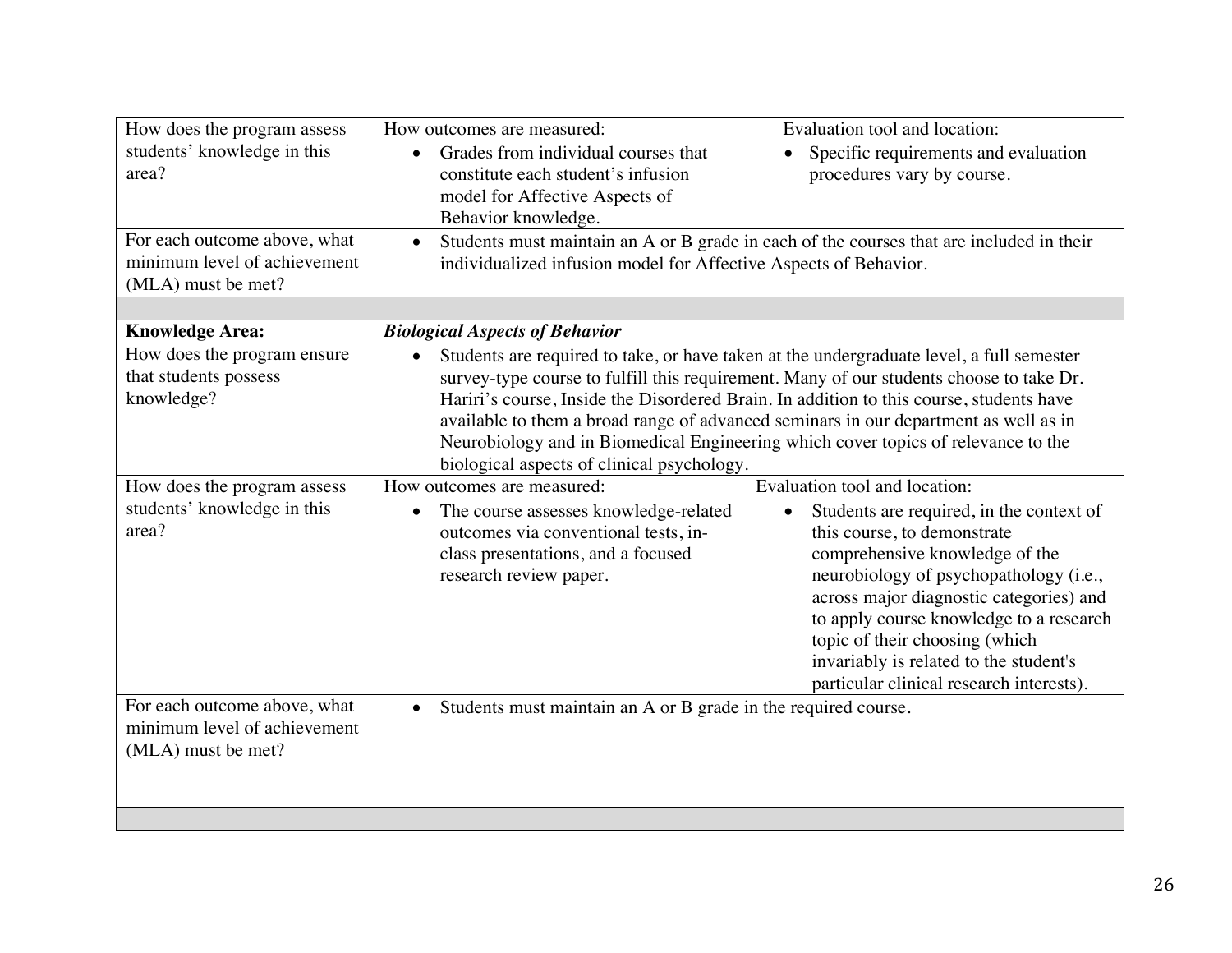| <b>Knowledge Area:</b>                                              | <b>Cognitive Aspects of Behavior</b>                                                                                                                                                                                                                                                                                                                                                                                                                                                                                                                                                                                                                                                                                                                                                                                                                                                                                                                                                                                       |  |  |  |
|---------------------------------------------------------------------|----------------------------------------------------------------------------------------------------------------------------------------------------------------------------------------------------------------------------------------------------------------------------------------------------------------------------------------------------------------------------------------------------------------------------------------------------------------------------------------------------------------------------------------------------------------------------------------------------------------------------------------------------------------------------------------------------------------------------------------------------------------------------------------------------------------------------------------------------------------------------------------------------------------------------------------------------------------------------------------------------------------------------|--|--|--|
| How does the program ensure<br>that students possess<br>knowledge?  | Students are required to take, or have taken at the undergraduate level, a full semester survey-<br>type course to fulfill this requirement. Almost all of our students elect to take the department's<br>graduate-level survey course, Cognitive Psychology, to fulfill this requirement. As for the other<br>topics, advanced graduate-level seminars are used to supplement and extend knowledge in this<br>area, often in a blended way such as a focus on cognitive development, social cognition, or<br>cognitive neuroscience.                                                                                                                                                                                                                                                                                                                                                                                                                                                                                      |  |  |  |
| How does the program assess<br>students' knowledge in this<br>area? | Evaluation tool and location:<br>How outcomes are measured:<br>The course assesses knowledge-related<br>Tests, presentations, and a semester-end<br>$\bullet$<br>outcomes via conventional tests, in-<br>review paper required.<br>class presentations, and a focused<br>research review paper.                                                                                                                                                                                                                                                                                                                                                                                                                                                                                                                                                                                                                                                                                                                            |  |  |  |
| What minimum level of<br>achievement must be met?                   | Students must maintain an A or B grade in the required course.<br>$\bullet$                                                                                                                                                                                                                                                                                                                                                                                                                                                                                                                                                                                                                                                                                                                                                                                                                                                                                                                                                |  |  |  |
| <b>Knowledge Area:</b>                                              | <b>Developmental Aspects of Behavior</b>                                                                                                                                                                                                                                                                                                                                                                                                                                                                                                                                                                                                                                                                                                                                                                                                                                                                                                                                                                                   |  |  |  |
| How does the program ensure<br>that students possess<br>knowledge?  | Students are required to take, or have taken at the undergraduate level, a full semester<br>$\bullet$<br>survey-type course to fulfill this requirement. Our colleagues in the developmental area<br>introduced a revised survey-level graduate course entitled Theories in Developmental<br>Psychology. This course provides and evaluates students' exposure to current knowledge<br>in the area of developmental aspects of behavior, including transitions, growth, and<br>development across an individual's life, along with prominent methods used to advance<br>understanding of developmental processes. This includes basic research on both typical<br>and atypical development across the lifespan, and students complete written graded<br>assignments based on their reading of primary source material in the areas of cognitive<br>and language development, social-emotional-moral development, biological and neural<br>development, and peer and family relationships from a developmental perspective. |  |  |  |
| How does the program assess<br>students' knowledge in this<br>area? | How outcomes are measured:<br>Evaluation tool and location:<br>The course assesses knowledge-related<br>Tests, presentations, and a semester-end<br>$\bullet$<br>outcomes via conventional tests, in-<br>review paper required.<br>class presentations, and a focused<br>research review paper.                                                                                                                                                                                                                                                                                                                                                                                                                                                                                                                                                                                                                                                                                                                            |  |  |  |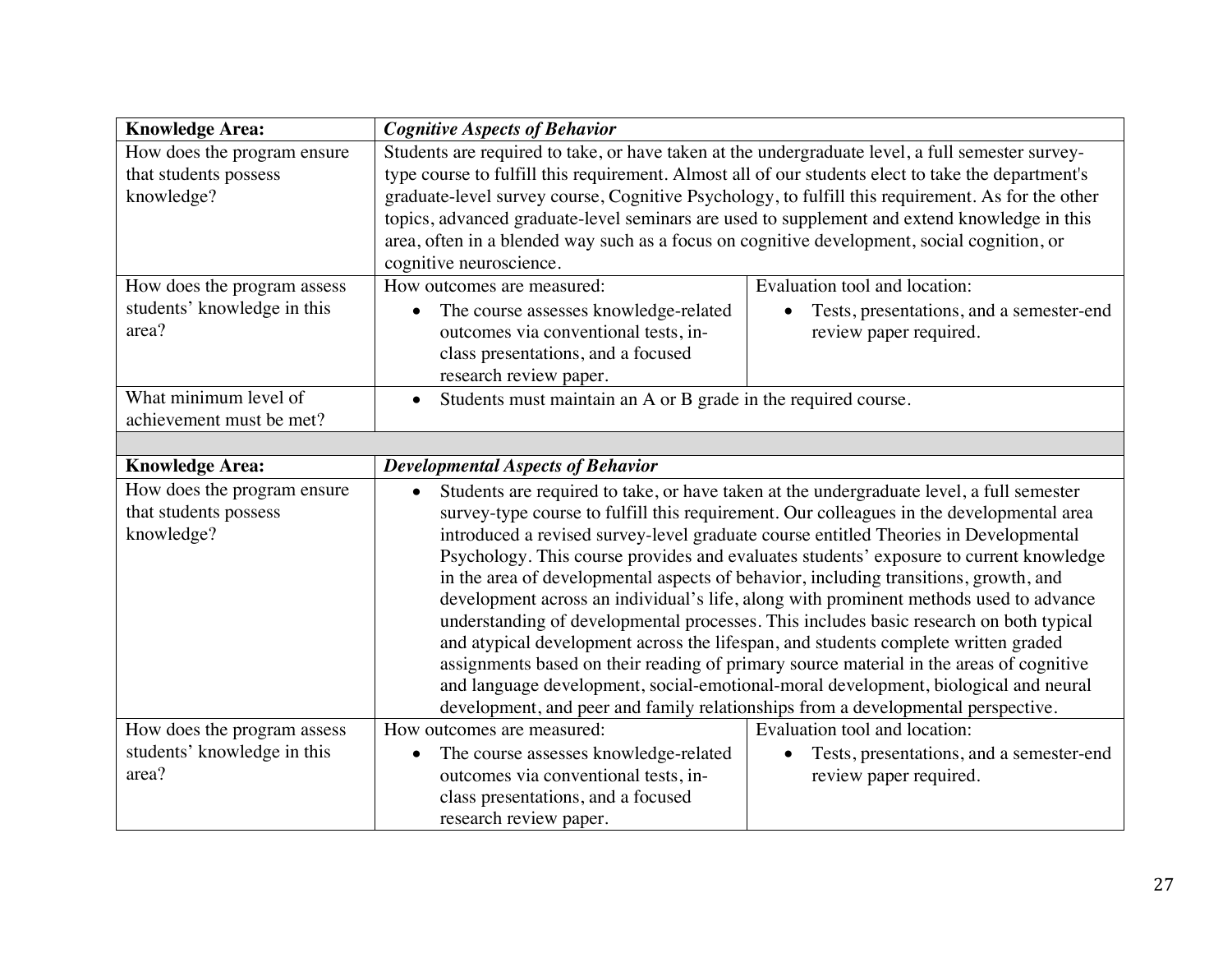| For each outcome above, what<br>minimum level of achievement<br>(MLA) must be met? | • Students must maintain an A or B grade in the required course.                                                                                                                                                                                                                                                                                                                                                                                                                                                                                                                                                                                                                                                                                                                                                                                                              |                                                                                              |  |  |
|------------------------------------------------------------------------------------|-------------------------------------------------------------------------------------------------------------------------------------------------------------------------------------------------------------------------------------------------------------------------------------------------------------------------------------------------------------------------------------------------------------------------------------------------------------------------------------------------------------------------------------------------------------------------------------------------------------------------------------------------------------------------------------------------------------------------------------------------------------------------------------------------------------------------------------------------------------------------------|----------------------------------------------------------------------------------------------|--|--|
|                                                                                    |                                                                                                                                                                                                                                                                                                                                                                                                                                                                                                                                                                                                                                                                                                                                                                                                                                                                               |                                                                                              |  |  |
| <b>Knowledge Area:</b>                                                             | <b>Social Aspects of Behavior</b>                                                                                                                                                                                                                                                                                                                                                                                                                                                                                                                                                                                                                                                                                                                                                                                                                                             |                                                                                              |  |  |
| How does the program ensure<br>that students possess<br>knowledge?                 | Students are required to take, or have taken at the undergraduate level, a full semester<br>$\bullet$<br>survey-type course to fulfill this requirement. Our colleague Dr. Rick Hoyle teaches the<br>department's graduate-level survey course in this area, Social Behavior and Personality.<br>Our students then supplement their broad and general exposure in this domain with<br>higher-level graduate seminars drawn from our department as well as the law and<br>business school faculties.                                                                                                                                                                                                                                                                                                                                                                           |                                                                                              |  |  |
| How does the program assess                                                        | How outcomes are measured:                                                                                                                                                                                                                                                                                                                                                                                                                                                                                                                                                                                                                                                                                                                                                                                                                                                    | Evaluation tool and location:                                                                |  |  |
| students' knowledge in this<br>area?                                               | The course assesses knowledge-related<br>$\bullet$<br>outcomes via conventional tests, in-<br>class presentations, and a focused<br>research review paper.                                                                                                                                                                                                                                                                                                                                                                                                                                                                                                                                                                                                                                                                                                                    | Tests, presentations, and a semester-end<br>review paper required.                           |  |  |
| For each outcome above, what                                                       | Students must maintain an A or B grade in the required course.                                                                                                                                                                                                                                                                                                                                                                                                                                                                                                                                                                                                                                                                                                                                                                                                                |                                                                                              |  |  |
| minimum level of achievement                                                       |                                                                                                                                                                                                                                                                                                                                                                                                                                                                                                                                                                                                                                                                                                                                                                                                                                                                               |                                                                                              |  |  |
| (MLA) must be met?                                                                 |                                                                                                                                                                                                                                                                                                                                                                                                                                                                                                                                                                                                                                                                                                                                                                                                                                                                               |                                                                                              |  |  |
|                                                                                    |                                                                                                                                                                                                                                                                                                                                                                                                                                                                                                                                                                                                                                                                                                                                                                                                                                                                               |                                                                                              |  |  |
| <b>Knowledge Area:</b>                                                             | and Systems)                                                                                                                                                                                                                                                                                                                                                                                                                                                                                                                                                                                                                                                                                                                                                                                                                                                                  | Advanced Integrative Knowledge of Basic Discipline-Specific Content Areas (excluding History |  |  |
| How does the program ensure<br>that students possess<br>knowledge?                 | Our approach to this aspect of disciplinary knowledge is to require students to<br>$\bullet$<br>demonstrate competence in at least one formal integration between two discreet areas of<br>basic knowledge. As such, each student must successfully complete at least one advanced<br>graduate level course which explicitly spans two of the knowledge areas: e.g., affective<br>neuroscience, cognitive development, developmental neuroscience. To date all of our<br>students have exceeded this requirement in pursuit of meeting program and licensing<br>requirements for breadth and depth of scientific training. We note that for the vast<br>majority of our students, their research experience (including the dissertation) requires<br>them to engage in a topic-specific integration across multiple subdisciplines of behavioral<br>science and neuroscience. |                                                                                              |  |  |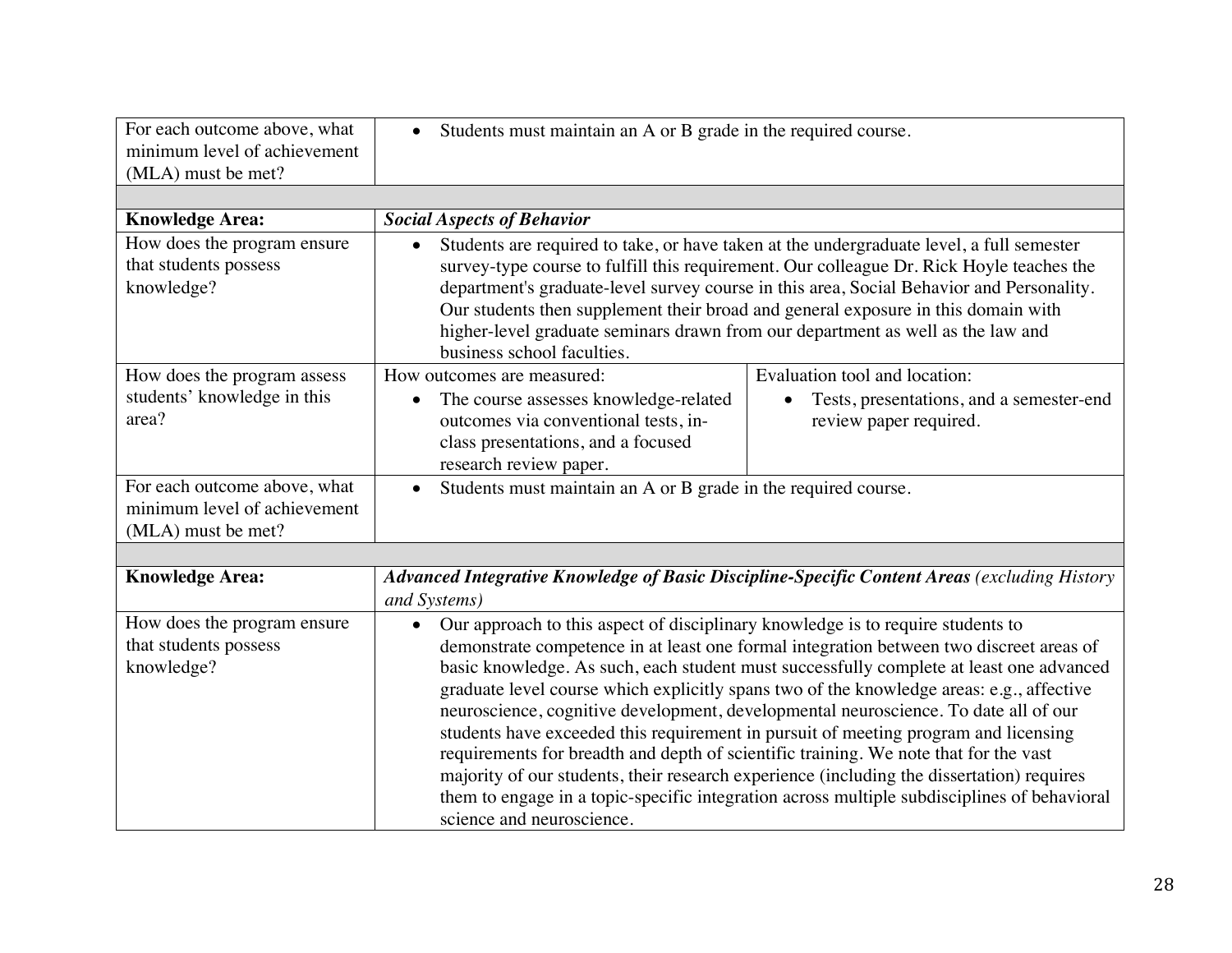| How does the program assess<br>students' knowledge in this<br>area?<br>For each outcome above, what<br>minimum level of achievement | How outcomes are measured:<br>The course assesses knowledge-related<br>$\bullet$<br>outcomes via conventional tests, in-<br>class presentations, and a focused<br>research review paper.<br>$\bullet$                                                                                                        | Evaluation tool and location:<br>Tests, presentations, and a semester-end<br>review paper required.<br>Students must maintain an A or B grade in the required course.                                                                                                                                                                                                                                                                                                                                                                                                                                                                                                                                                                               |  |  |
|-------------------------------------------------------------------------------------------------------------------------------------|--------------------------------------------------------------------------------------------------------------------------------------------------------------------------------------------------------------------------------------------------------------------------------------------------------------|-----------------------------------------------------------------------------------------------------------------------------------------------------------------------------------------------------------------------------------------------------------------------------------------------------------------------------------------------------------------------------------------------------------------------------------------------------------------------------------------------------------------------------------------------------------------------------------------------------------------------------------------------------------------------------------------------------------------------------------------------------|--|--|
| (MLA) must be met?                                                                                                                  |                                                                                                                                                                                                                                                                                                              |                                                                                                                                                                                                                                                                                                                                                                                                                                                                                                                                                                                                                                                                                                                                                     |  |  |
| <b>Knowledge Area:</b>                                                                                                              | <b>Research Methods</b>                                                                                                                                                                                                                                                                                      |                                                                                                                                                                                                                                                                                                                                                                                                                                                                                                                                                                                                                                                                                                                                                     |  |  |
| How does the program ensure<br>that students possess<br>knowledge?                                                                  | $\bullet$<br>guiding the development of students into independent clinical scientists.                                                                                                                                                                                                                       | Training in research methods is fundamental to all aspects of our program, so it is infused<br>throughout the training activities. All students are required to take a full-semester<br>Research Methods graduate course during their first year. This course includes both<br>classic (validity and reliability, experimental design) and contemporary (clinical trials<br>design) approaches to research design and methodology in clinical psychology. Students<br>participate in regular lab meetings as well as in individual meetings with their research<br>mentor where research methods are discussed. In addition, the development and defenses<br>of the Major Area Paper and dissertation are focused on enhancing research methods and |  |  |
| How does the program assess<br>students' knowledge in this<br>area?                                                                 | How outcomes are measured:<br>Evaluation tool and location:<br>The course assesses knowledge-related<br>Tests, presentations, and a semester-end<br>$\bullet$<br>$\bullet$<br>outcomes via conventional tests, in-<br>review paper required.<br>class presentations, and a focused<br>research review paper. |                                                                                                                                                                                                                                                                                                                                                                                                                                                                                                                                                                                                                                                                                                                                                     |  |  |
| For each outcome above, what<br>minimum level of achievement<br>(MLA) must be met?                                                  | Students must maintain an A or B grade in the required course.<br>$\bullet$                                                                                                                                                                                                                                  |                                                                                                                                                                                                                                                                                                                                                                                                                                                                                                                                                                                                                                                                                                                                                     |  |  |
|                                                                                                                                     |                                                                                                                                                                                                                                                                                                              |                                                                                                                                                                                                                                                                                                                                                                                                                                                                                                                                                                                                                                                                                                                                                     |  |  |
| <b>Knowledge Area:</b><br>How does the program ensure                                                                               | <b>Statistical Analysis</b>                                                                                                                                                                                                                                                                                  |                                                                                                                                                                                                                                                                                                                                                                                                                                                                                                                                                                                                                                                                                                                                                     |  |  |
| that students possess<br>knowledge?                                                                                                 | $\bullet$                                                                                                                                                                                                                                                                                                    | Students are required to take two full semester courses in quantitative methods, typically<br>Applied Analysis of Variance and Applied Regression, which focus on statistical analysis<br>of psychological data, statistical inference, univariate and multivariate analysis, and null-                                                                                                                                                                                                                                                                                                                                                                                                                                                             |  |  |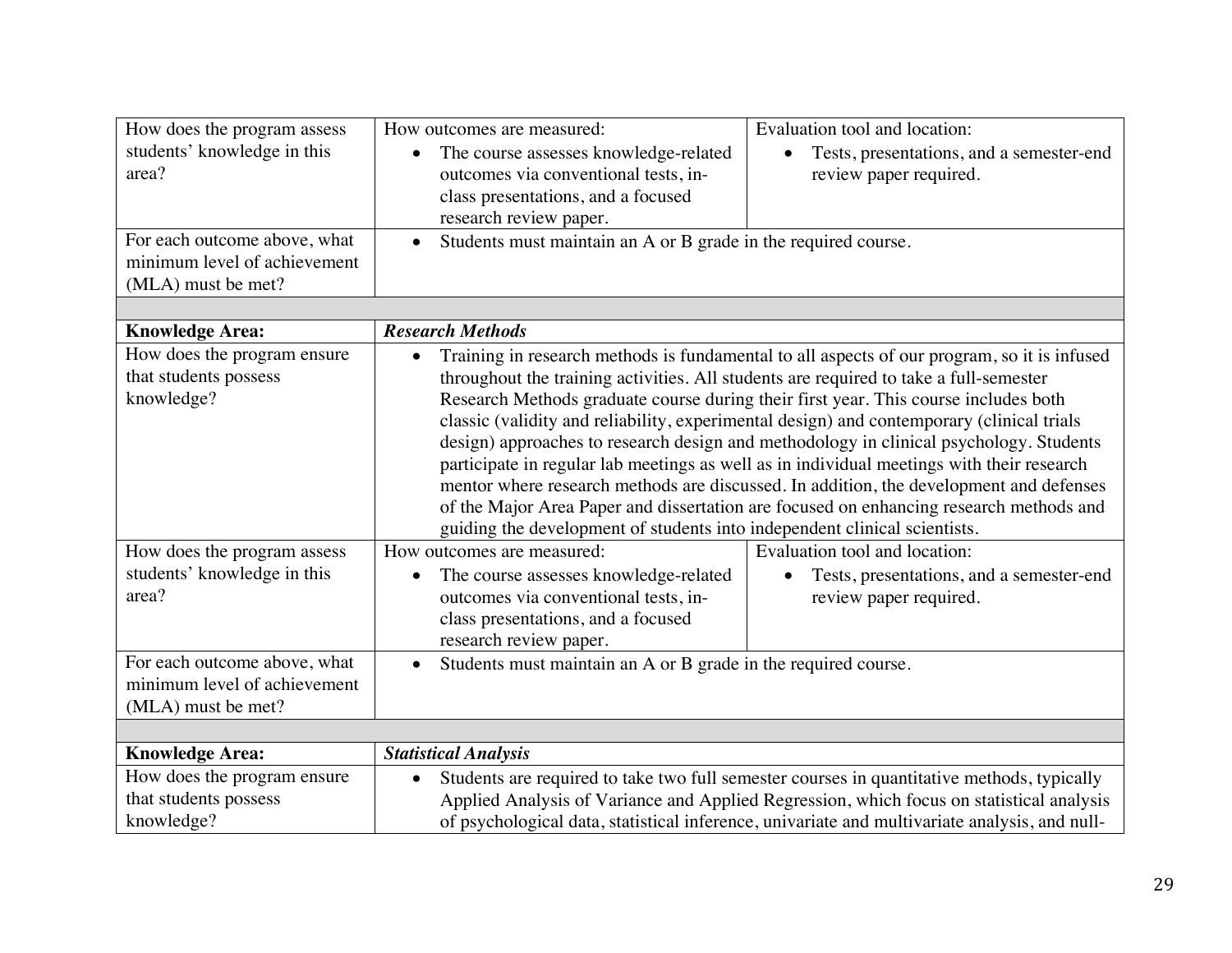|                                                                                    | hypothesis testing and its alternatives. Almost all students go on to take at least one<br>additional elective course in quantitative methods such as structural equation modeling,<br>hierarchical linear modeling, advanced multivariate statistics, or biostatistics. Also,<br>students gain practice in applying their training in quantitative methods through the<br>analysis of their data.                                                          |                                                                                                    |  |
|------------------------------------------------------------------------------------|-------------------------------------------------------------------------------------------------------------------------------------------------------------------------------------------------------------------------------------------------------------------------------------------------------------------------------------------------------------------------------------------------------------------------------------------------------------|----------------------------------------------------------------------------------------------------|--|
| How does the program assess<br>students' knowledge in this<br>area?                | How outcomes are measured:<br>The courses assess knowledge-related<br>$\bullet$<br>outcomes via conventional tests, in-<br>class presentations, and focused<br>research review papers.                                                                                                                                                                                                                                                                      | Evaluation tool and location:<br>Tests, presentations, and semester-end<br>review papers required. |  |
| For each outcome above, what<br>minimum level of achievement<br>(MLA) must be met? | Students must maintain an A or B grade in the required courses.                                                                                                                                                                                                                                                                                                                                                                                             |                                                                                                    |  |
|                                                                                    |                                                                                                                                                                                                                                                                                                                                                                                                                                                             |                                                                                                    |  |
| <b>Knowledge Area:</b>                                                             | <b>Psychometrics</b>                                                                                                                                                                                                                                                                                                                                                                                                                                        |                                                                                                    |  |
| How does the program ensure<br>that students possess<br>knowledge?                 | Breadth of knowledge in psychometric theory and application is accomplished via<br>infusion through the combination of four of our required courses: Research Methods,<br>Personality Assessment, and the two-semester required sequence in statistics. Each course<br>covers specific aspects of psychometric theory per se as well as its application to<br>assessment of normal-range and abnormal behavior and psychological constructs of<br>interest. |                                                                                                    |  |
| How does the program assess<br>students' knowledge in this<br>area?                | Evaluation tool and location:<br>How outcomes are measured:<br>The courses assess knowledge-related<br>Tests, presentations, and semester-end<br>outcomes via conventional tests, in-<br>review papers required.<br>class presentations, and focused<br>research review papers.                                                                                                                                                                             |                                                                                                    |  |
| For each outcome above, what<br>minimum level of achievement<br>(MLA) must be met? | Students must maintain an A or B grade in the required course.<br>$\bullet$                                                                                                                                                                                                                                                                                                                                                                                 |                                                                                                    |  |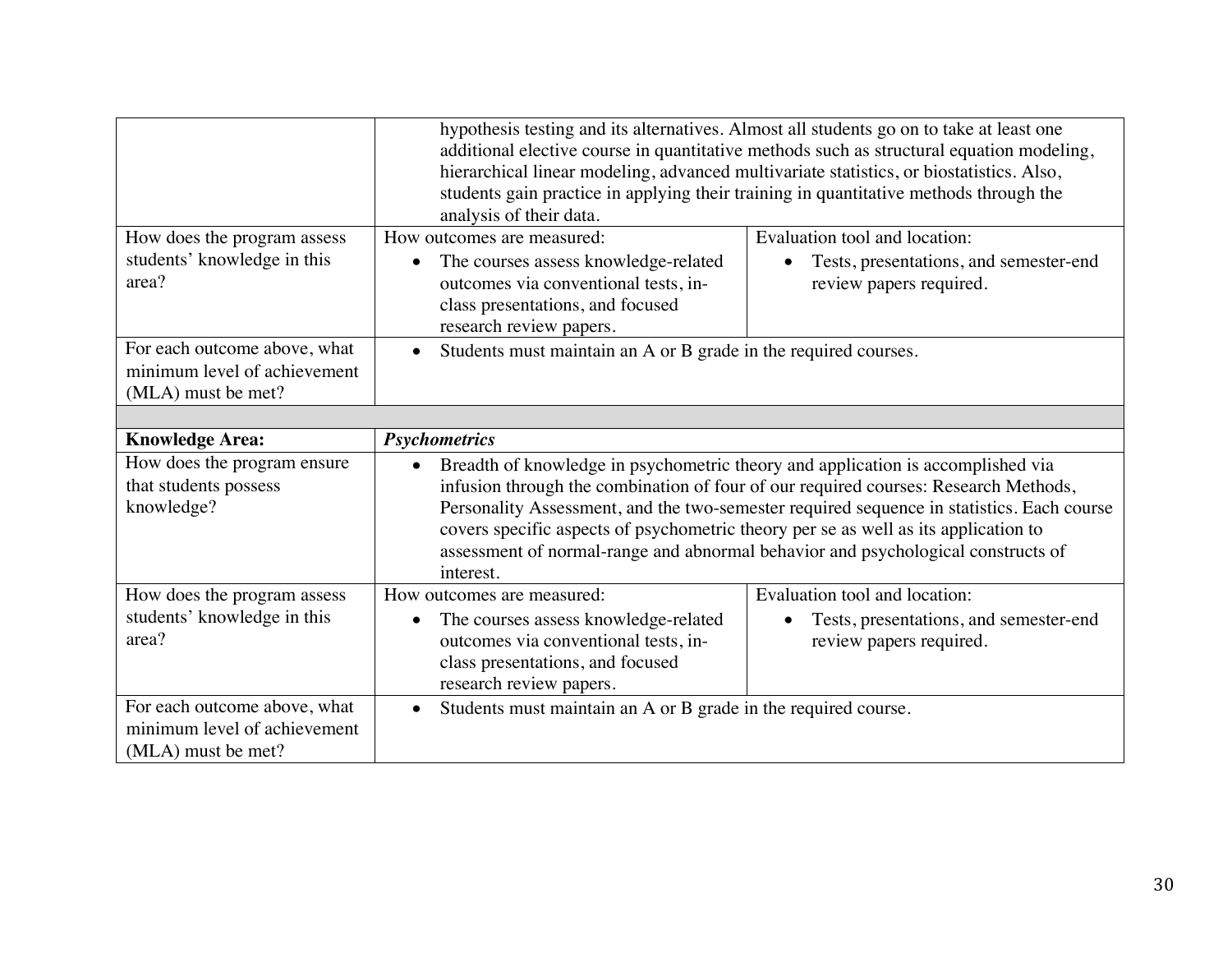## **Course Requirements for Clinical Students**

All students must register each semester for "continuation" and pay a registration fee until all degree requirements are completed, unless waived by an approved leave of absence. Additionally, except during internship, all students must register for a total of 6 semesters of full-time tuition. Listed below is a typical schedule of courses year-by-year. Note that some core courses are offered every other year, but with the assurance that by the end of Year 2 all students will have had the opportunity to take them. For a comprehensive listing of all Psychology courses, see:

## https://psychandneuro.duke.edu/all-psychology-courses

| Year I                                      |                                   |
|---------------------------------------------|-----------------------------------|
| Fall                                        | <b>Spring</b>                     |
| Applied Analysis of Variance (766)          | Personality Assessment (735)      |
| Adult Psychopathology (705) or              | Applied Correlation and           |
| Models of Intervention and Prevention (707) | Regression Analysis (767)         |
| First Year Seminar (763)                    | Research for Empirical (optional) |
| Research Design (718)                       | First Year Seminar (764)          |
|                                             | Elective                          |

 \*Professional Issues in Clinical Psychology (797/798) one hour every semester

#### **Year II**

Models of Intervention and Prevention  $(707)$  or Adult Psychopathology (705) Research (Research 01) Clinical Practicum (743) Elective Research (Research 01)

Elective(s) Clinical Practicum (744)

## **Year III and Subsequent years**

| Clinical Practicum (743) | Clinical Practicum (744) |
|--------------------------|--------------------------|
| Elective(s)              | Elective(s)              |
| Research (Research 01)   | Research (Research 01)   |

*Ethical Issues in Clinical Psychology* and *Diversity in Mental Health* are required courses. Students must be in year 3 or beyond to take these courses, to assure sufficient clinical experience as background for course content.

See the requirements checklist for information on required training on conduct of research and supervision seminar.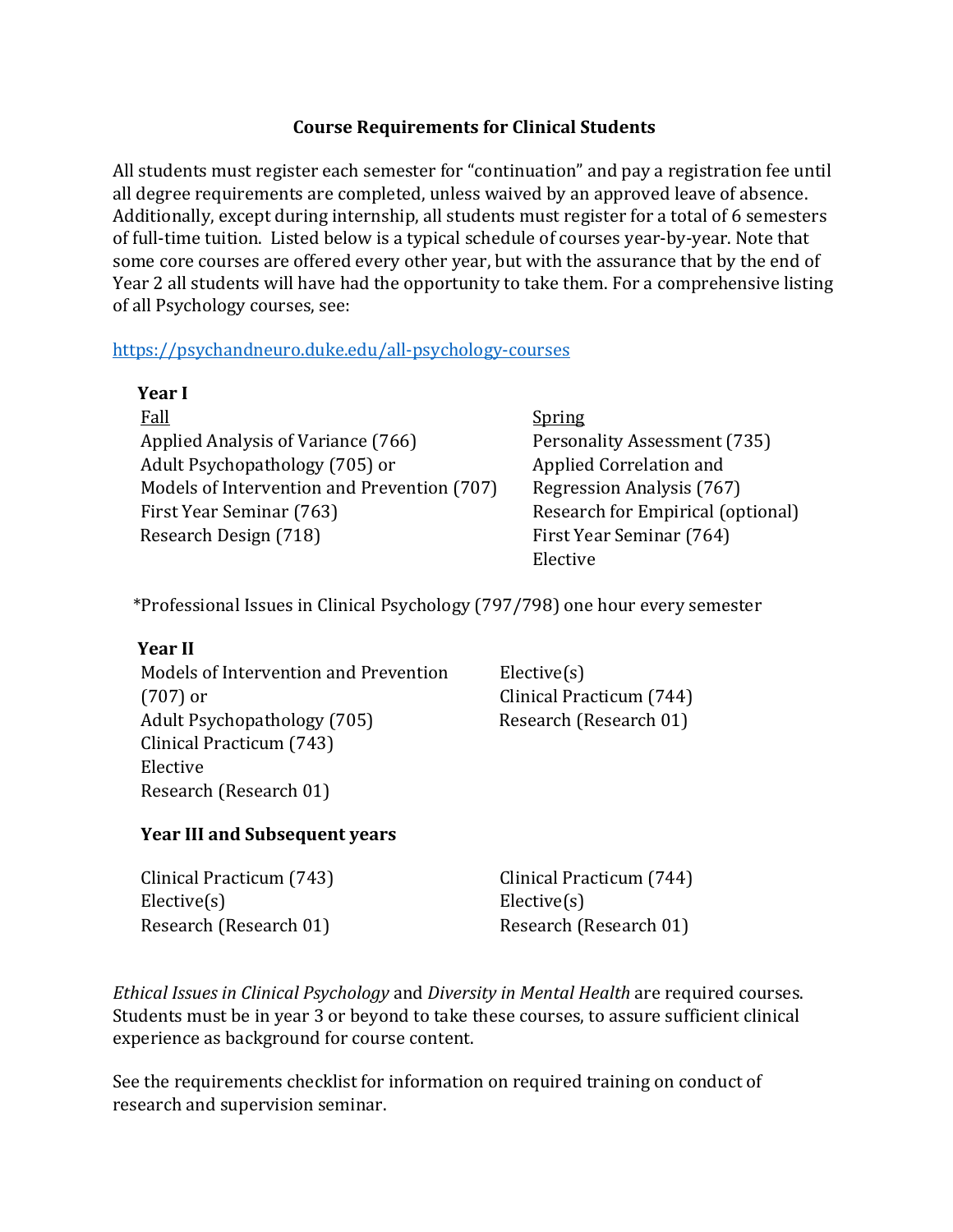### **Distributed Requirements for Clinical Psychology Graduate Students**

In the Duke clinical psychology program, specific required courses address psychopathology, assessment, intervention, as well as research design and statistical methods. Clinical students must then elect courses in social, developmental, biological bases of behavior, and cognitive aspects of behavior. Students are also required to attend the series of lectures on theory and methods of supervision offered in the medical center internship program at some point prior to internship. Consultation is taught in the context of practicum teams, as students work with professionals and trainees from other disciplines around medical, school, or family consultation. History of psychology in its developmental aspects is covered using an individualized infusion model, through numerous courses and seminars. Readings on historical aspects of psychology are embedded in other clinical courses. Affective aspects of behavior likewise is covered using an individualized infusion model, as detailed below.

#### **History and Systems in Psychology**

Throughout graduate education in the clinical psychology program, students will demonstrate understanding of the early history of contemporary psychology [from about 1880 until early in the twentieth century]. This is primarily accomplished through (program-required) reading assignments, or by inclusion of this topic in a formal graduate course. During the First Year Seminar, students will be asked to study their own intellectual heritage, by constructing a "family tree" of their mentor's mentor, their mentor's mentor, etc., going as far back in the history of contemporary psychology as possible. The emphasis in this project is on intellectual heritage, i.e., on the ideas that stimulated the psychologists in the "family tree" and the contributions that they made to the intellectual development of the field. Results of this project are presented in the First Year Seminar. This seminar also includes presentations by various faculty members of their career path, accompanied by assigned readings that were seminal in their development as psychologists. Both of these components of the First Year Seminar are designed to "bring alive" the history of psychology over the past 30 plus years. Finally, a number of history-related readings are required in all core clinical courses and in selected breadth courses. A representative listing is available from the DCT.

#### **Affective Aspects of Behavior**

This area is covered using an individualized infusion model across a number of required and elective courses: Adult Psychopathology, Personality Assessment, Intervention, Inside the Disordered Brain, Ethics/Psychotherapy, Social Development, Cognitive Psychology, Social Behavior and Personality, Theories in Developmental Psychology, Professional Issues in Clinical Psychology, and Cognitive Assessment. Affective aspects of behavior are covered in all of these courses (e.g., mood disorders, assessment of emotional status, affect in therapeutic relationship, emotion regulation neurodevelopmental perspectives on normal and abnormal emotional states). In addition to this requirement, many of our students take advantage of graduate-level seminars such as Self-Regulation, Affective Neuroscience, and several different advanced cognitive-neuroscience methods courses to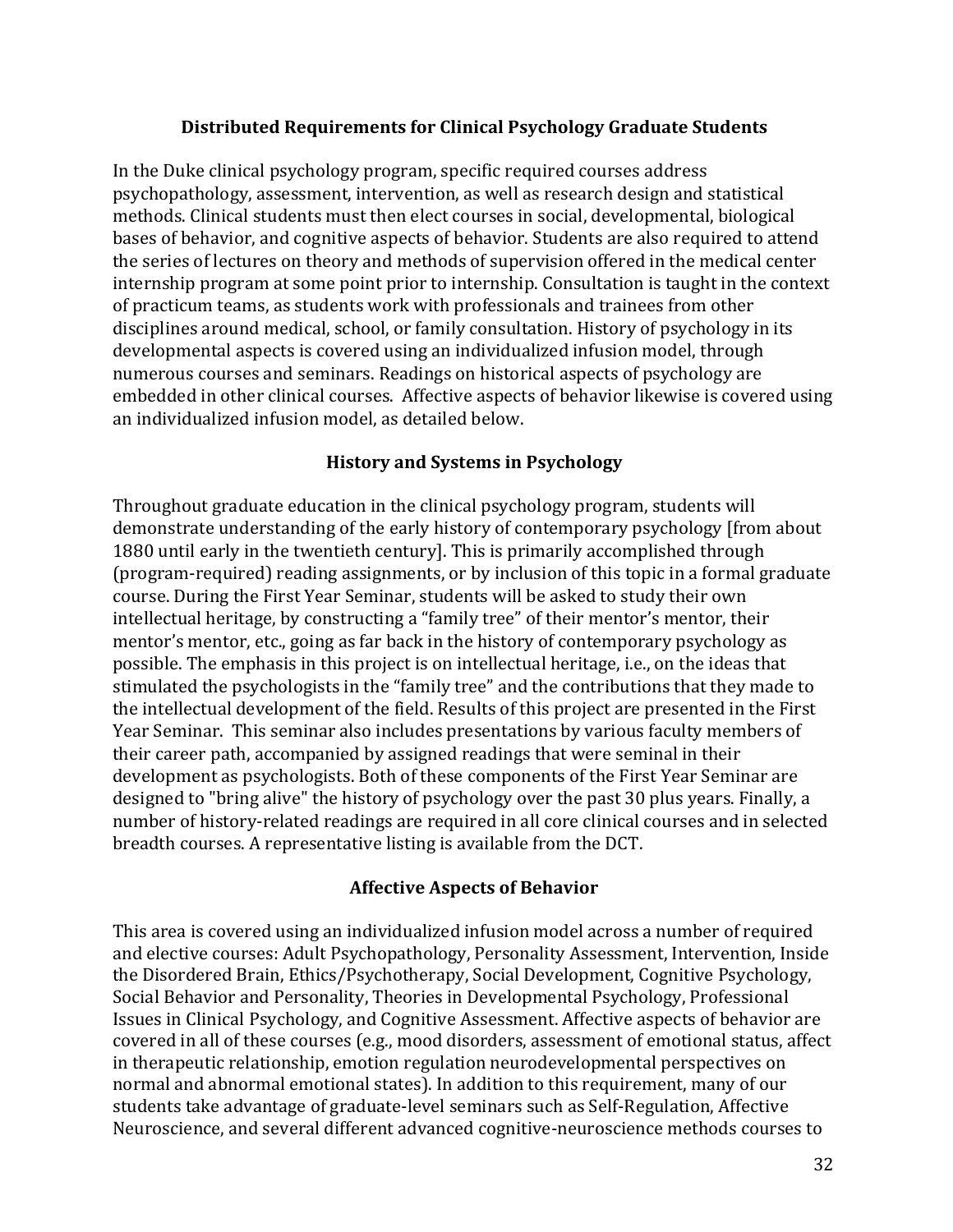obtain advanced knowledge and training in the role of emotion within normal and abnormal behavior.

## **Supervision Theory and Methods**

Clinical graduate students need exposure to theories and methods of supervision. Students must complete the monthly supervision series with the Pre-doctoral internship program in the Medical Center in the Fall of their 3rd or 4<sup>th</sup> year.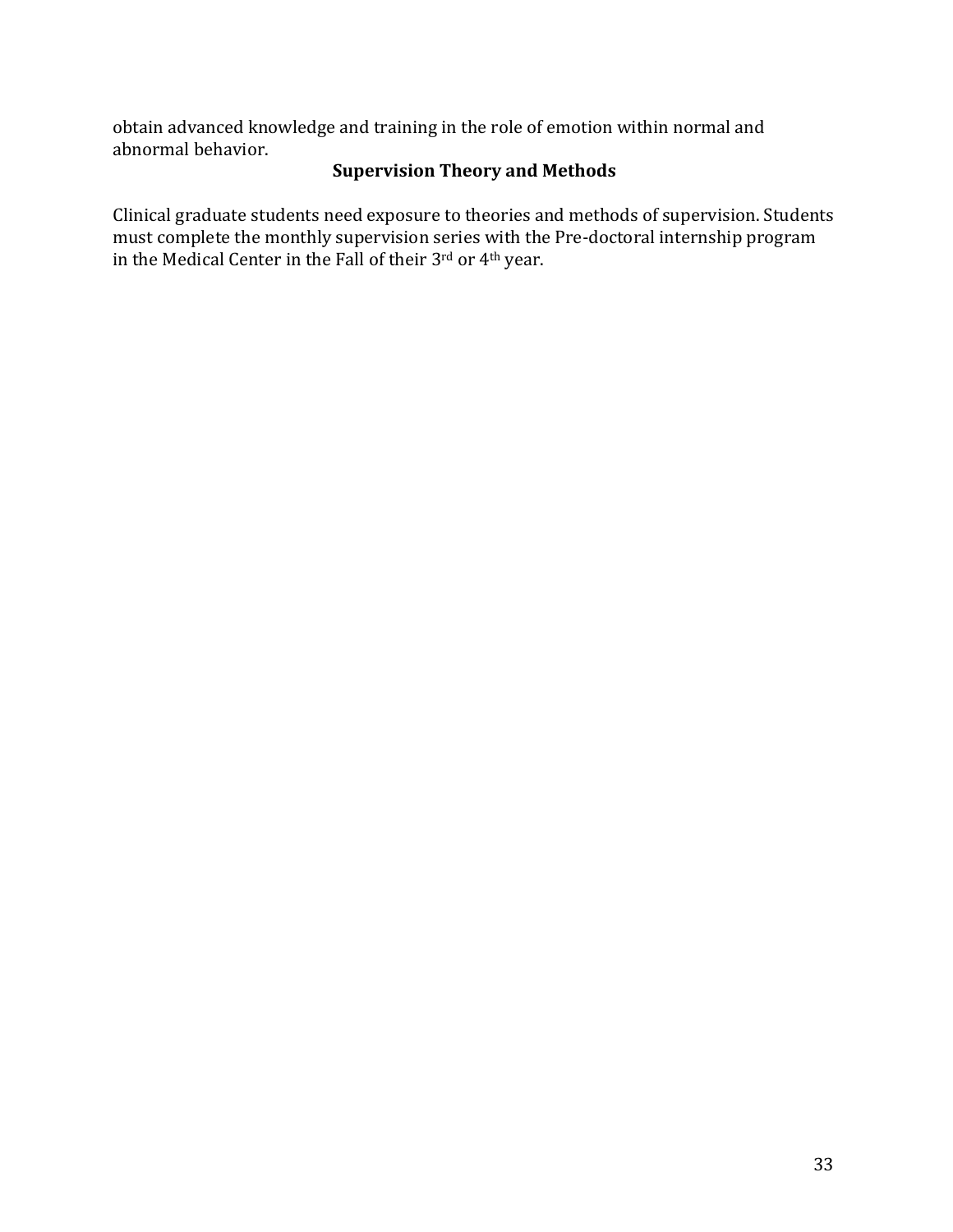### **Student Evaluations by Faculty**

Clinical students are evaluated twice per year at clinical faculty meetings. At the end of the first semester, and again at the end of the second semester, each student is reviewed for progress in academic coursework, practicum, and research. Grades are an index of satisfactory coursework in each semester. Practicum supervisors review with each student their progress in the various aspects of practicum work, complete the relevant practicum evaluation form, and go over this form with the student, prior to the clinical faculty meetings each semester. Mentors should review each student's research products (Empirical, MAP, Dissertation), and level of skill in various aspects of research, complete the relevant one-page form and review this with the student, prior to the Spring clinical faculty meeting. Evaluation forms must be completed by the Empirical, MAP, and Dissertation committees.

Relevant forms for these evaluations are included in Appendices.

In May or June, each student will meet with the DCT to discuss the evaluation and then receive a written letter from the Director of Clinical Training indicating general levels of progress in the program, and whether or not the student is in good standing. The MAP must be completed by the Graduate School deadline, for a student to be in good standing.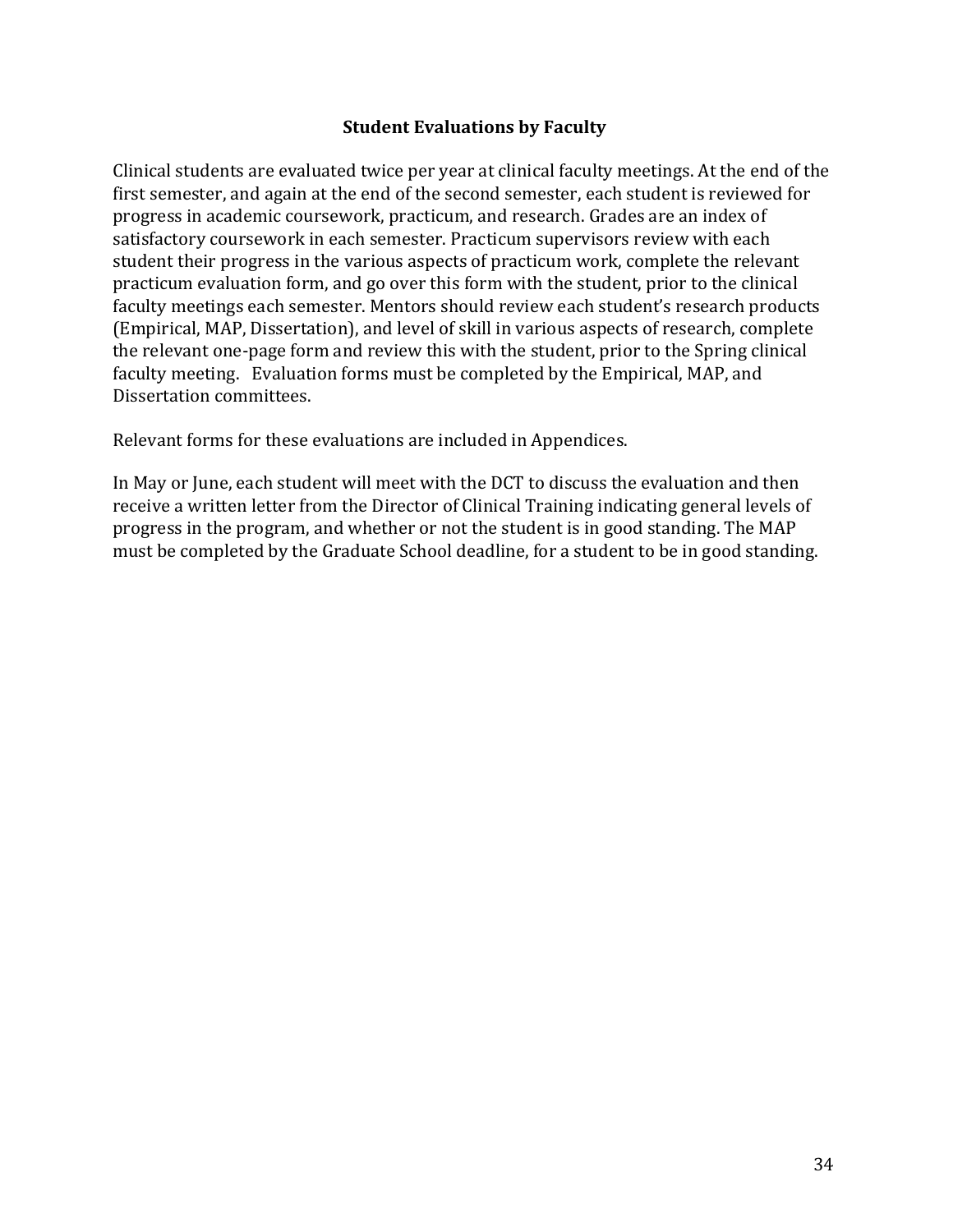## **Minimal Level of Achievement**

Minimal levels of achievement differ for coursework, practicum, and research milestones.

A graduate student must maintain a "B" average to remain in good standing. When one of our students obtains a "C," the student's academic status is reviewed, and the clinical faculty decides if a remediation plan is necessary, such as repeating a course for credit or as an audit.

In clinical practicum, competency is rated mid-year and end of year based on the criteria below. Ratings are reviewed by the DCT and if indicated, a remediation plan is developed.

#### **Competency Rating Scale**

#### **PRACTICUM STUDENT/EXTERN**

The following outlines the goals and minimum levels of achievement (MLA) across the nine profession-wide competencies for adequate progress for a practicum student/extern

- *1st Semester Goal for adequate progress through the practicum*: All competency items/elements will be rated at a level of "2" or higher. Any rating of "1" will initiate the program's Remediation procedures.
- *2nd Semester (Final) MLA for adequate completion of the practicum*: By the conclusion of the practicum, students must have (>80%) competency/element items of "3" (moderately) or higher indicating they are approaching readiness for internship.

|                         | Not at All/Slightly    | <b>Somewhat</b>                                 | Moderately                                                                                                                                                                                                                                                                                                                             | Mostly | Very |
|-------------------------|------------------------|-------------------------------------------------|----------------------------------------------------------------------------------------------------------------------------------------------------------------------------------------------------------------------------------------------------------------------------------------------------------------------------------------|--------|------|
| 5                       | Very                   | foster ongoing development.                     | Skills comparable to independent practice at licensure level. A frequent rating for the completion of a<br>post-doctoral position. This rating is for a trainee that is functioning at a very advanced level similar to<br>the level of a psychology staff member. Supervision is provided while in training and unlicensed status to  |        |      |
| $\overline{\mathbf{4}}$ | Mostly                 | management of trainee's activities.             | Well-developed competency. A frequent rating at the completion of internship and functioning at a level<br>consistent with entry-level practice. Competency attained in <b>most</b> clinical areas and may need<br>supervision in complex cases that require specialized skills and knowledge. Supervisor provides overall             |        |      |
| 3                       | Moderately             |                                                 | Intermediate. A frequent rating for the completion of a practicum or externship and functioning at a level<br>consistent with an intern. The trainee requires oversight in a variety of clinical activities during scheduled<br>supervision and continues to build independence and competencies in these areas.                       |        |      |
| $\overline{2}$          | Somewhat               | mitigating high anxiety in the competency area. | Intensive supervision required. This rating is appropriate for entry-level trainees similar to a practicum<br>student or extern or an intern learning new skills and roles in a new and unfamiliar setting. Supervision is<br>required for all activities, including direction on routine tasks, didactic information, and support for |        |      |
| $\mathbf{1}$            | Not at<br>all/slightly | initiate a remediation plan.                    | <b>Remediation needed.</b> This rating indicates the trainee requires intensive instruction, observational<br>learning, shadowing and/or scaffolding prior to being ready to assume patient care. This rating must                                                                                                                     |        |      |
| n/a                     |                        |                                                 | Not applicable as the behavior/competency was not assessed or observed during this review.                                                                                                                                                                                                                                             |        |      |

Timely completion of all research milestones (empirical paper, MAP and dissertation) is expected. Ratings of "3" or higher are expected on the mentor's annual rating of research skills, and each of the evaluation forms for the respective research milestones (empirical, MAP, dissertation).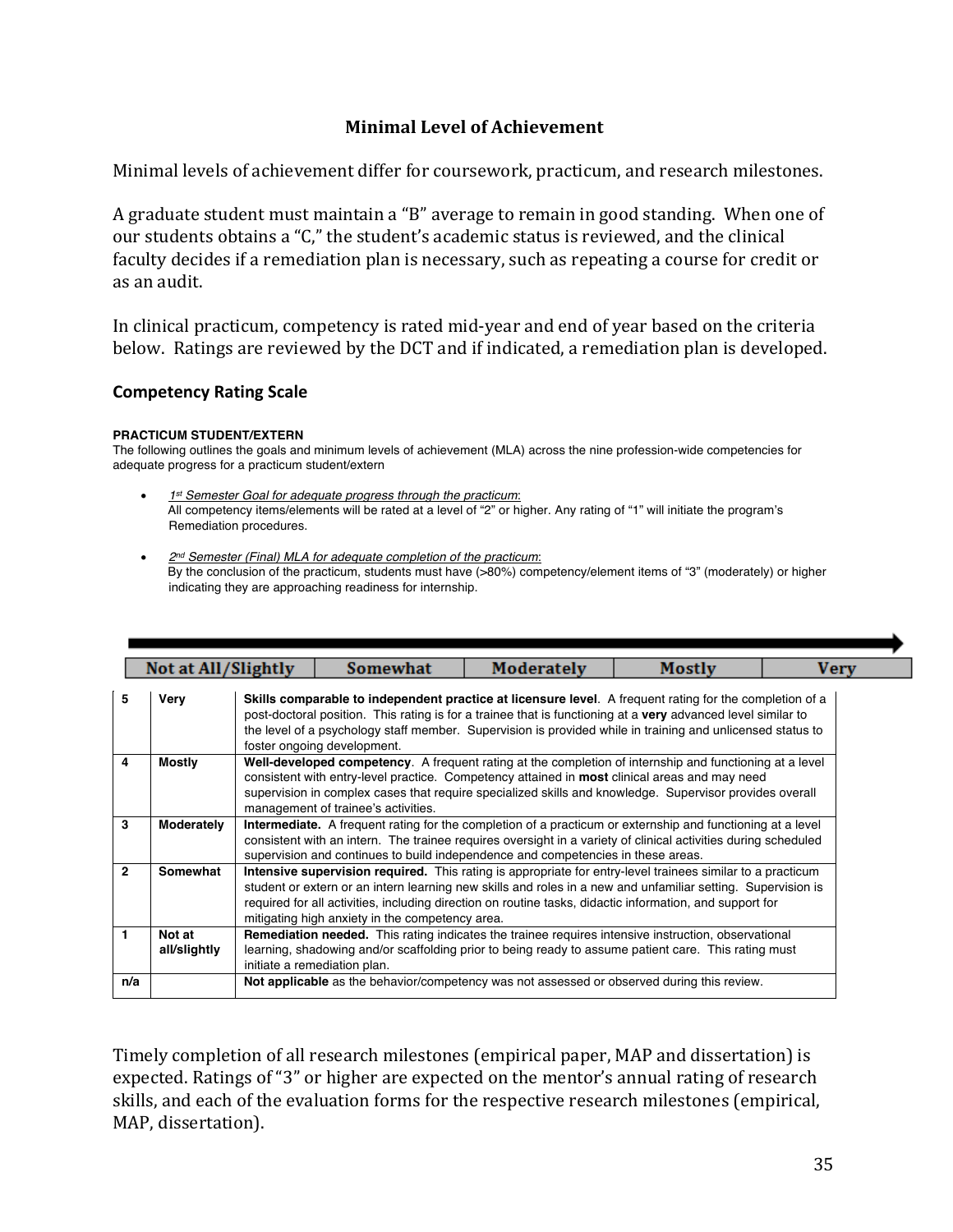"Needs Improvement" on any category of the Annual Evaluation Letter is one indicator of the need to either make a remediation plan (with student, guided by faculty) or evaluate whether a student remains in good standing in the Clinical Program A student may lose "good standing" in the program for a number of reasons, most typically a combination of factors. These could include (but are not limited to) not completing research milestones by the required deadline, ratings below "3" on clinical practicum or research milestone evaluations, and consistent lack of professional behavior. The clinical faculty would discuss and make a formal decision if a student is no longer in good standing in the program, and agree on a remediation plan. This would be communicated in writing to the student, who would meet with advisor and DCT to make a plan for improvement and indicators of progress that would meet the minimal level of achievement and be necessary to return to good standing in the program.

Note that "good standing" in the Clinical Program is distinct from good standing in the Graduate School (see below). If a student is no longer in good standing in the Graduate School, they are automatically no longer in good standing in the Clinical Program. However, one can no longer be in good standing in the Clinical Program but officially remain in good standing in the Graduate School.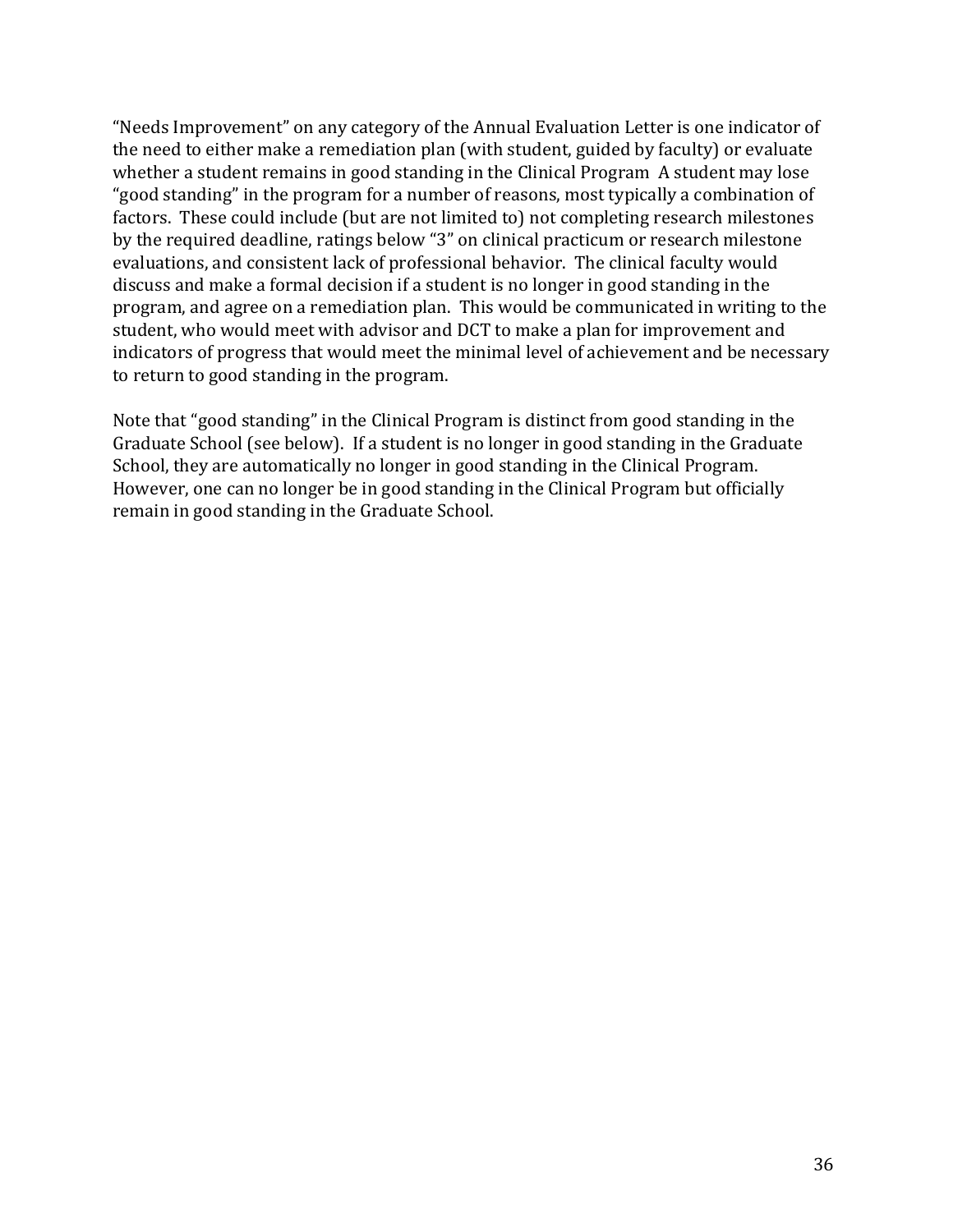## **Graduate School Requirement for the MAP**

The MAP is a Graduate School requirement and the oral exam on the MAP is the step prior to advancement to Ph.D. candidacy. The MAP must be completed by the end of the third year (Spring semester) in graduate school, in order for the student to maintain good standing in the Graduate School. If the student does not meet this requirement, in exceptional situations, an extension may be requested through the office of the Director of Graduate Studies. Extensions cannot be guaranteed. See MAP/Preliminary Exam **Guidelines**. 

The DCT cannot give an unqualified endorsement that the student is in good standing overall in the program if the MAP is delayed beyond the third year and an extension has not been obtained. The student is no longer in good standing with the Graduate School if the MAP (Preliminary Exam) is not completed by this time.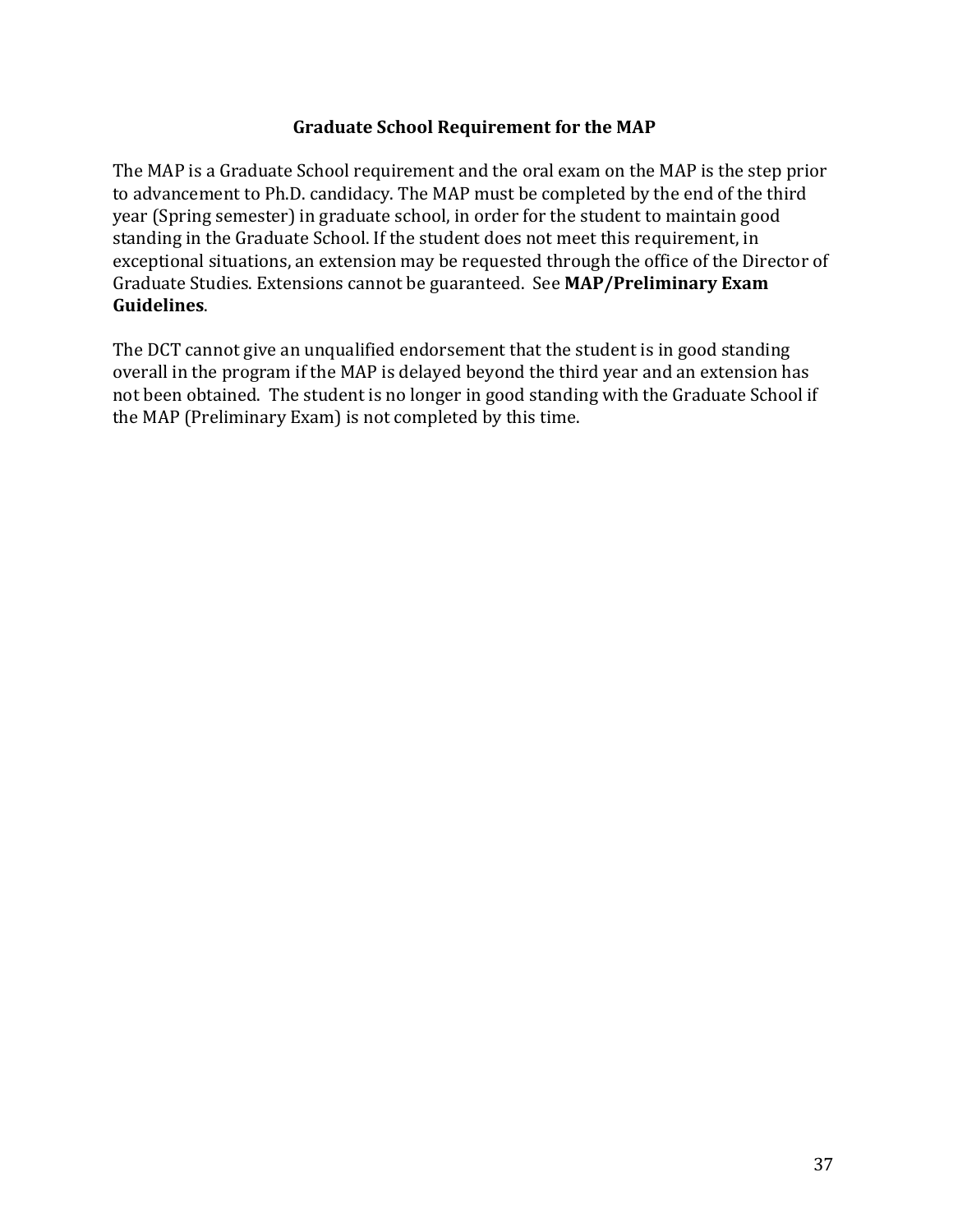#### **Student Evaluations of Program and Faculty**

Students are asked to give evaluations of every aspect of the program. For courses up to 499 -level, students are asked to complete the university's form for teacher evaluations. At the 500-990 level, students are asked to email evaluative comments to the DGS/DCT staff assistant, who will de-identify these and compile them. For practicum, each student is asked to complete a review of each rotation and supervisory experience. These are returned to the head of the Practicum Committee, who reviews them for action items and then forwards them to the DCT. For research, each student is asked to complete a mentoring review using the form we have adopted from the National Science Foundation, and to review it with her or his mentor. These are then returned to the DCT, who reviews them for action items. The DCT further reviews practicum and mentoring student evaluations for possible action items, and files the originals in each student's program folder. See all forms in Appendix.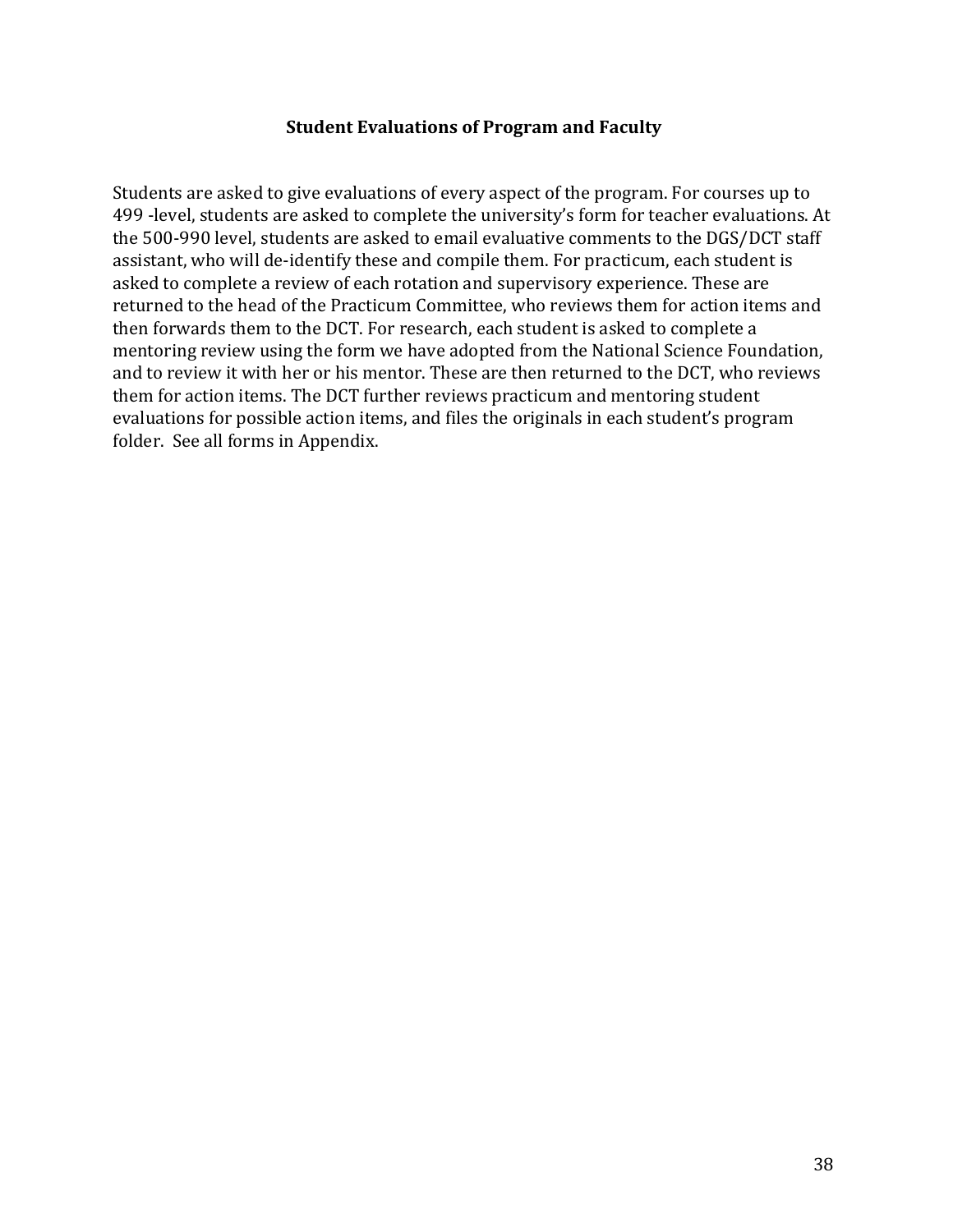## **Clinical Practicum Guidelines**

Practicum must begin by the start of the fall semester during Year 2 of the graduate program, unless the practicum site supervisor and the student agree to begin during the preceding summer, in which case it may begin earlier. Typically, clinical students begin their formal practicum training during the summer between Year 1 and 2 in the Psychology Clinic under the direction of Dr. Batson.

Students are expected to commit an average of 10 hours per week, including direct patient care, report/note writing and supervision. Some rotations may require more hours on the front end (e.g., when new assessments are being learned).

Minimally, all students must take one year of practicum in the Psychology Clinic and one year in the Medical Center. Breadth of training and increasing clinical responsibility over the years of training are two guidelines to follow in making rotation assignments.

All students must have a designated primary supervisor for each case. In general, responsibility for supervision should reside with Duke faculty for the first three years of practicum (years two, three, and four of graduate school). In selected cases, fourth year student may be assigned to Central Regional Hospital or to other external sites for an advanced placement.

In addition to individual supervision, the student clinician must attend regular practicum team meetings whenever seeing patients (Clinic Team, Hospital Adult Team, Hospital Child Team). Team meetings include case presentations, peer supervision, discussion of practicum problems, etc.

Significant or recurring problems are referred to the Practicum Committee. Each team should keep minutes that will briefly record topics covered in team meetings, not to include patient material. These should be given to the Chair of the Practicum Committee monthly.

Students must keep account of their practicum hours using the form provided for this purpose. See Appendix. The form matches the categories used by the Association of Psychology Postdoctoral and Internship Centers for internship application.

Students undergo evaluation of his/her clinical progress mid-year and at the end of the year. Supervisors will complete the Graduate Student Practicum Evaluation form and review the ratings with the student. The student should sign the review indicating they have seen it. They may add their own comments to it. The Faculty will use this form as part of the student's comprehensive mid-year and end-of-year evaluations. Additionally, the DCT will meet with each student annually to review academic, research, and clinical progress. At the end of the practicum year, students will also provide feedback about the rotation using the "Student Evaluation of Practicum" form.

Practicum descriptions are updated on an annual basis and can be found on the Clinical Psychology website.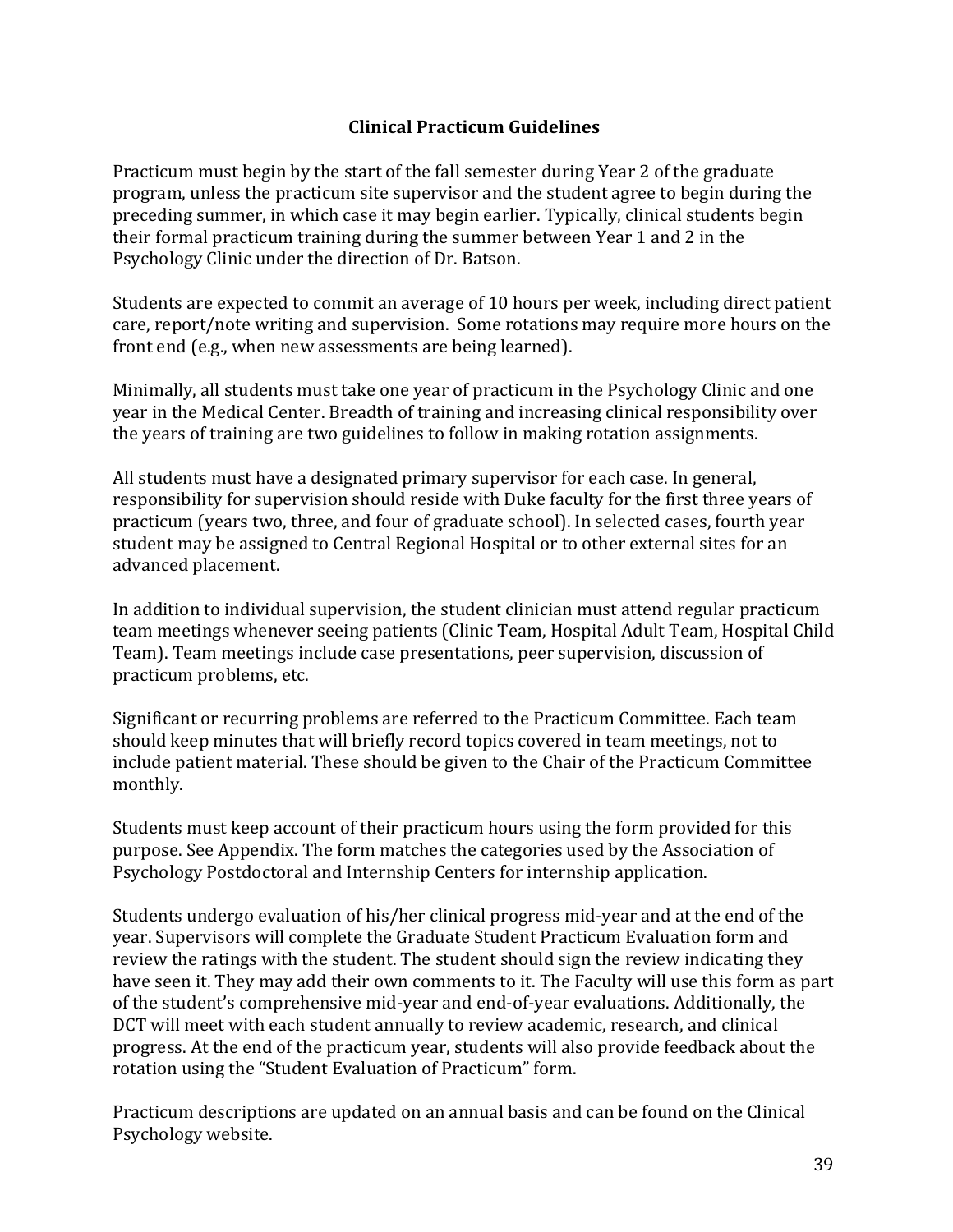Supplemental practicums within Duke University / DUMC are sometimes approved for students, in addition to participation in Duke Clinical Program practicum experience. As with all practicum training, regular and ongoing supervision by a licensed clinical psychologist is required. A general guideline for supervision is one hour for every ten hours of direct patient contact. All supplemental practicums must be approved by the Practicum Director, and hours monitored on the same form.

Practicum training outside of the Duke University / Clinical Program is rare. Requests for consideration of practicum external to Duke must be discussed with the Practicum Director.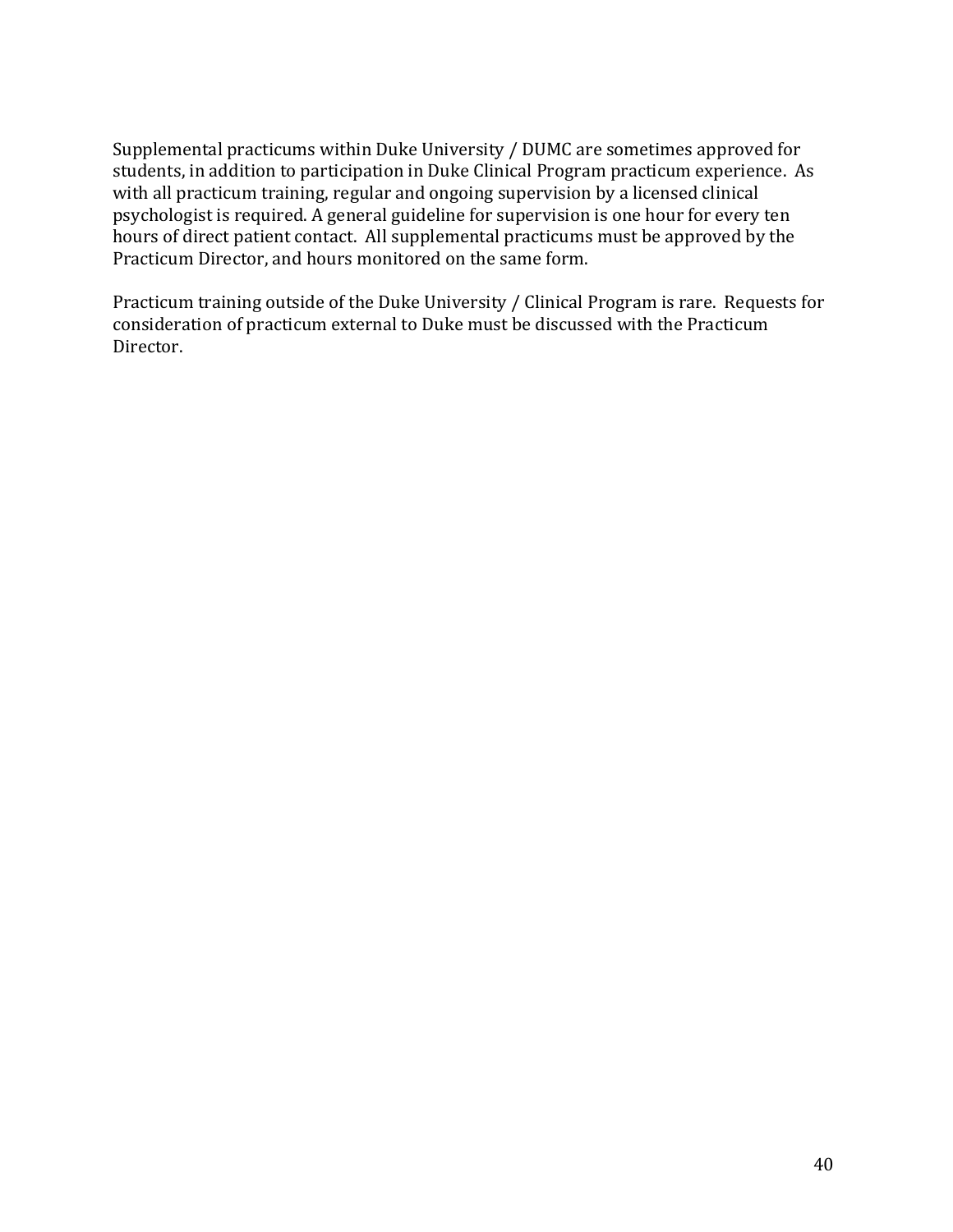# **Timeline and Related Forms for Clinical Graduate Students**

(All forms can be found in the Appendix)

# **Year 1**

- Major Advisor (Potential MAP Committee Chair) selected by end of Year One
- Begin work on empirical and MAP research (suggest completion of empirical project by first semester of second year)
- Empirical Review Committee is formed and approves your research project (\*top) portion of Research Project Form).

# **Year 2**

- MAP Committee formed and approved by the Dean of Graduate School (Committee Approval Form), recommended prior to pre-registration for student's fifth semester
- By the end of the second semester, must complete Empirical Project (\*bottom portion of Research Project Form).

# **Year 3**

- MAP submitted to Committee, along with date the exam has been scheduled
- Major Area Abstract Form(\*Major Area Form), Report of Preliminary Exam, and Exam Card must be signed by committee on day of exam.
- MAP must be completed by end of year three (Spring semester).

# **Years 4/5**

- By September 1, a draft of Dissertation Proposal must be presented to Ph.D. Committee Chair.
- By September 30, Dissertation Proposal must be approved in order to seek approval to go on internship (Proposal/Thesis Committee Approval).
- Dissertation should be completed, ideally, before going on internship. The doctoral dissertation must be submitted and accepted within four years after the MAP examination.

(\*Final Examination Announcement for the Ph.D. Degree/Appendix)

### **Years 5/6** Internship

# Any committee changes (deletions or additions) must be made on the Committee *Approval Form.*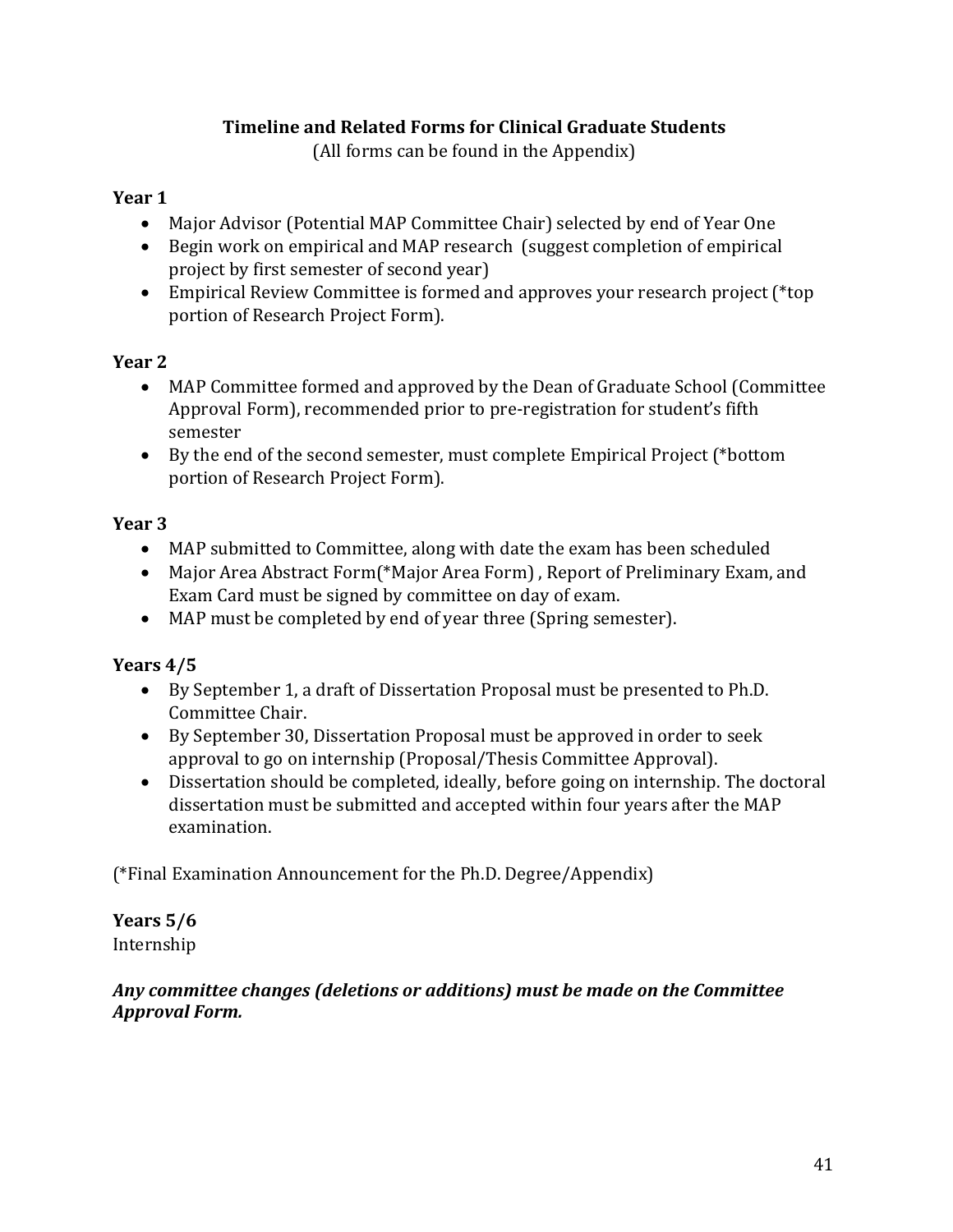# **Special Courses and Registrations**

# **A. Responsible Conduct of Research**

Responsible Conduct of Research (RCR) training is a formal requirement of the Ph.D. degree in every department and program of study at Duke. This reflects the expectation that every doctoral candidate will be well qualified to address the growing ethical challenges that arise when teaching or conducting research. All graduate students are required to take the RCR training. Six credits of RCR are offered during Orientation. Another six credits must be earned before graduation.

Note that at Duke, RCR training extends well beyond traditional topics such as ethics and protection of research participants. We expect each clinical student to consult the current Graduate School information, resources, and requirements for RCR training:

https://gradschool.duke.edu/professional-development/programs/responsible-conductresearch/rcr-requirements

*Clinical students are also required to take a 3-credit course in professional ethics.* 

# **B. Registration for Research Credit**

Clinical students should register for RESEARCH 01, found on ACES under "RS" -RESEARCH. This course has a varied amount of credit. You need to signify during registration time the amount of units of credit you will want for that semester. Not counting the one unit of credit for Continuation, your total number of course credits should equal 12 each semester. Clinical students should NOT register for Research Practicum. 

# **C. Summer Session**

Students who hold awards must register for the summer in order to receive a summer stipend. Summer registration will also be required for any student using University facilities or taking a graduate examination (prelim or final) during that time. Students who do not take a graded course register for "Continuation." Students should register for FULL Summer, not Summer Terms I or II.

## **D.** Inter-Institutional Registration for Courses Offered at North Carolina Central **University, The University of North Carolina at Chapel Hill, and North Carolina State University**

Registration must be completed at both Duke University and the visited institution. An inter-institutional approval form must be completed and proper signatures obtained. Billing will be done for inter-institutional registration at Duke's rates. If there is a special fee associated with a particular course, the fee should be paid at the visited school. Complete instructions for this registration procedure can be found at http://www.registrar.duke.edu/registrar/studentpages/student/interinstitutionalduk e.html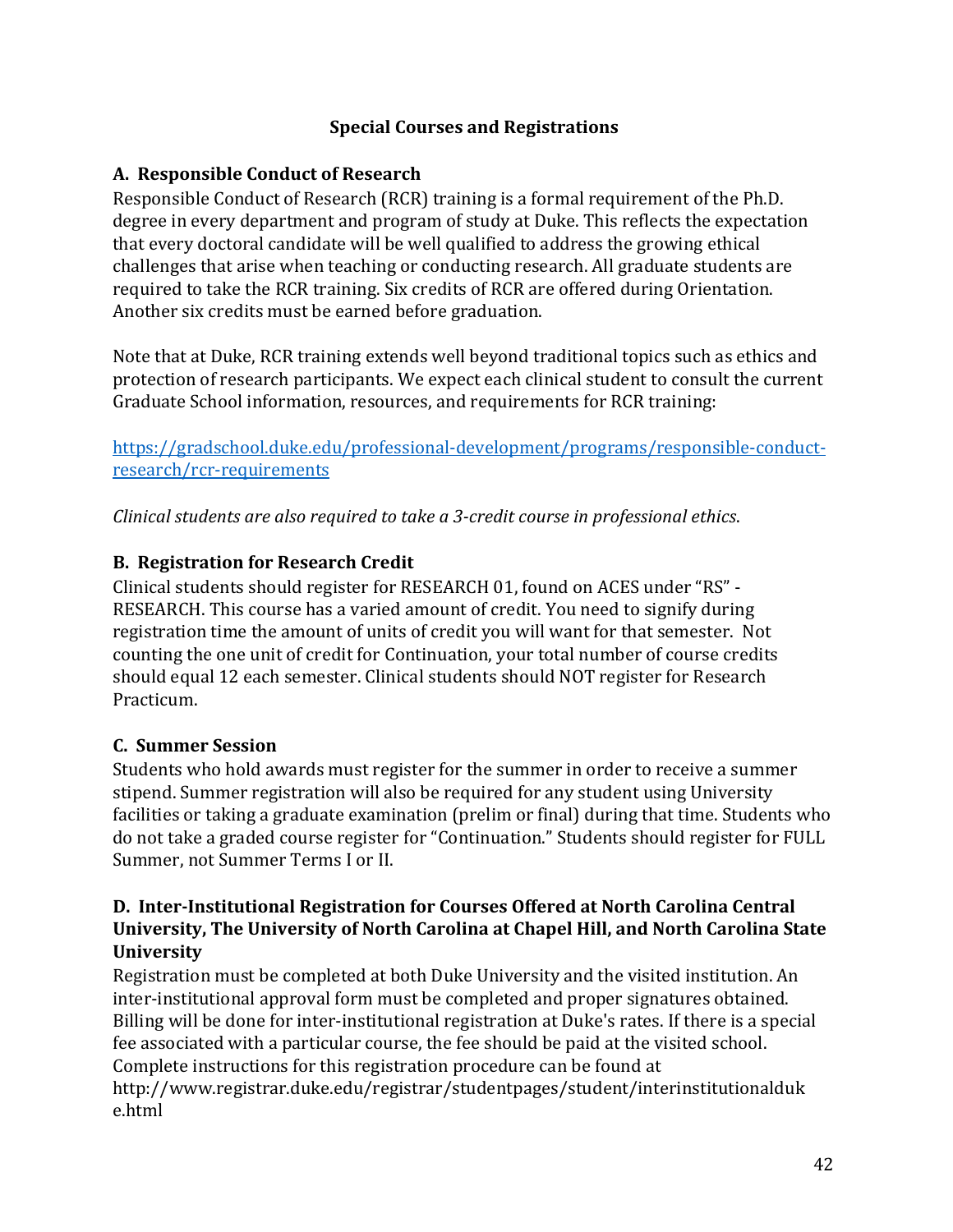# E. Undergraduate Level Courses for Graduate Degree Credit

In exceptional circumstances and with DGS approval, students may take any course(s) below the 500 level and have it (them) count toward their degree, provided that two conditions are met: 1) that such a course is over and above the graduate course requirements set by the department; and 2) that a grade of B or better is earned.

# **F.** Audited Courses

In order to audit a course, a student must have the approval of both the instructor of the course and the DGS. Any student registered full-time in a degree program may audit courses without charge, except in the unusual circumstance in which the number of audited courses has exceeded the number of regular courses taken. One may audit a course after meeting the 60-unit requirement.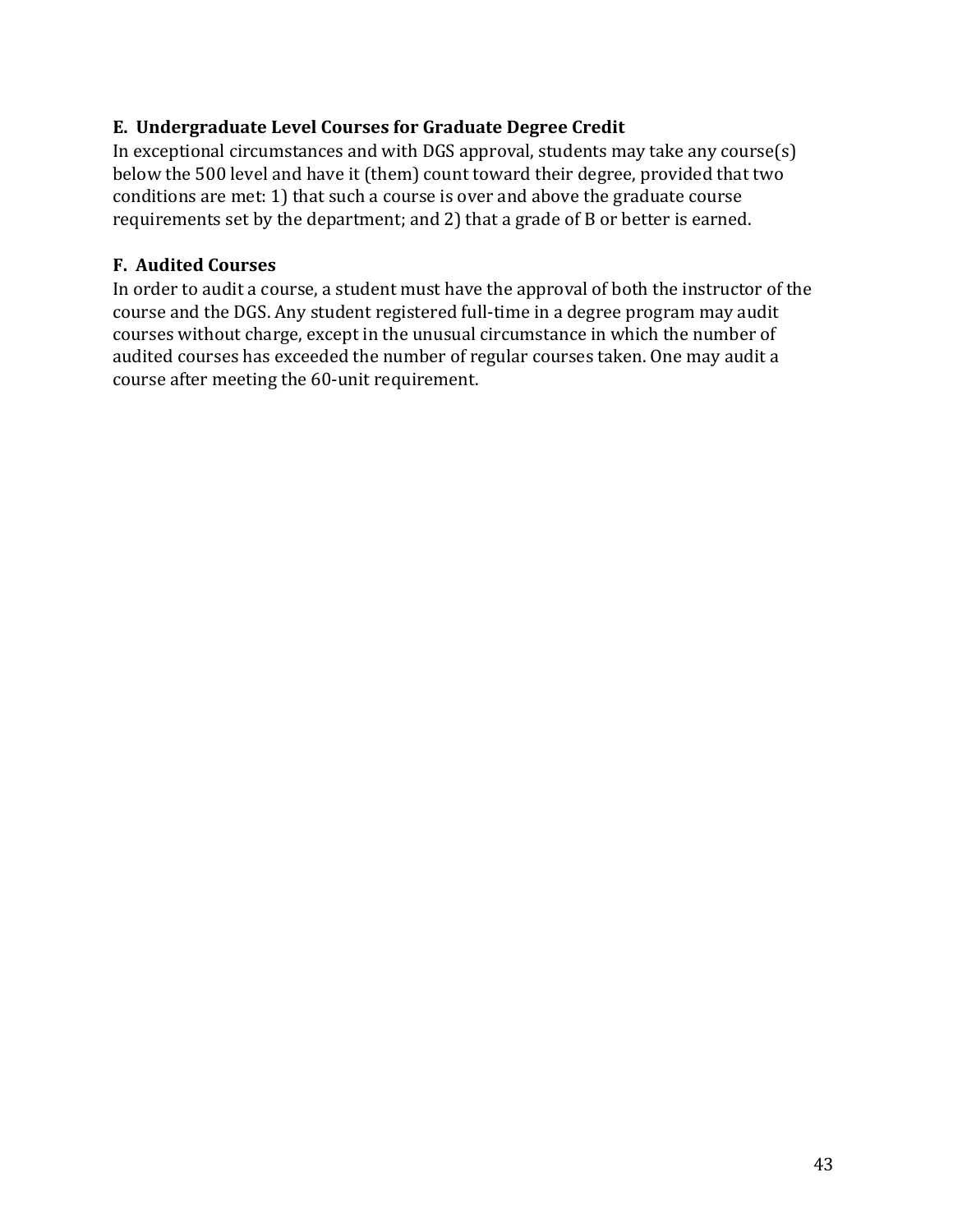### **Grades**

Duke's grading system is described in the Graduate Bulletin under "General Academic Regulations". Several points are worthy of emphasis:

For graduate courses, the standard grades are : A, B, C, F, and I.

An 'incomplete' (I) is granted only with the explicit permission of the instructor and only for an acceptable reason. It is the instructor who determines the date by which the work must be completed. Students are sometimes confused by the fact that after receiving an I the Graduate School sends a notice indicating that one-year is allowed in which to complete the work. Please note that this is the Graduate School's limit. It only applies when the instructor does not set a stricter time limit.

Although a 'C' is a passing grade, it is cause for concern; and a student who receives such a grade will have his or her progress scrutinized by the program faculty. A remediation plan may be required. All students are expected to maintain a grade point average of at least 3.0 (B). 

According to the Graduate Bulletin, "a grade of F in a major course normally occasions withdrawal from a degree program not later than the end of the ensuing semester or term; a grade of F in any other course occasions "academic probation." The faculty of the Psychology Department has determined that for purposes of such decisions a "major course" is any course listed under Psychology in the Graduate Bulletin. The consequences of an F received in any other course will be determined by a faculty review.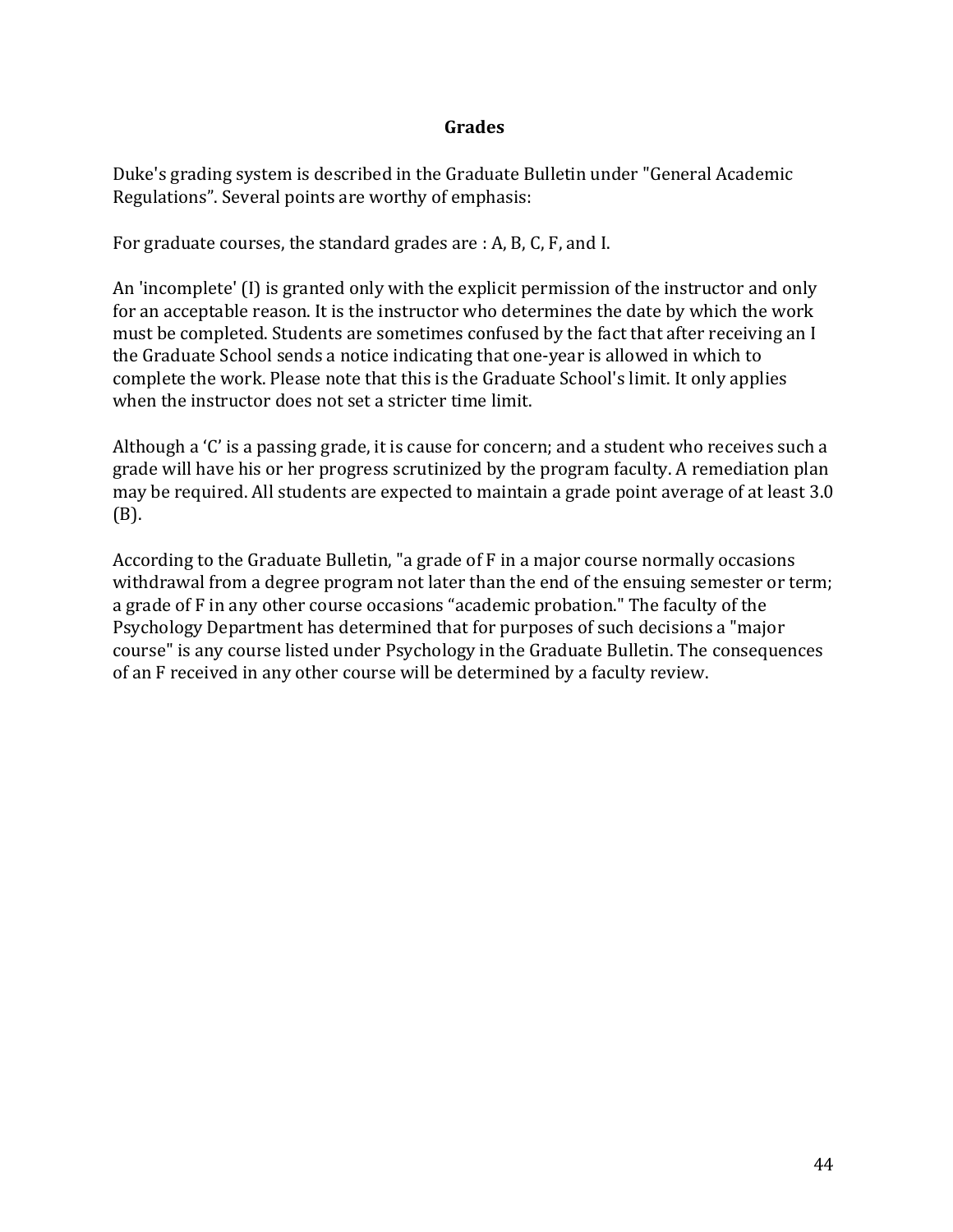## **Transferring Across Programs**

Implemented December 2, 2002, the faculty decided that, in principle, students will not be allowed simply to transfer between programs. Students wishing to switch programs, will need to re-apply and will be considered along with other applicants during that admissions season.

Since there is no guarantee that students who wish to transfer between programs will be offered admission to the new program, looking into other psychology programs outside of Duke is encouraged. If the student is not admitted (transferred) to the new program s/he will not lose his/her current status as a graduate student in the Psychology and Neuroscience department.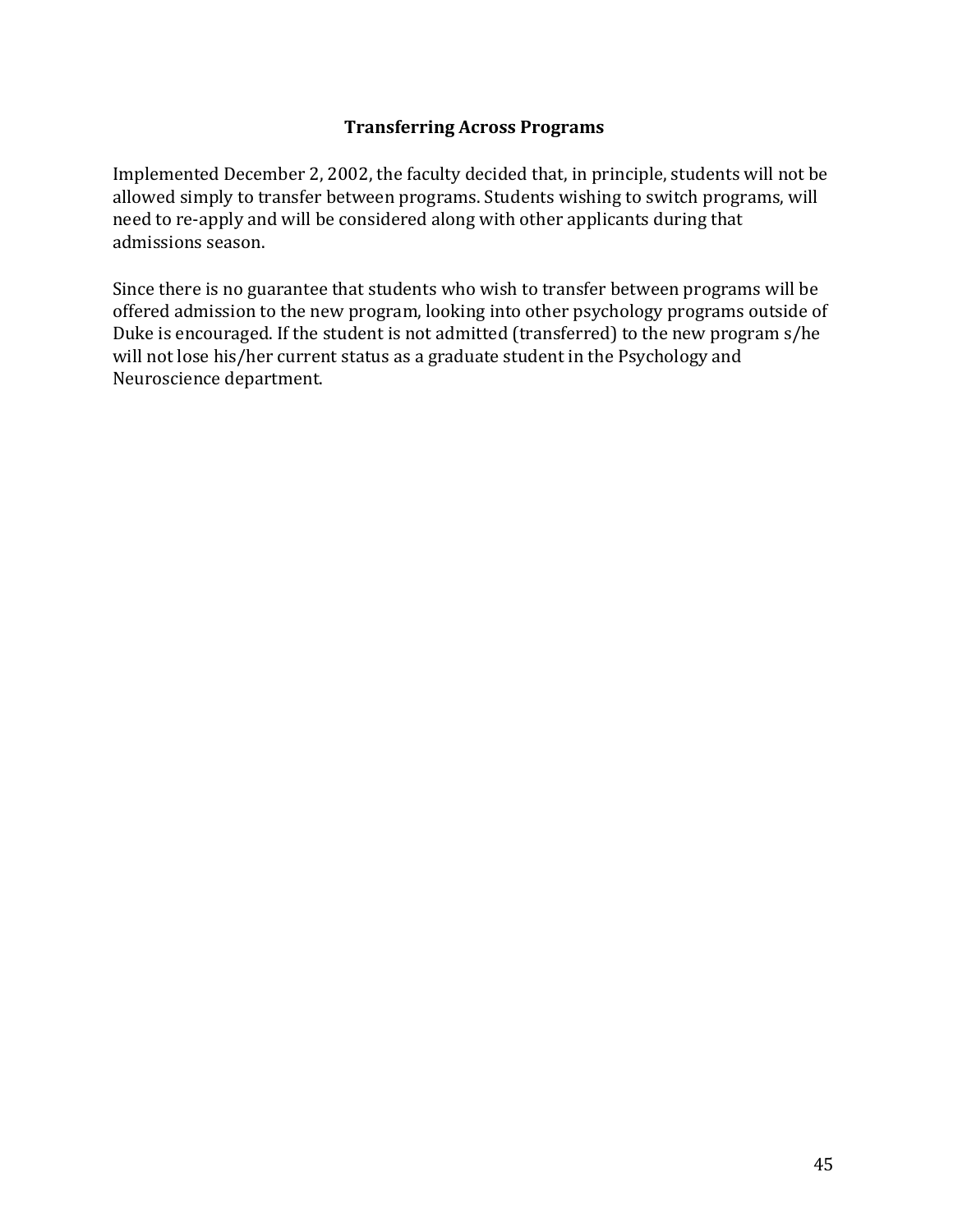## **Mentoring Evaluation and Changing Mentors**

## **Evaluation of Mentoring**

Each mentor/student pair should meet once per year, during the spring to discuss the student's experience of the mentoring relationship. The form used for this (Appendix III) was adapted slightly from one developed by the National Academy of Sciences and should be used as the basis of this discussion. Students will complete the form and submit it to the DCT. 

Students will be given a copy of the form during their first semester in the program, and oriented by the DCT to the purpose of the evaluation and the process to be followed. This will help guide students' thinking about what they need from their mentor. Familiarity with the form by mentors will also help mentors to stay mindful of all aspects of their role.

#### **Changing Mentors**

Changing mentors should be a rare occurrence. If a student is dissatisfied with their mentoring experience, this should first be discussed with their mentor. If this does not lead to a resolution, the next step is for the student to discuss the situation with either the DCT or the DGS.

If a student wishes to switch mentors, whether because of dissatisfaction, changes in research interests, or any other reason, this should first be discussed with their current mentor before approaching any other faculty member about being his or her mentor. Faculty members who receive such requests should ensure that the current mentor is aware of the situation.

Because of implications for students' funding, and for whether or not a faculty member takes a new student during the admissions process, certain times of the year are strongly preferred for any changes in mentoring relationships. January is ideal because it would allow faculty members to know during the application review and admissions process how many students they expect already to be mentoring during the coming year.

Students will be given the expectation upon beginning the program that switching mentors may not always be possible in a given year because of funding constraints. For example, if the student's support was in part from a faculty member's grant, there may not be an available TA slot for the following year, and another faculty member may not have grant support available. Decisions made late in an academic year are particularly risky from this perspective.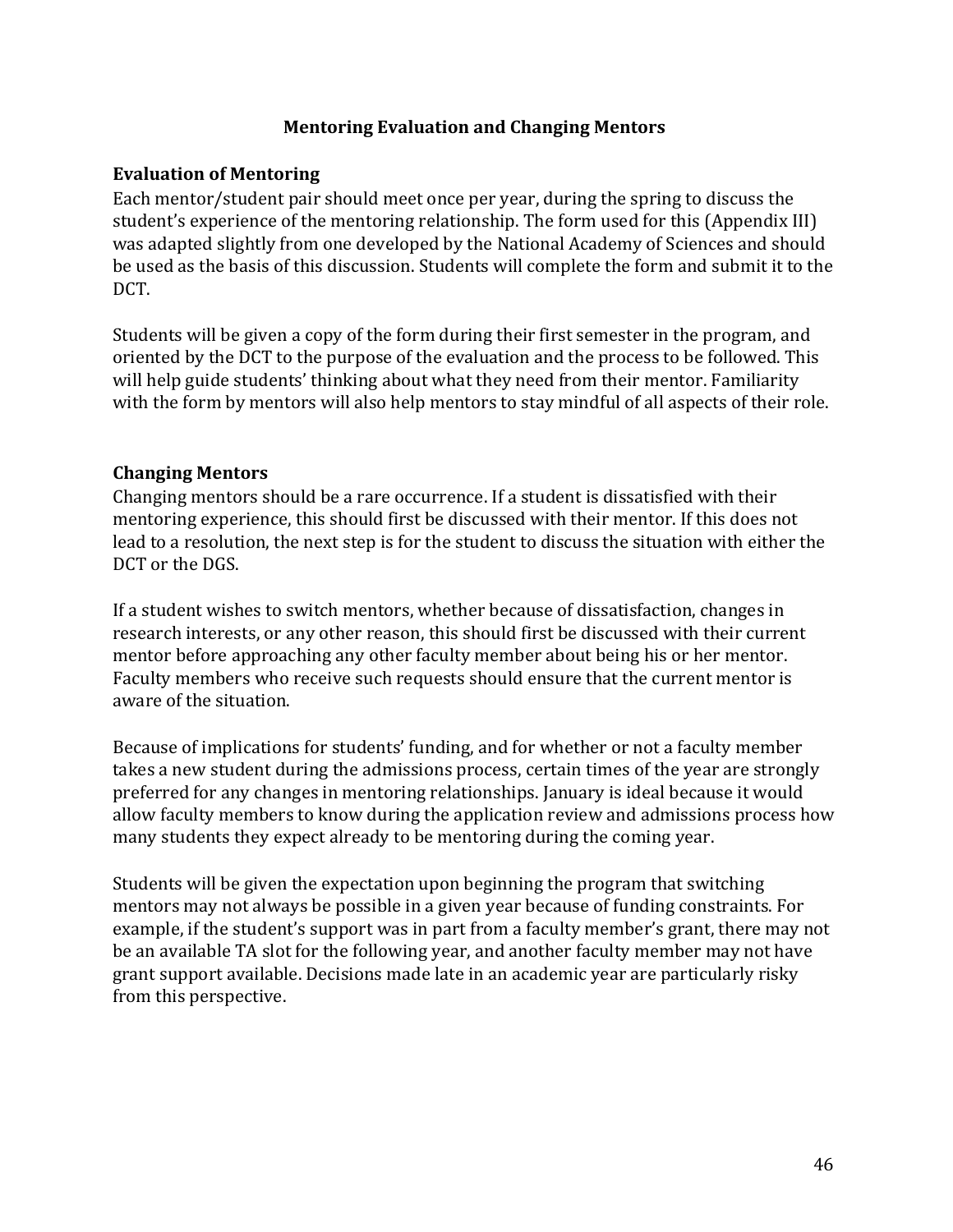## **Financial Support**

The University distinguishes among several types of support. Fellowships typically include funds for tuition and fees as well as a stipend for living expenses; scholarships are limited to a contribution for tuition and/or fees. Research and teaching assistantships are selfexplanatory designations.

## **Research Assistantship (RA)**

Various members of our faculty offer research assistantship opportunities. The proportion of stipend covered is dependent on the number of hours that service is performed by you. Students are not permitted to work more than 19.9 hours per week. You receive special training and "hands-on" experience that will benefit you in your education. Your commitment may be for 9-12 months, and this should be clarified early on with your employer. 

## **Teaching Assistantship (TA)**

The Department of Psychology & Neuroscience requires four  $(4)$  TAships. Clinical students have the option of doing fewer, and the current general expectation is three (3) TAships. These are required regardless of source of funding.

The amount of time involved can vary across TA assignments and over the semester. Students will TA courses that require leading discussions sections and those that provide support to the instructor (e.g., grading, office hours, tutoring). These issues, along with other funding options, are taken into considered when TA assignments are made by the DGS. The Department with the Dean of Trinity College negotiates courses to which assistants will be assigned.

Students should discuss with their advisor the most beneficial and preferred timing for completion of the TA assignments. Generally, Clinical students do one TA semester during each of years 2, 3, and 4. However, the TA assignment plan is often highly individualized and dependent on departmental TA needs. Thus, it is recommended that students take into consideration various responsibilities and requirements when discussing TAs with their advisor. Preference should be communicated to the DGS, but is not guaranteed.

## **Teacher Training Workshop Series for PhD Students**

To supplement your TA training, the Graduate School offers several training events to improve the teaching skills of PhD students. Opportunities for teaching improvement include the Preparing Future Faculty (PFF) program, a discussion series called "Teaching IDEAS: Instructional Development for Excellence And Success" that features Duke faculty and nationally known speakers, workshops on the instructional uses of technology. We strongly encourage students to participate in these training opportunities. Find out more at http://gradschool.duke.edu/prof\_dev/teachingtech/index.php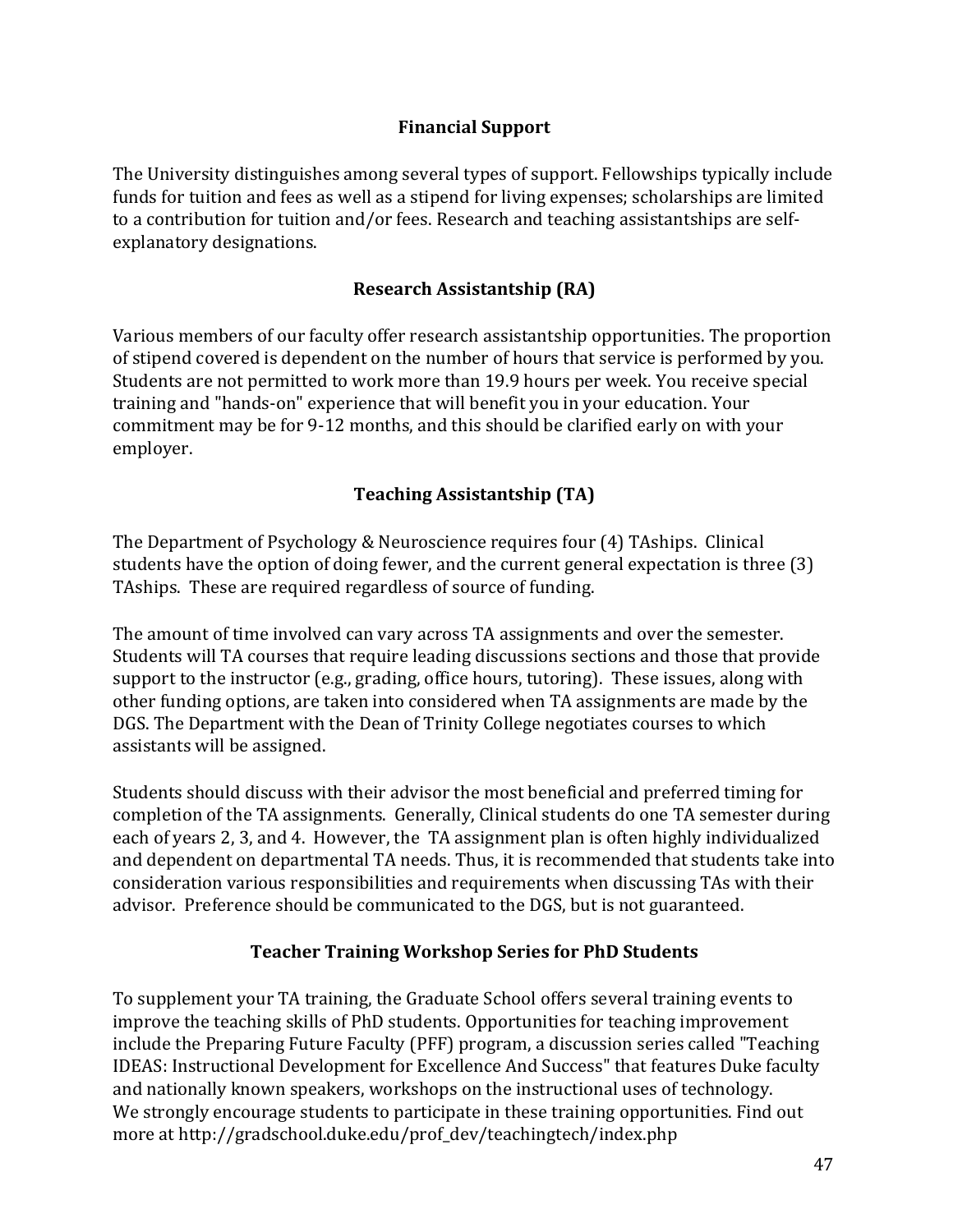# **Certificate in College Teaching**

In Fall 2011, the Graduate School developed a Certificate in College Teaching. This will appear on your transcript for Ph.D. students who complete its requirements. To apply for the Certificate in College Teaching, please go to:

https://gradschool.duke.edu/professional-development/programs/certificate-collegeteaching

## **Fellowships**

Applicants are urged to compete for national and foundation awards available for graduate study, including NSF Graduate Fellowships; National Research Service Awards (NRSA) from NIH; Stern Dissertation; Baugh Fellowship; Boone Fellowship;

Bass Named Instructor; International Travel Awards; Summer Research; and the Aleane Webb Dissertation Research Fellowship. The University also provides competitive awards to facilitate graduate work, as well as to stimulate enrollment of minority students. (e.g., I.B. Duke Fellowship and Dean's Graduate Awards).

Information regarding possible awards is distributed to students by the department. A listing of awards can be found at:

https://gradschool.duke.edu/financial-support/financial-policies-forms-and-resources

Applications for external sources of fellowship support are viewed as an integral part of your professional training. You will learn in the process much about how to prepare a proposal, structure your curriculum vita, etc. In no case will you be financially penalized for obtaining external funds or compromised in other aspects of your training. If the external award is less in amount than what you were offered by us, the department will make up the difference.

# **Summer Support**

12-month funding is guaranteed for all students during their first and second summers. This is to provide students ample opportunity in the summer months to advance into Ph.D. candidacy toward their degree. Students are expected to submit to their DGS a one-page proposal outlining how the summer funding will be utilized to advance their educational pursuits. While all first and second year students are guaranteed summer support, only those students who have no other means of funding (e.g., mentor's grant) will be eligible to apply to the graduate school for this funding.

After the first two summers, students will be expected to seek research or teaching assistantship positions, compete for summer research fellowships, and/ or seek external funding sources (e.g., NRSA, NSF, and private foundation fellowships).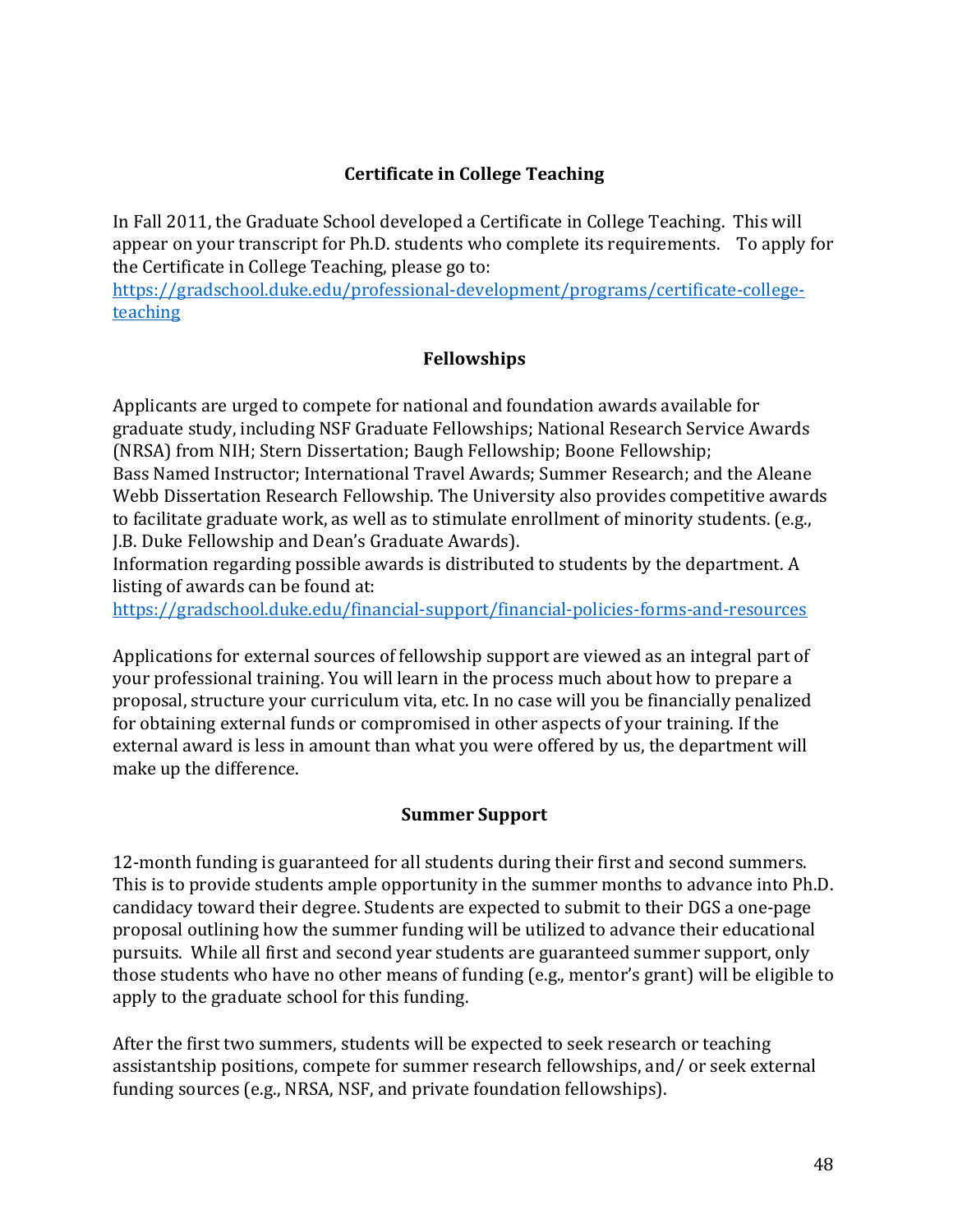#### **Student Loans**

Federal loans are available to graduate students through the Stafford Loan Program and the Carl Perkins Student Loan Program. Eligibility for all loans is based on financial need. Students who are enrolled at least half time, who are U.S. citizens or permanent residents, and who meet the federal criteria for need are eligible for Stafford Loans under the Federal Family Education Loan Program. After a student has borrowed the maximum from the Federal Stafford Loan Program, loans may be provided through the Carl Perkins Student Loan Program. Generally, loans made from these funds bear no interest charge to qualified borrowers while they maintain student status and for a short period thereafter. Interest during the repayment period is at a favorable rate. The Free Application for Federal Student Aid (FAFSA) is required for all students who wish to borrow through the federal program. This can be done online at http://www.fafsa.ed.gov/

Contact the Financial Aid Office, The Graduate School, for further information concerning these loan programs. If summer support is being requested, you must be registered for summer school in order to receive support.

#### **Policy on Conference Attendance**

Students are urged to become student members of a professional organization, attend professional meetings, and to present their research as often as possible. Several points should be kept in mind. If you present research that was performed while you were at another institution, that fact should be clearly indicated in your presentation. If you present work that was conducted at Duke, you should clear your presentation with a member of the Graduate Faculty in the Psychology Department before submitting your abstract. Please remember that you are representing Duke. Forms available in Appendix.

#### **Funds for Travel**

In recent years the Dean of the Graduate School and the DGS in the Department have set aside small amounts of funds for student travel to conferences. First, second-, and thirdyear students are eligible for the Claire Hamilton Award, whether they are presenting at a conference or not. This is a \$250 award to be used once per academic year. Please see the end of this section for a copy of the Claire Hamilton Application (Appendix). You can also obtain the application from the DGS Assistant.

The Conference Travel Fellowship is available through the Graduate School. Students are eligible to apply if their research has been accepted for presentation at a professional conference, and if they have completed prelims (usually 3rd year and beyond). Requests for travel funds must be made one month in advance of the meeting. The Graduate School will provide  $70\%$  of up to  $$750.00$  (\$525) and P&N department will provide the balance ( $$225.00$ ) for domestic trips and  $$1,000$  for international travel ( $$700$  from the Grad School and \$300 from P&N). The downloadable application form outlining eligibility requirements and terms of the award can be found on the Graduate School's site at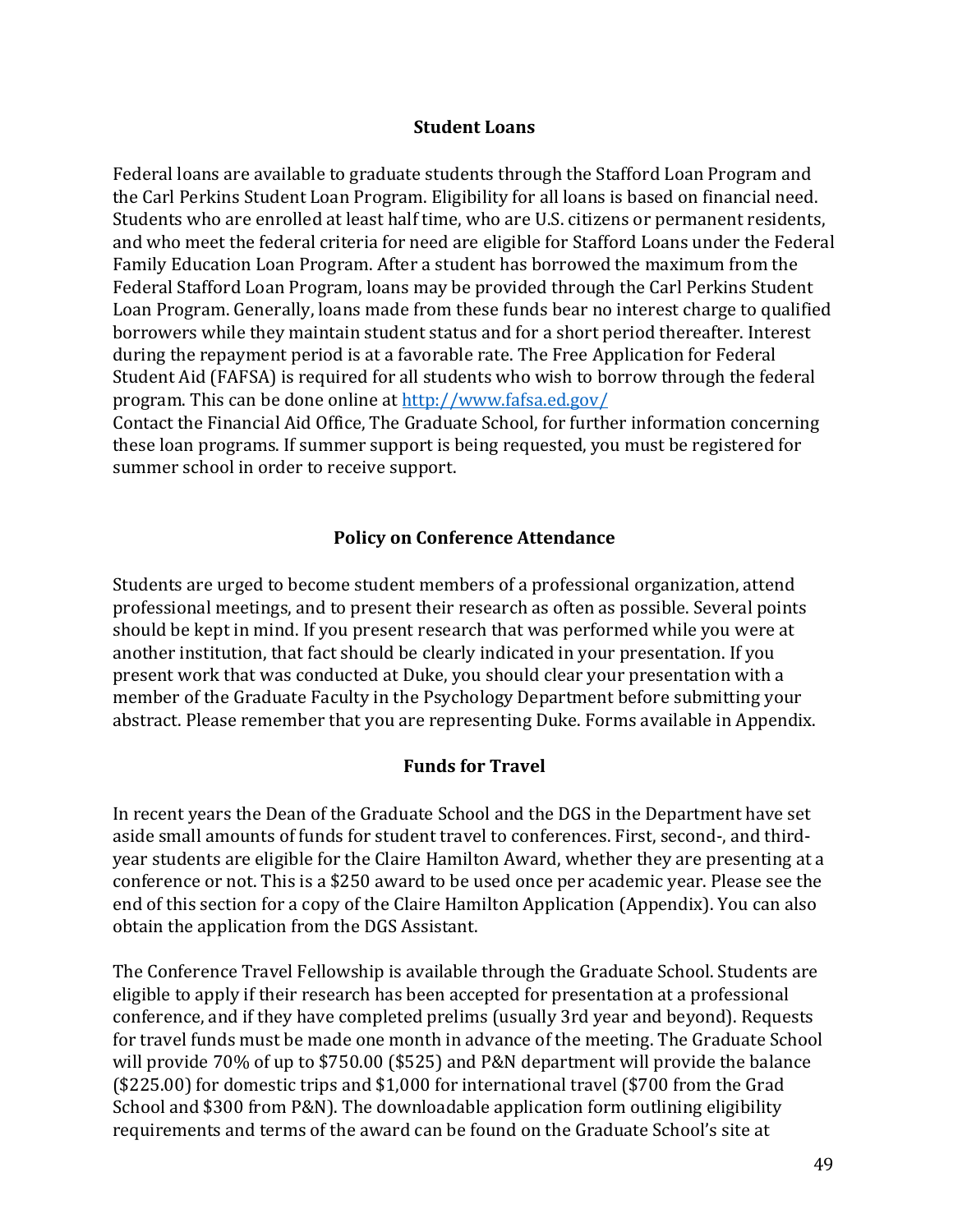## https://gradschool.duke.edu/financial-support/financial-policies-forms-and-resources

Normally expenses are reimbursed after the trip is complete. It may be possible, however, to obtain a partial or full travel advance. For example, if the Department is to pay a portion of the travel costs, these may be received before the trip by applying to the DGS. Instructions for completing the Travel Expense form and the Travel Advance form can be found in Appendix.

## **Colloquium and Clinical Lunch Series Attendance**

The P & N Colloquium and Clinical Lunch Series are central aspects of department life. For students these are opportunities to become acquainted with major figures in the field and to become familiar with contemporary research.

In many universities Colloquium attendance by students is mandatory. The faculty of our department generally feel that such strictures are counterproductive, but the sentiment runs high/is expected that students should attend, even when the topic is distant from a student's research area.

Grand Rounds in the Department of Psychiatry & Behavioral Sciences at the Medical Center will also frequently be of interest to you and are strongly encouraged.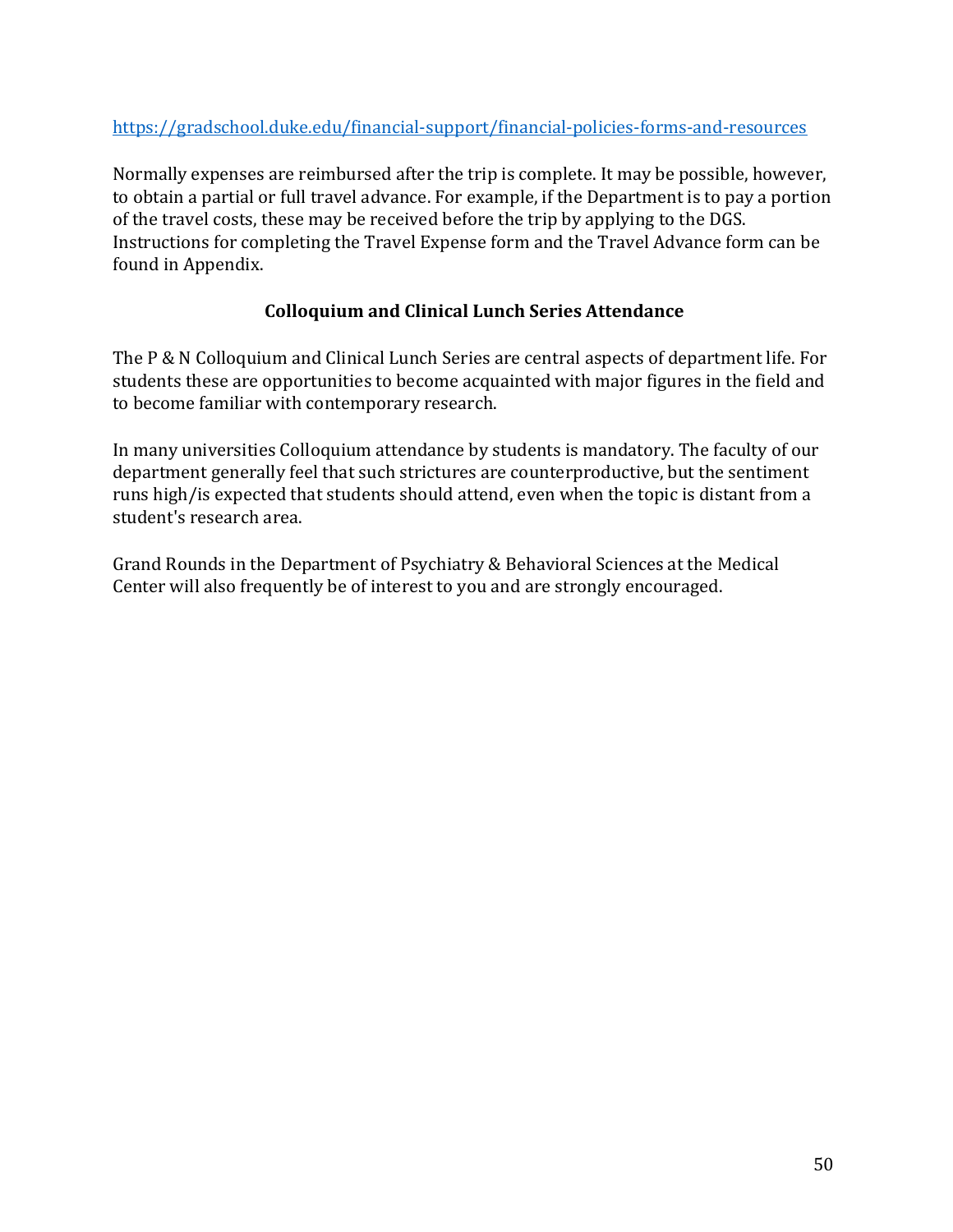## **Financial Accounting**

#### **Fees**

Tuition is charged on a per semester basis for Ph.D. students. Tuition is levied for six semesters of graduate study, after which payment of registration fees is all that is necessary. The department will pay tuition and fees for YEARS 1-5, provided you are making satisfactory academic progress.

The charge for tuition is \$28,950 per semester (for 2021-22). Registration fee for the summer of 2022 will be \$4,000. The department usually covers registration fees for years  $1-5$  (9-month academic year only).

Student Health Fee: All students are assessed a fee each semester for the use of the Student Health Service. For 2021-22, the health fee is \$429 per semester. Summer health fee is estimated at \$302. This fee is NOT Health Insurance and does NOT provide major medical coverage. The department covers Health Fees for the academic year for years 1-5.

Recreation Fee: All students are assessed a fee each semester for the use of any campus recreational facilities. For 2021-22, the recreation fee is \$162.50/semester.

Student Health Insurance: All students are required to have insurance. For those not adequately covered by other insurance, the Duke Student Insurance Plan is specifically designed to complement the coverage provided by the Student Health Fee. This coverage is from August  $2021$  to July 31, 2022.

Transcript Fee: All entering students will be charged in the fall semester a one-time mandatory fee of \$40 for transcripts. This fee entitles you to an unlimited number of Duke transcripts. 

Student Activity Fee: For 2021-22, the charge is 18.25 per semester.

The Bursar's Office serves the student community by assisting students with their bursar accounts. For assistance, see http://www.bursar.duke.edu/

## **The Mechanics of Payment**

If you are to receive a stipend (fellowship from the department or the Graduate School), you will receive a check on the last day of each month beginning with September and ending in May. If you are to receive a "work related" check (TA or RA), you will receive a check on the 25th of each month. If you are receiving both a stipend and are working, you will receive two checks. Total support for the academic year: \$24,750 for 2021-22.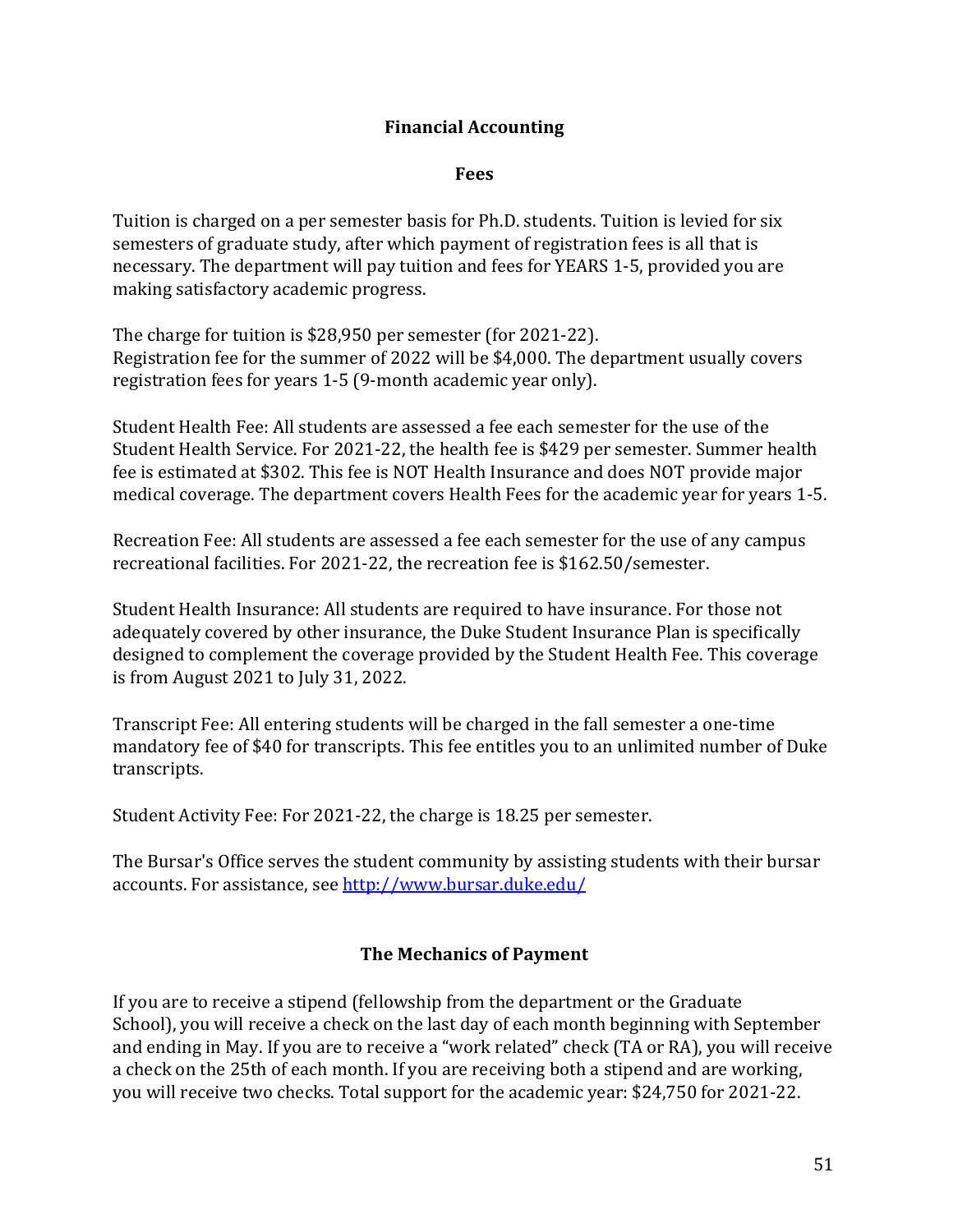#### **Taxation**

Income is taxable if received for service (i.e., Teaching Assistantships and Research Assistantships.) This income is reported to the IRS and you need W-4 & I-9 forms completed before you will be placed on the payroll. Fellowships and scholarships are reportable as income with the exclusion of tuition, required fees, books and equipment. The University does not have any withholding or reporting requirements for scholarships and fellowships, but students may voluntarily have taxes withheld from the fellowship stipend by completing a W4 form with the payroll office.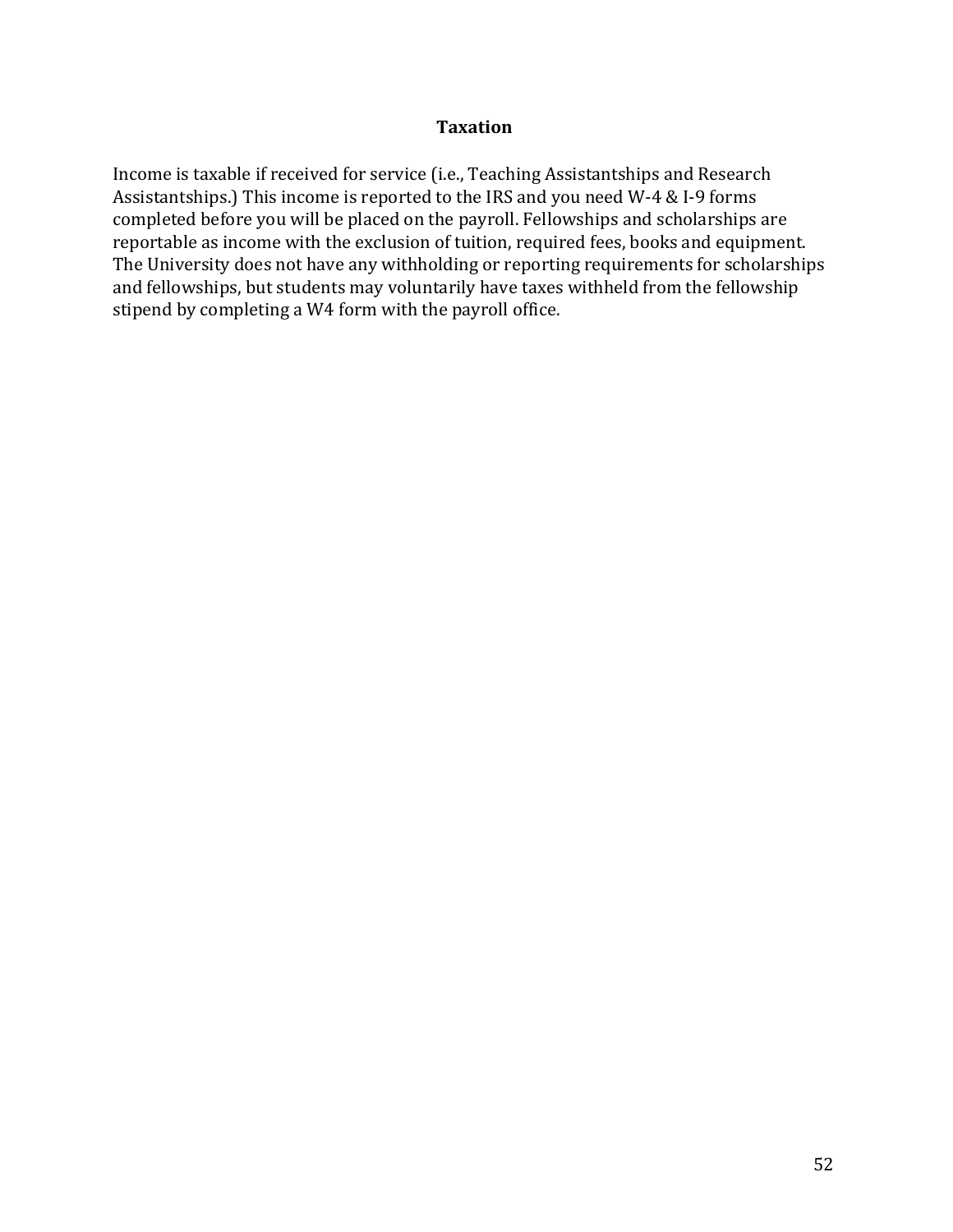### **Departmental Human Subjects Research Pool**

Fall and Spring semester, the Psychology Department maintains a "Human Subject Pool" comprised of consenting students who are enrolled in the Introductory Psychology Courses: PSY 101, PSY 102RE, PSY 103RE, PSY 104RE, PSY 105, PSY 106 and PSY 221. Each faculty member who requests access to the Subject Pool is allocated a certain number of hours to use. Those hours are shared with his/her graduate student(s), post doc(s) and Graduation with Distinction student(s).

Those wishing to access the Human Subject Pool must respond to an email sent out about a month before the start of Fall or Spring semester. Studies conducted using the Subject Pool must have the approval of the University committee on the Use of Human Subjects in Non-Medical Research (IRB approval). There are definite deadlines to be observed with the IRB and the Subject Pool Administrator, so early application is necessary. IRB approval lasts one year and must be renewed annually.

The Prescreen: (In the past, this was called Group Testing): For the first two and a half weeks of the semester, an online prescreen is available for students to complete. The prescreen includes sets of questions submitted by researchers who will use the information to screen potential Subject Pool participants for their studies. The questions must be "yes/no", Likert scale, or one/two-word answers. Your submission should take a student five minutes or less to complete.

This questionnaire/survey for the Prescreen must be approved by the IRB and its inclusion in the Prescreen clearly noted. If you will need demographic information included in the results – race, primary language, religious affiliation, gender, handedness, class standing or place of birth – this must also be noted in your study's IRB. You will not need to request this information in your entry because they are included in a demographic section of the Prescreen.

Students sign up for studies via a web based scheduling software found at: http://duke.sona-systems.com/. Researchers will access this site to enter a description of their study and create timeslots for scheduling.

More detailed information about the subject pool can be found at: http:/psychandneuro.duke.edu/undergraduate/subjectpool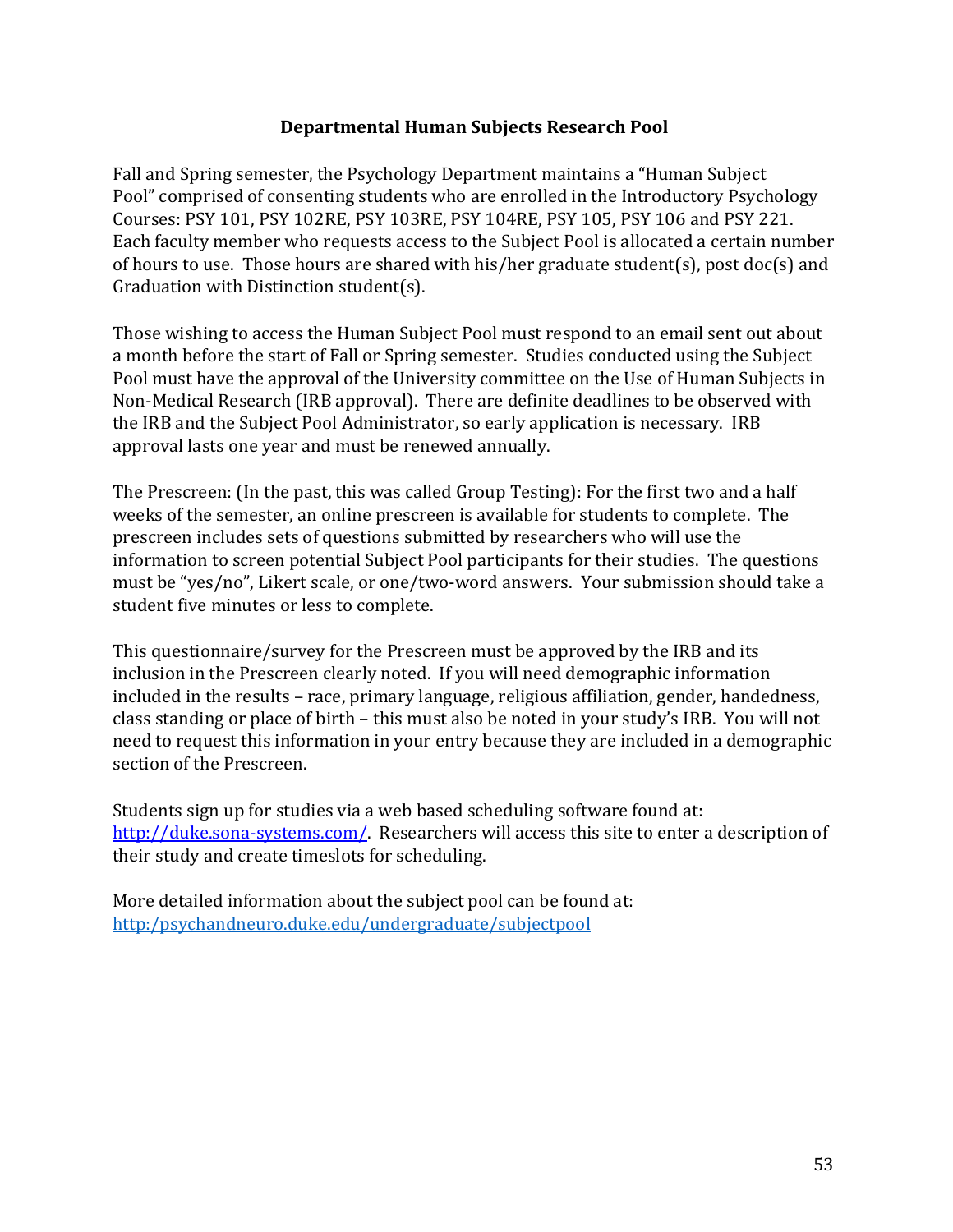# **Duke University Harassment Policy**

Duke University is committed to protecting the academic freedom and freedom of expression of all members of the university community. This policy against harassment shall be applied in a manner that protects the academic freedom and freedom of expression of all parties to a complaint. Academic freedom and freedom of expression include but are not limited to the expression of ideas, however controversial, in the classroom, residence hall, and, in keeping with different responsibilities, in workplaces elsewhere in the university community.

Definition of harassment at Duke University:

1. Harassment is the creation of a hostile or intimidating environment, in which verbal or physical conduct, because of its severity and/or persistence, is likely to interfere significantly with an individual's work or education, or affect adversely an individual's living conditions.

2. Sexual coercion is a form of harassment with specific distinguishing characteristics. It consists of unwelcome sexual advances, requests for sexual favors, or other verbal or physical conduct of a sexual nature when:  $\circ$  submission to such conduct is made, explicitly or implicitly, a term or condition of an individual's employment or education; or  $\circ$  submission to or rejection of such conduct is used as a basis for employment or educational decisions affecting an individual.

The conduct alleged to constitute harassment under this policy shall be evaluated from the perspective of a reasonable person similarly situated to the complainant and considering all the circumstances. In considering a complaint under the Duke University Harassment Policy, the following understandings shall apply:

- Harassment must be distinguished from behavior which, even though unpleasant or disconcerting, is appropriate to the carrying out of certain instructional, advisory, or supervisory responsibilities.
- In so far as Title VII (Equal Employment Opportunity) of the Civil Rights Act of 1964 is applicable (i.e., in complaints concerning carrying out of noninstructional employment responsibilities), the university will use the definition of sexual harassment found in the Equal Employment Opportunity Commission (EEOC) Guidelines: "conduct of a sexual nature...when such conduct has the purpose or effect of unreasonably interfering with an individual's work performance or creating an intimidating, hostile, or offensive working environment."
- Instructional responsibilities require appropriate latitude for pedagogical decisions concerning the topics discussed and methods used to draw students into discussion and full participation.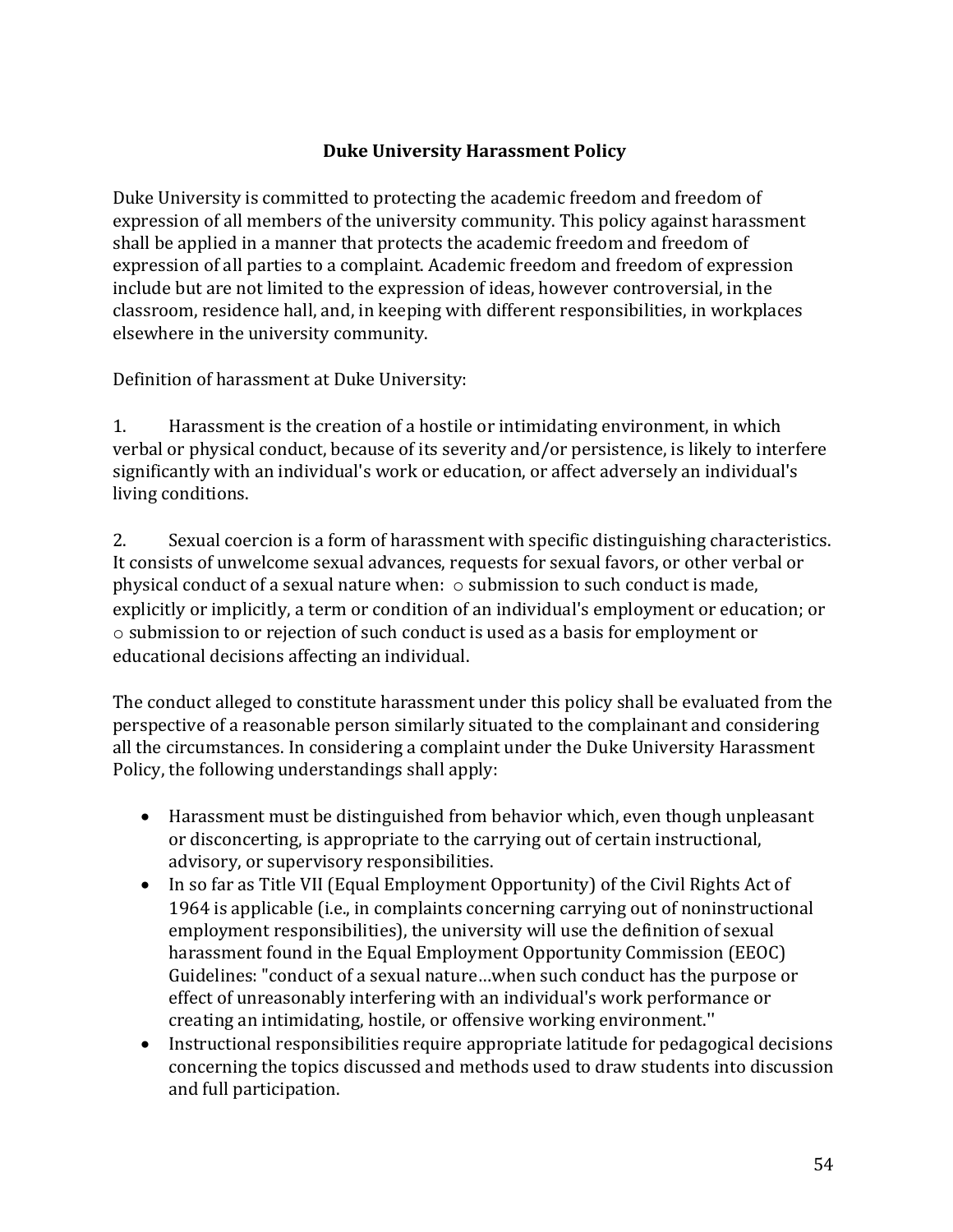The following behaviors are also prohibited by the Harassment Policy:

Reprisals Against the Complainant: It is a violation of Duke's Harassment Policy to retaliate against a complainant for filing a charge of harassment. A complaint of retaliation may be pursued using the steps followed for a complaint of harassment. When necessary, the appropriate dean or other university officer may monitor student grading or faculty/staff reappointment, tenure, promotion, merit review, or other decisions to ensure that prohibited retaliation does not occur. Against the respondent: Lodging a complaint of harassment is not proof of prohibited conduct. A complaint shall not be taken into account during reappointment, tenure, promotion, merit, or other evaluation or review until a final determination has been made that the university's harassment policy has been violated.

• Knowingly false or malicious complaints: To file a knowingly false or malicious complaint of harassment or of retaliation is a violation of the harassment policy. Such conduct may be pursued using the steps followed for a complaint or harassment. A complaint under this provision shall not constitute prohibited retaliation.

Intentional breaches of confidentiality: All participants in the harassment complaint resolution process, including the complainant and respondent, witnesses, advisors, mediators, members of hearing panels, and officers, shall respect the confidentiality of the proceedings. Breaches of confidentiality jeopardize the conditions necessary to the workings of internal procedures for resolution of claims of harassment. Participants are authorized to discuss the case only with those persons who have a genuine need to know. A complaint alleging an intentional breach of confidentiality may be pursued using the steps followed for a complaint of harassment. Such a breach may also constitute an act of retaliation. A breach of confidentiality may void the outcome of any previously agreed-upon resolution to a complaint.

Further Information: Individuals who believe they have been harassed, individuals charged with harassment, and individuals with knowledge of situations in which harassment may exist should consult Duke University's 'Procedures for Resolution of Claims of Harassment. This harassment policy and the procedures for resolution of claims of harassment are only part of Duke University's effort to prevent harassment in our community. In addition to spelling out steps for making and resolving complaints, the university is also committed to programs of education to raise the level of understanding concerning the nature of harassment and ways to prevent its occurrence.

# **Informal Complaints/Concerns**

It is often the case that student concerns or complaints can be handled informally. As a general guideline, students are encouraged to bring their concerns to their advisor, to the Director of the Graduate Program, or to the Director of Graduate Studies, in order to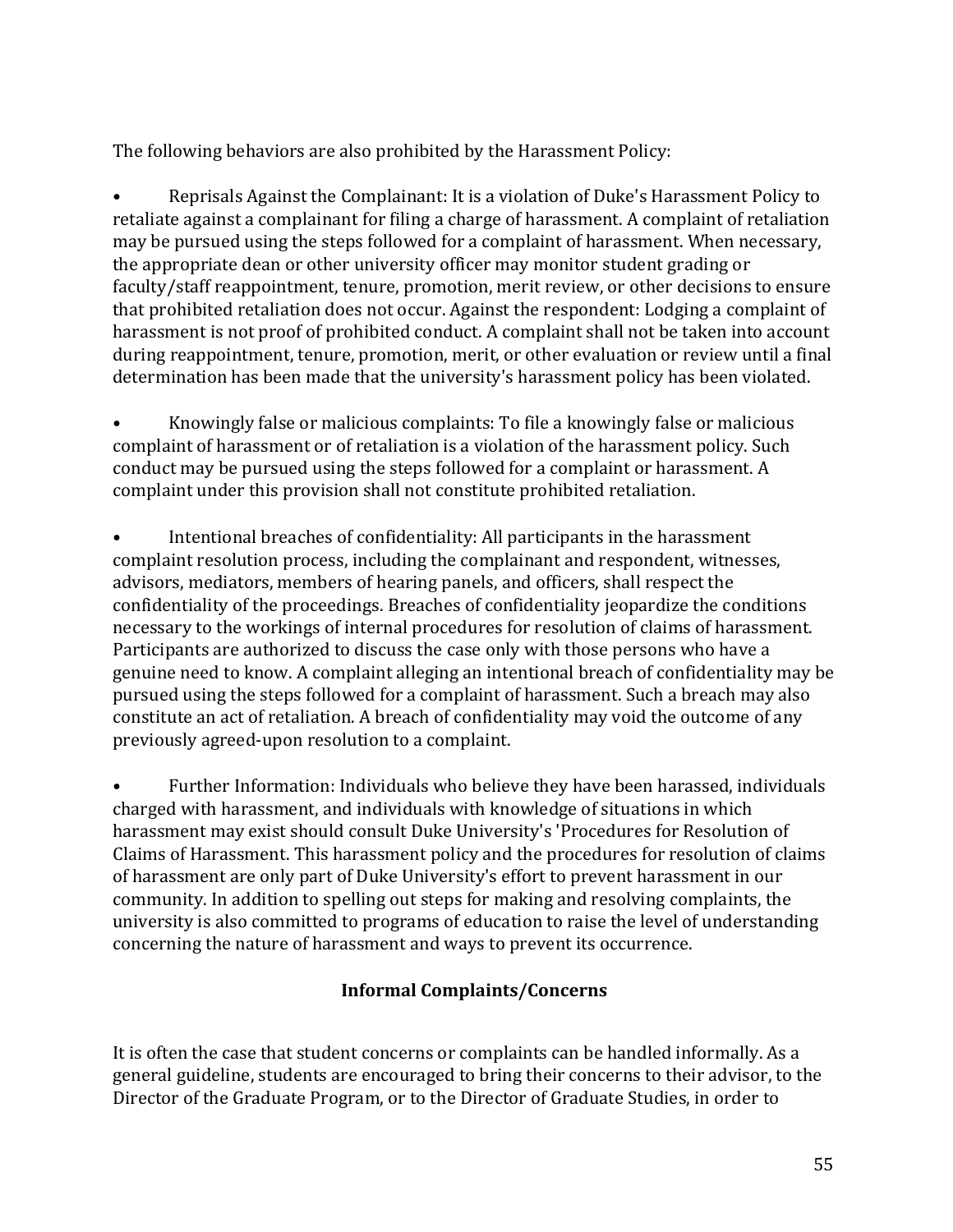generate potential solutions to problems. If informal interventions are not successful, students may follow the formal grievance procedure, below.

#### **Due Process and Grievance Procedure**

All students are afforded due process with regard to legal requirements and rights. It is the responsibility of the Director of Graduate Studies to inform each graduate student of the appropriate channels of redress for various kinds of grievances. In most circumstances, the director of graduate studies is the first to hear a complaint. If the complaint cannot be resolved satisfactorily at this level, the student may address, in turn, the department chair, the Associate Dean of the Graduate School, the Dean of the Graduate School, the Provost, and as a last resort, the President of the University. Students should also be informed that if they feel they will not receive a fair hearing in the department, or their grievance is such that raising it in the department could jeopardize their graduate careers, they should go directly to the Associate Dean of the Graduate School. All students are assured that their confidentiality will not be compromised without their prior approval.

## **Information Technology Policy**

The Department of Psychology and Neuroscience requires that all clinical graduate students abide by strict safeguards regarding access to e-mail, departmental computers, personal laptops and electronic devices. As clinicians, students are more likely to come in contact with sensitive data—data that Duke is either required by law to protect, or which Duke protects to mitigate institutional risk. For this reason, the following policies apply:

- All personal laptops must be encrypted. Please contact Matt Mielke, or Rob Marks, Departmental IT Analysts, to make sure that your machine has the appropriate encryption. Currently the recommended programs are FileVault2 for Macintosh computers, and Bitlocker for Windows machines. Both of these programs are free and built-in with the operating systems. Matt or Rob will be happy to provide the software and assist with the configuration as needed.
- All smartphones must be secured with a passcode lock. For most phones, there is a password option in Settings -> Security. Please consult with Matt or Rob if you are not sure how to secure your smartphone.
- Forwarding of Duke e-mail to g-mail is not allowed under any circumstances. Please consult Matt Mielke or Rob Marks for recommendations on configuring multiple accounts using an IMAP client such as MS Outlook.
- For those working in the Duke Psychology Clinic, access to clinic data is allowed only from the confines of the clinic in 312 soc-psych. Students may access the data from one of three workstations in the clinic via a virtual machine and a protected VPN space. Students will be unable to electronically transmit these files but may print them out on the clinic coordinator's desk computer.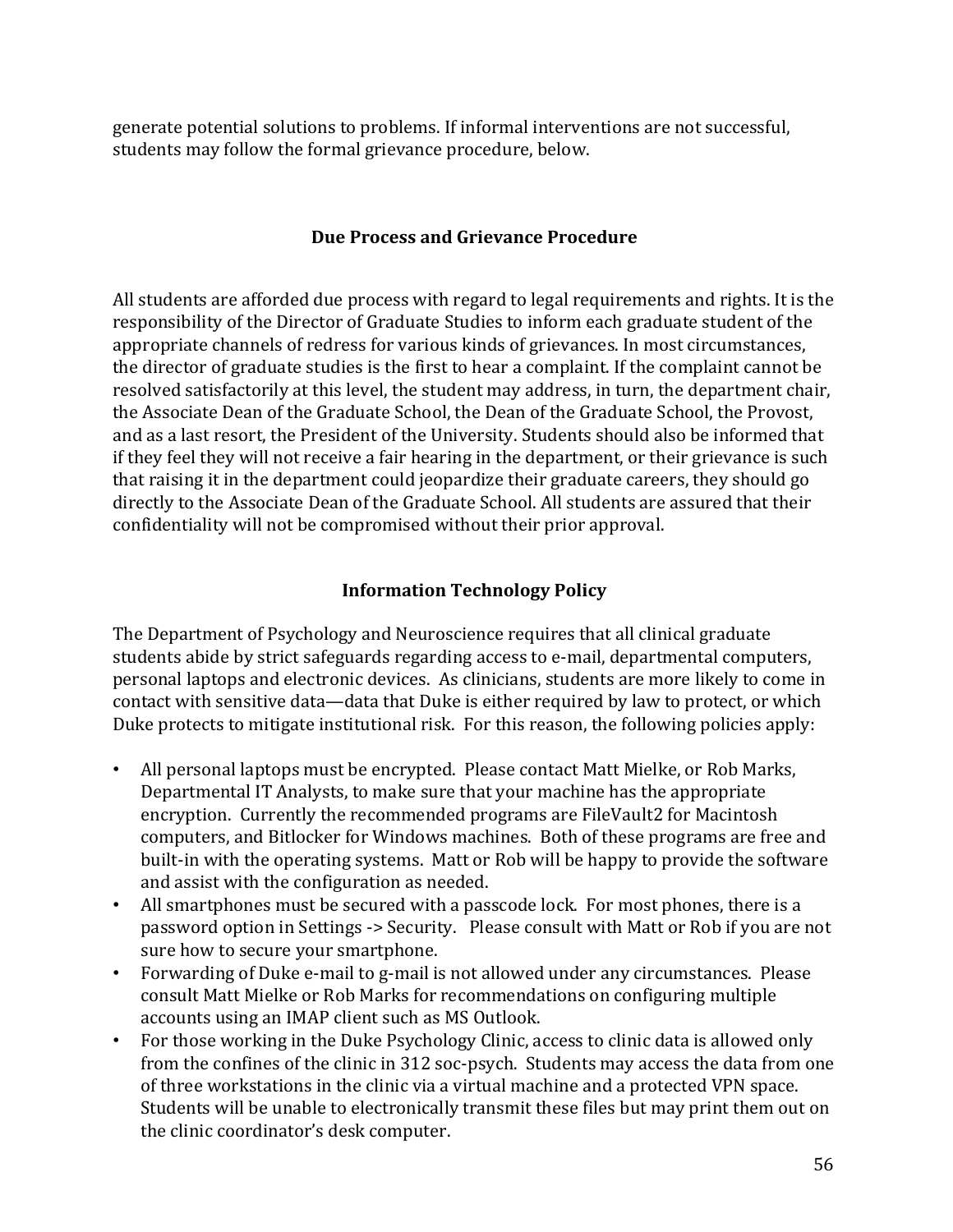Please refer to the Duke IT Security Office's *policies and procedures* as well as the American Psychological Association's **HIPPA Frequently asked questions**.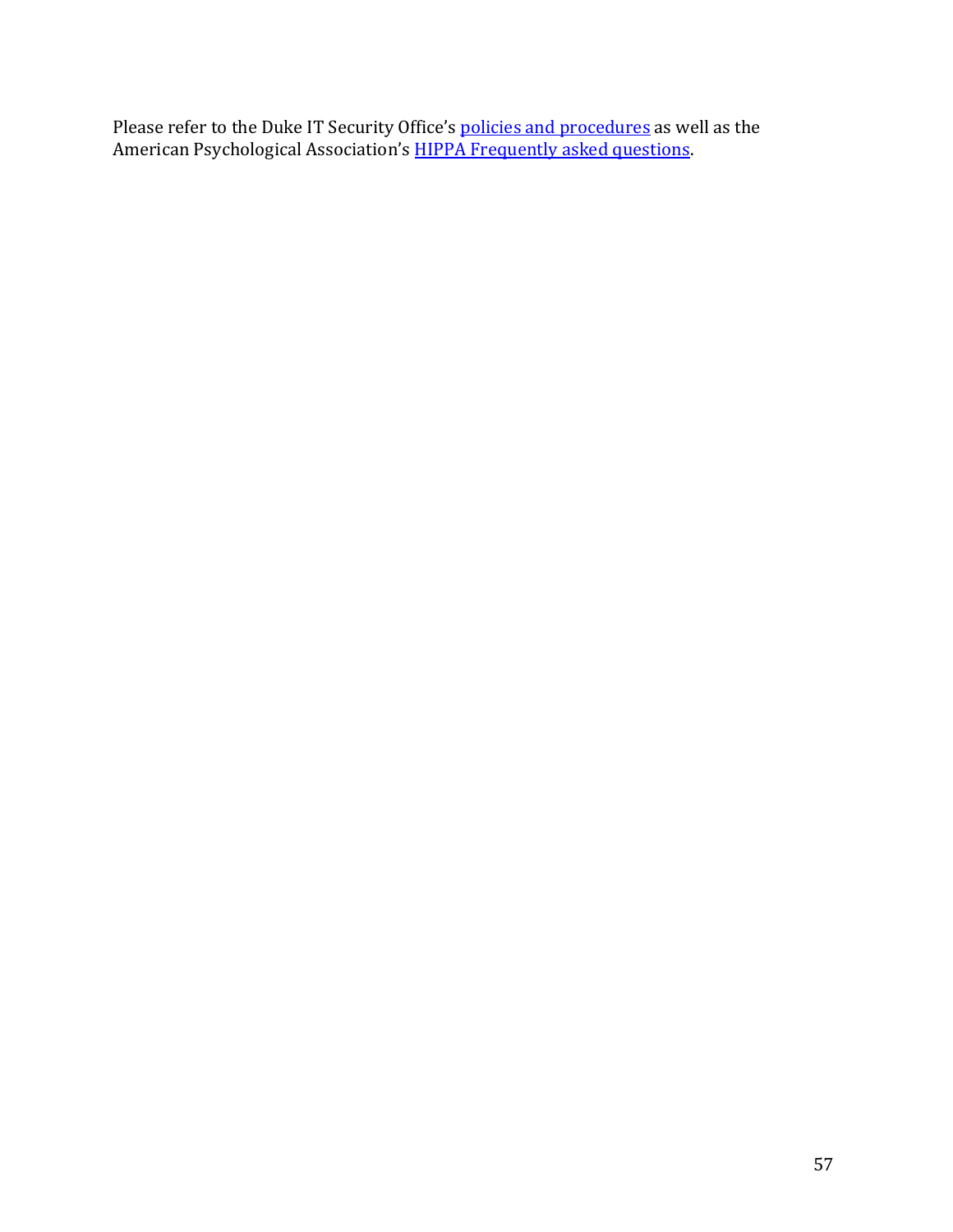## **Clinical Psychology Program Social Media Policy**

In an increasingly technologically connected and public world, students are encouraged to remain mindful of their behavior and its consequences online, including the use of social networking, blogs, listservs, and email. It is likely that students, clients, supervisors, potential internship sites, research participants, and future employers may be interested in searching or accessing online information about you. While all information about you may not be within your control, students are urged to exercise caution and restraint and to utilize safeguards when possible. Activities online, including those that you may consider purely personal in nature, may reflect upon your professional life. As members of the Duke University community, students in the clinical psychology program are responsible to follow all social media requirements and guidelines as stipulated by the university, the Health System, the School of Medicine, the Graduate School, and the College of Arts and Sciences. Just as importantly, keep in mind the ideals of the preamble to the American Psychological Association's Ethical Principles of Psychologists and Code of Conduct (APA Ethics Code) in which we aspire to do no harm to our clients, our research participants, or the profession with our actions. Adherence to this policy also will ensure your own confidentiality and safety. Students are expected to adhere to the APA Ethics Code. The APA Ethics Code can be found here: http://www.apa.org/ethics/code/

Public professionalism behaviors are those exhibited via the following mechanisms, although this is not an exhaustive list:

- Voicemail/answering machines
- $\bullet$  Email signature lines
- Websites
- Blogs (personal and professional)
- Social media sites
- Research networking sites
- Postings to listservs/forums

When using social media, it is expected that students will act with courtesy and respect toward others. This includes, but is not limited to, clinically sensitive information you may have about a client. The appropriate use of social media as a clinical psychologist in training is not always intuitive or obvious. For example, if you convey that you are discussing a client, even completely anonymized, that could have an impact on the public's perception of mental health services. For this and other reasons, both the Clinical Psychology Program and the profession will hold you to a high standard in your professional and personal use of social media.

The faculty of the Clinical Program are responsible for protecting current and future clients from harm by ensuring that all students are competent in the practice of clinical psychology. Therefore, public information obtained via the Internet may be used by faculty to evaluate applicants and current students on behavior that might be indicative of competence problems, poor professionalism, or poor interpersonal judgment. This evaluation may result in adverse actions. This practice is consistent with the role played by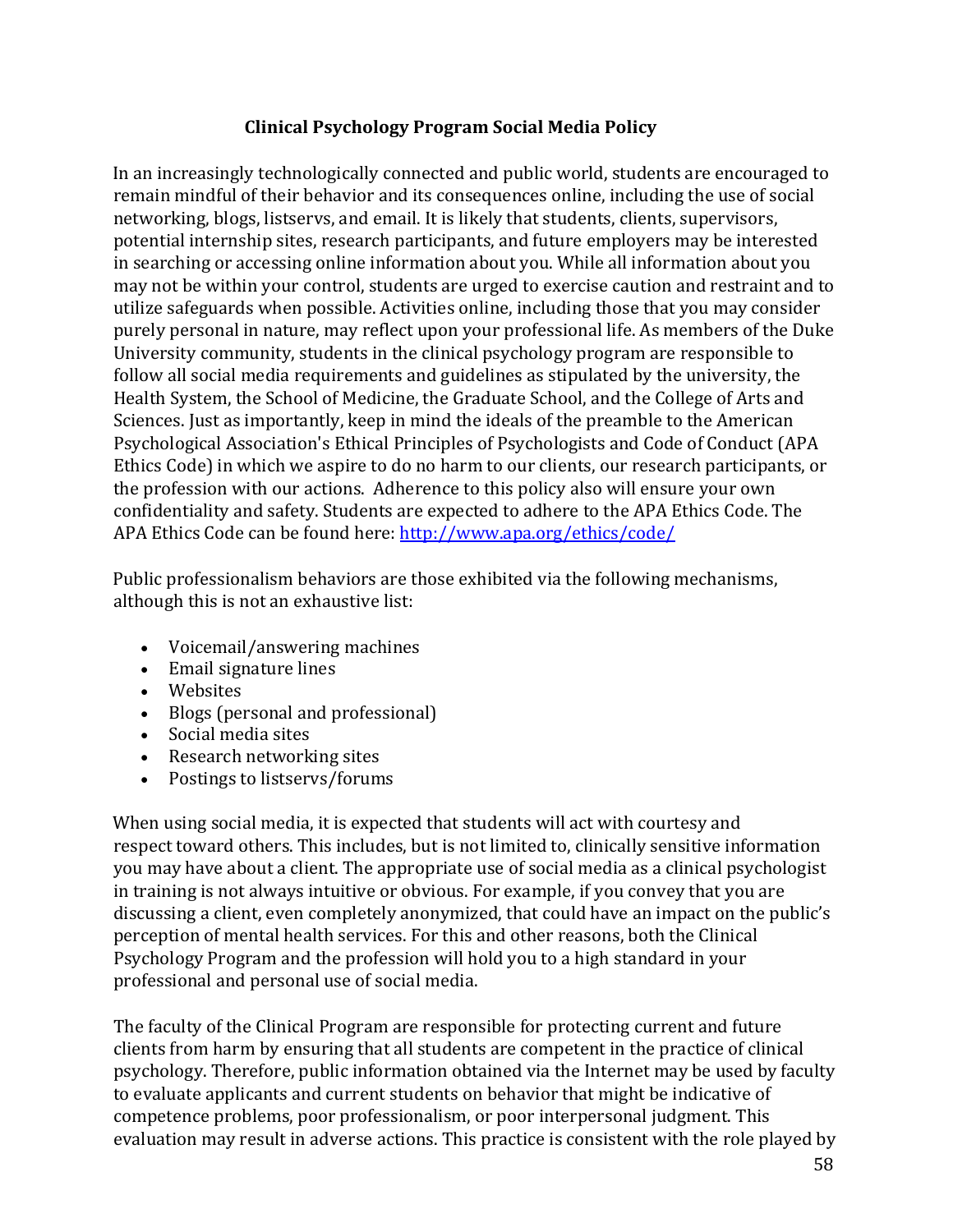training programs as gatekeepers to the profession. Examples of troubling behavior include acts of discrimination such as racism or sexism, illegal behavior, or behavior that suggests a lack of professional judgment relevant to the professional practice of counseling.

Regardless of where or when they make use of these media, students are responsible for the content they post or promote. Students may be subject to action by the Clinical Program, the Department of Psychology and Neuroscience, or Duke University for posting or promoting content that substantially disrupts or interferes with program or university activities or that might lead the program or the university to reasonably foresee substantial disruption or interference with its activities. This action may be taken based on behavioral misconduct, academic performance, academic misconduct, or professional misconduct, and may range from a reprimand or failing grade to dismissal from the Clinical Program or the University.

Students should be aware that unwise or inappropriate use of social media could negatively impact their educational and professional career opportunities indefinitely, in addition to the potential for negative impact on others (clients, colleagues, and individuals seeking mental health services). To avoid these negative impacts, students should consider the following:

- Though you may only intend a small group to see what you post, a much larger group may actually see your post. Be aware that your statements may be offensive to others, including other members of the Department, undergraduates, clients, or potential clients (yours or others) who may read what you post.
- Training sites, potential employers, clients, and others may use social media to evaluate you. They will not necessarily distinguish between a professional and a personal social media presence.
- Once you have posted something via social media, it is out of your control. Others may see it, repost it, save it, forward it to others, etc. Retracting content after you have posted it is practically impossible. Likewise, it is practically impossible to explain or justify the content of a post after the fact.
- Be aware not only of the content that you post, but of any content that you host (e.g., comments posted by others on your site). Content you host can have the same effect as content you post.
- If you post content concerning the Clinical Program, the Department of Psychology and Neuroscience, or Duke University, make it clear that you do not represent those entities and that the content you are posting does not represent their views.
- Everything you post should be consistent with the ethical principles of the American Psychological Association, with the policies of the Clinical Program, P&N, and Duke University, and with state ethical and professional guidelines.

Students should also note that if they identify themselves as a graduate student of the program or reveal information relevant to the graduate program in their email signatures, voicemail files, or website/blog information, then this information becomes part of their program-related behavior and may be used in student evaluations. For example, if a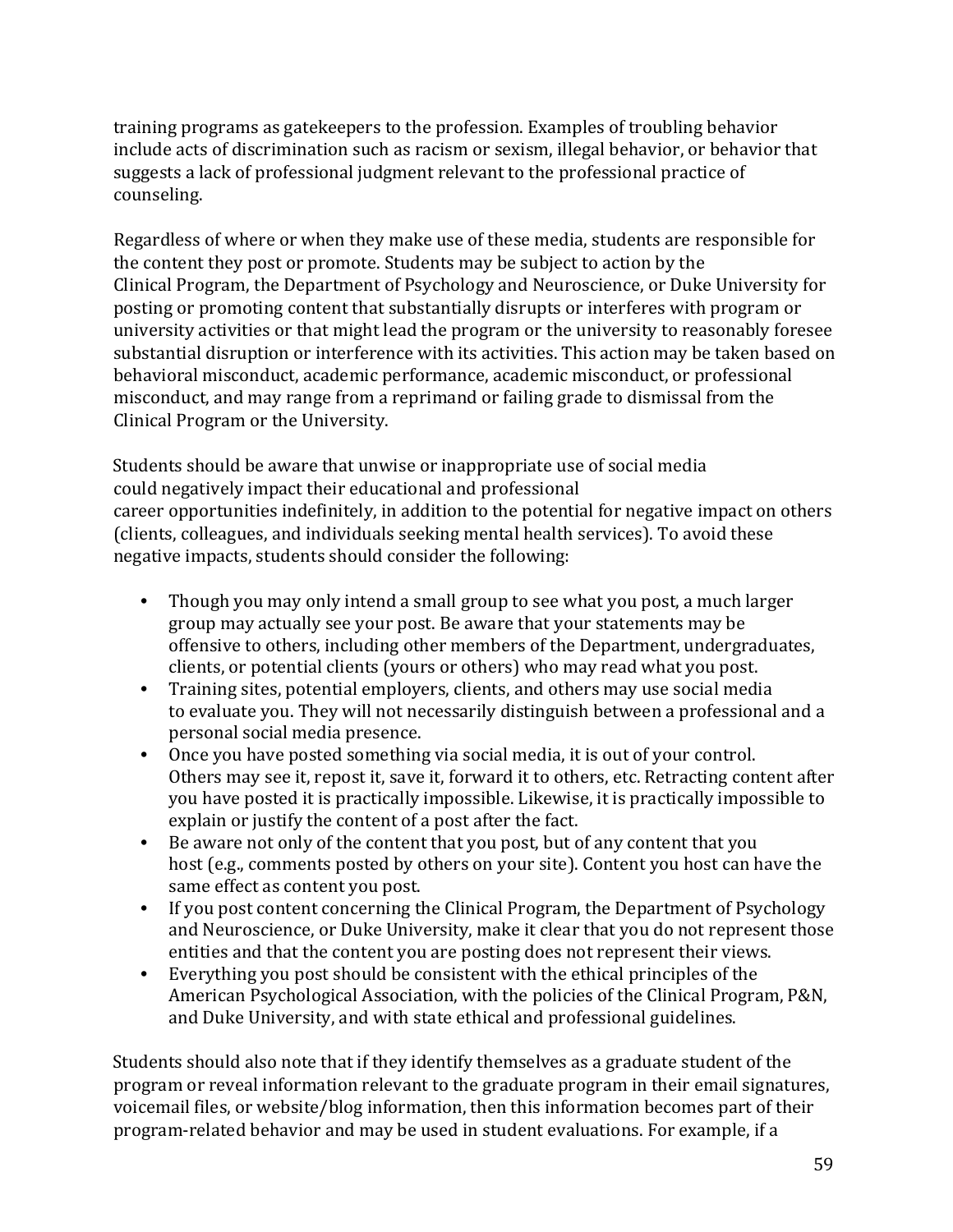student reports doing something unethical or illegal on a web blog, or uses the website to engage in unethical or unprofessional behavior (e.g., disclosing confidential client or research information), then the program may use this information in the student's evaluation, including decisions regarding probation or termination.

Applicants to the program as well as current students are personally responsible for the content they publish on blogs, wikis, social networks, forum boards, or any other form of user-generated media. It is important to remember that all content contributed on online platforms becomes immediately searchable and is immediately shared. This content may leave the contributing individual's control forever and may be traced back to the individual even after long periods of time have passed.

For both applicants and current students, information posted on social networking sites may be considered and evaluated as to how it reflects your professionalism. Professionalism is considered a core competency of psychology and the Program. It consists of (a) Professional Values and Attitudes, (b) Individual and Cultural Diversity,  $(c)$ Ethical Legal Standards and Policy, and (d) Reflective Practice, Self-Assessment, and Self-Care.

Principle E of the Ethical Code for Psychologists (2002) states in part that: Psychologists respect the dignity and worth of all people, and the rights of individuals to privacy, confidentiality, and self- determination. Psychologists are aware that special safeguards may be necessary to protect the rights and welfare of persons or communities whose vulnerabilities impair autonomous decision-making. Psychologists are aware of and respect cultural, individual, and role differences, including those based on age, gender, gender identity, race, ethnicity, culture, national origin, religion, sexual orientation, disability, language, and socioeconomic status and consider these factors when working with members of such groups.

Consistent with this principle, faculty members are respectful of individuals' reasonable right to privacy, even on a medium as inherently public as the Internet. It is the responsibility of applicants and current students, however, to decide what information about themselves they want shared with the general public. Program faculty will therefore not circumvent established privacy settings in an attempt to "dig" for information that individuals are making a reasonable attempt to keep private.

When problematic behavior in reference to social media is identified, it shall be reviewed and discussed using the following criteria: What are the actual behaviors that are of concern, and how are those behaviors related to the goals of the Program? How and in what settings have these behaviors been manifested? How serious is this behavior on the continuum of ethical and professional behavior? What is the explanation for the behavior?

While each case is different and requires individual assessment, the following factors may indicate that the problem is more serious: The individual does not acknowledge, understand or address the problematic behavior when it is identified; the problematic